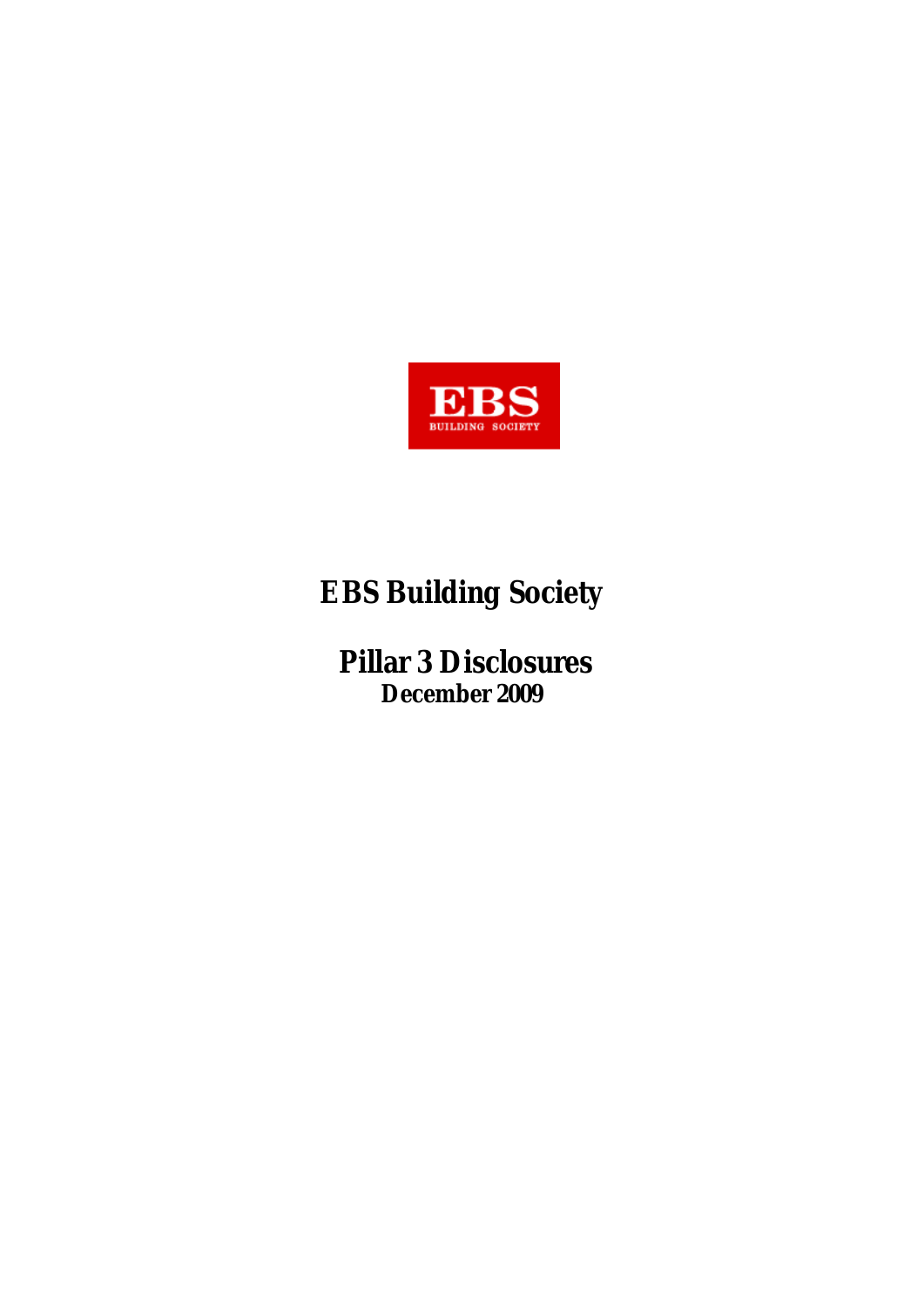

### **Contents**

| 1.               |      |  |
|------------------|------|--|
|                  | 1.1. |  |
|                  | 1.2. |  |
|                  | 1.3. |  |
|                  | 1.4. |  |
|                  | 1.5. |  |
|                  | 1.6. |  |
| 2.               |      |  |
|                  | 2.1. |  |
|                  | 2.2. |  |
| 3.               |      |  |
|                  | 3.1. |  |
|                  | 3.2. |  |
|                  | 3.3. |  |
|                  | 3.4. |  |
| $\overline{4}$ . |      |  |
|                  | 4.1. |  |
|                  | 4.2. |  |
|                  | 4.3. |  |
| 5.               |      |  |
|                  | 5.1. |  |
|                  | 5.2. |  |
|                  | 5.3. |  |
| 6.               |      |  |
|                  | 6.1. |  |
|                  | 6.2. |  |
|                  | 6.3. |  |
|                  | 6.4. |  |
| 7.               |      |  |
| 8.               |      |  |
|                  | 8.1. |  |
|                  | 8.2. |  |
|                  | 8.3. |  |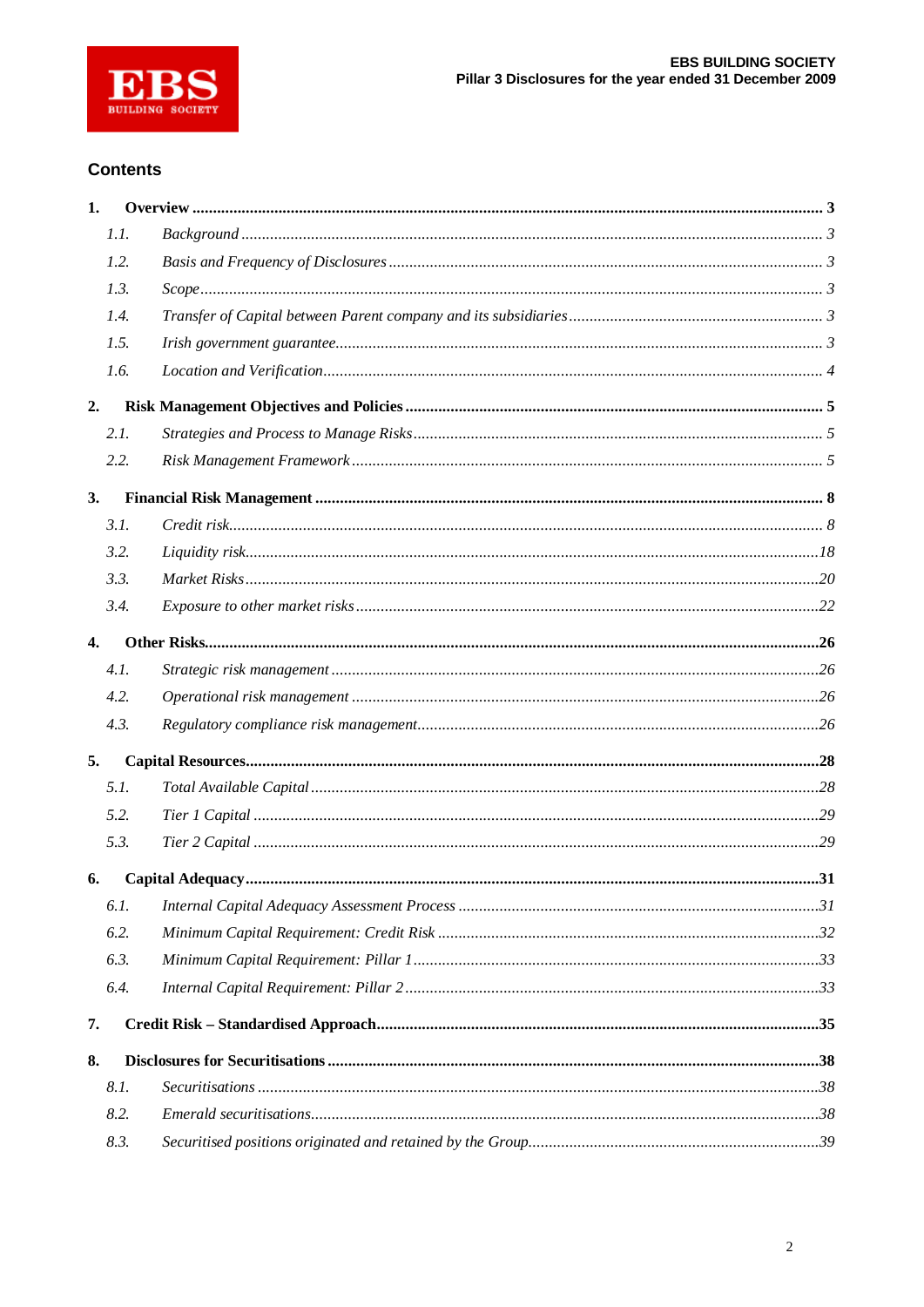

# **1. Overview**

## *1.1. Background*

The European Union Capital Requirements Directive came into effect on 1 January 2007. It introduced consistent capital adequacy standards and an associated supervisory framework in the EU based on the Basel II rules agreed by the G-10. Implementation of the Directive in Ireland was by way of rules introduced by the Financial Regulator. Among them are disclosure requirements applicable to banks and building societies, which are known as Pillar 3 disclosures. These are designed to promote market discipline by providing market participants with key information on a firm's risk exposures and risk management processes. Pillar 3 also aims to complement the minimum capital requirements described under Pillar 1 of Basel II, as well as the supervisory review processes of Pillar 2. EBS Building Society ("EBS") adopted the Pillar 1 standardised approach to credit risk and operational risk from 1 January 2008; it also became subject to Pillars 2 and 3 from that date. The disclosures in this document are made on this basis.

## *1.2. Basis and Frequency of Disclosures*

This disclosure document has been prepared by EBS in accordance with the requirements of Pillar 3. Unless otherwise stated, all figures are as at 31 December 2009, our financial year-end. Disclosures are issued on an annual basis and published as soon as practicable after the publication of the Annual Report and Accounts.

### *1.3. Scope*

EBS is an EEA parent institution as defined under the CRD regulated by the Financial Regulator. The Basel II Framework therefore applies to EBS Building Society and its subsidiary undertakings (together "the Group") and accordingly the Pillar 3 disclosures have been prepared on a Group consolidated basis. There are no differences between the basis of consolidation of the Group for accounting and prudential purposes. All of the Group's subsidiaries are included in the Pillar 3 disclosures. Full details of the principal subsidiary undertakings are included in Note 16 to the Annual Report and Accounts.

### *1.4. Transfer of Capital between Parent company and its subsidiaries*

In order to maintain capital and/or liquidity ratios at or above the levels set down by the Financial Regulator, the licensed subsidiary would be unable to remit capital to the parent when to do so would result in such ratios being breached. Apart from this requirement, there is no restriction on the prompt transfer of own funds or the repayment of liabilities between the subsidiary companies and the parent.

EBS applied for and received permission from the Financial Regulator under Article 70 of the Capital Requirements Directive 2006/48/EC ('CRD') to include EBS Capital SA Luxembourg in its capital assessment on a solo consolidated basis.

### *1.5. Irish government guarantee*

Under the Credit Institutions (Financial Support) Act 2008, the Minister for Finance has the power to provide financial support, including guarantees, to specified credit institutions and their subsidiaries. The Credit Institutions (Financial Support) Scheme 2008 (Statutory Instrument No. 411 of 2008) (the 'CIF Scheme'), was made by the Minister for Finance on 20 October 2008. The Act, the CIF Scheme and associated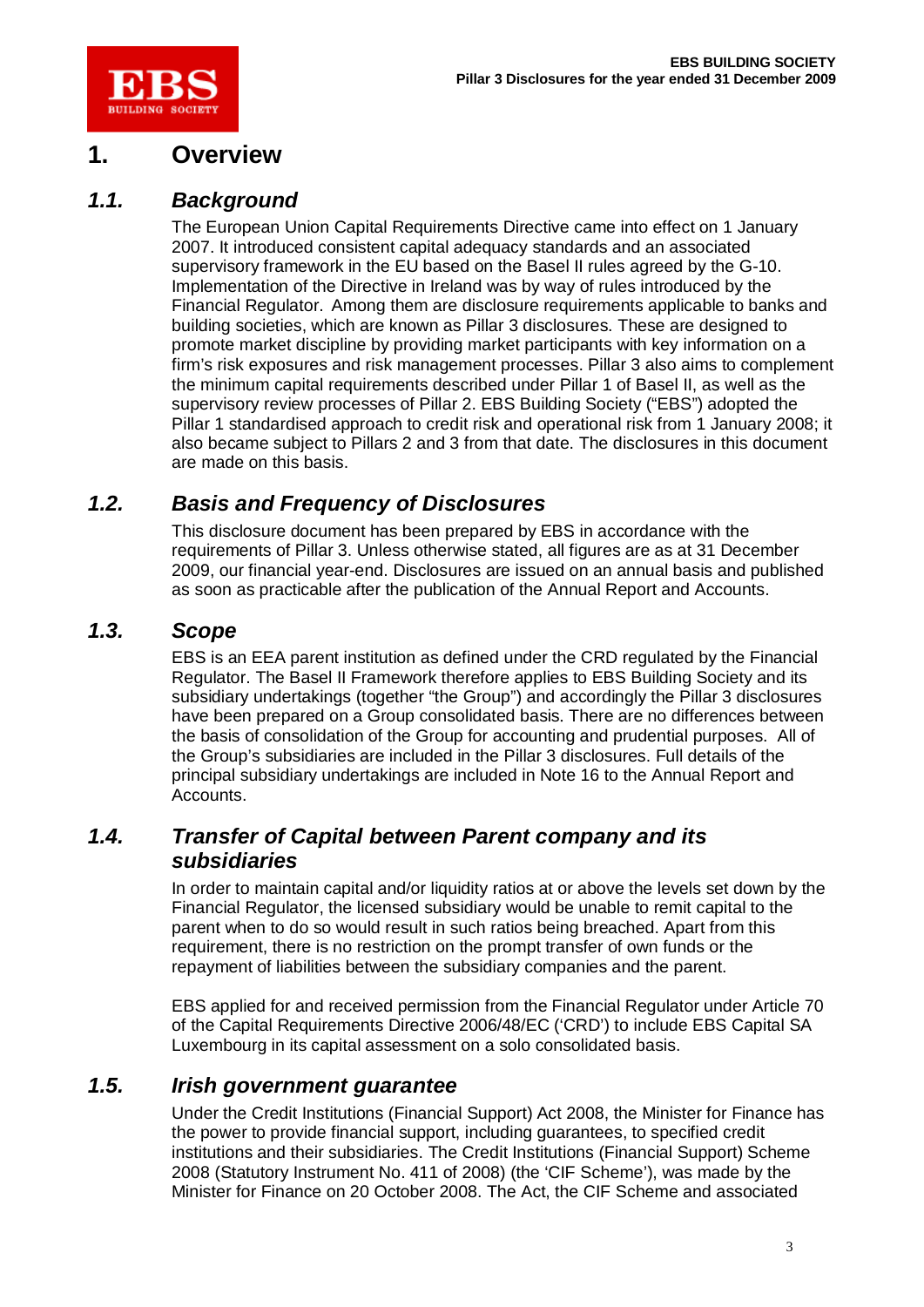

Ministerial orders provide the statutory basis for the guarantee for credit institutions announced by the Minister for Finance on 30 September 2008 and 9 October 2008. The Scheme has been approved by the European Commission as being compatible with EC Treaty State aid rules. The scheme covers all retail and corporate deposits (to the extent not covered by existing deposit protection schemes in Ireland or any other jurisdiction), Interbank deposits, senior unsecured debt, covered bonds (including asset covered securities); and dated subordinated debt (Lower Tier 2), excluding any intragroup borrowing and any debt due to the European Central Bank arising from Eurosystem monetary operations.

The covered liabilities of participating covered institutions for the period 30 September 2008 to 30 September 2010 inclusive are guaranteed under the CIF Scheme by the Minister for Finance. In the event of any default of a covered institution in respect of a covered liability, the Minister will pay to the relevant creditor, on demand, an amount equal to the unpaid covered liabilities. The guarantee is unconditional and irrevocable and ensures timely payment of the covered liabilities of the covered institutions.

The Credit Institutions (Eligible Liabilities Guarantee) Scheme 2009 (the "ELG Scheme") is made pursuant to the Credit Institutions (Financial Support) Act 2008 and came into effect on 9 December 2009 and EBS acceded to this Scheme on the 1<sup>st</sup> February 2010. The ELG Scheme provides for an unconditional and irrevocable State guarantee for certain eligible liabilities (including deposits) of up to 5 years in maturity incurred by EBS during the period from  $1<sup>st</sup>$  February 2010 to  $30<sup>th</sup>$  June 2010 (subject to six month review and approval under EU State Aid rules) on certain terms and conditions.

EBS Building Society and EBS Mortgage Finance (EBS MF) are covered institutions for the purposes of the original Government Guarantee Scheme, which expires September 2010. In addition, EBS Building Society is a covered institution for the ELG Scheme but EBS MF is excluded as covered bonds are not eligible under the ELG Scheme.

EBS Building Society issued a €1bn guaranteed EMTN in February 2010 under the ELG Scheme.

### *1.6. Location and Verification*

These disclosures have been approved by the Board and are published on the Group's corporate website [\(www.ebs.ie](http://www.ebs.ie) ). The disclosures are not subject to audit except where they are equivalent to those prepared under accounting requirements for inclusion in the Group's Annual Report and Accounts.

The disclosures have been prepared to explain the basis on which the Group has prepared and disclosed capital requirements and information about the management of certain risks and for no other purpose. They do not constitute any form of financial statement and should not be relied on exclusively in making any judgement on the Group.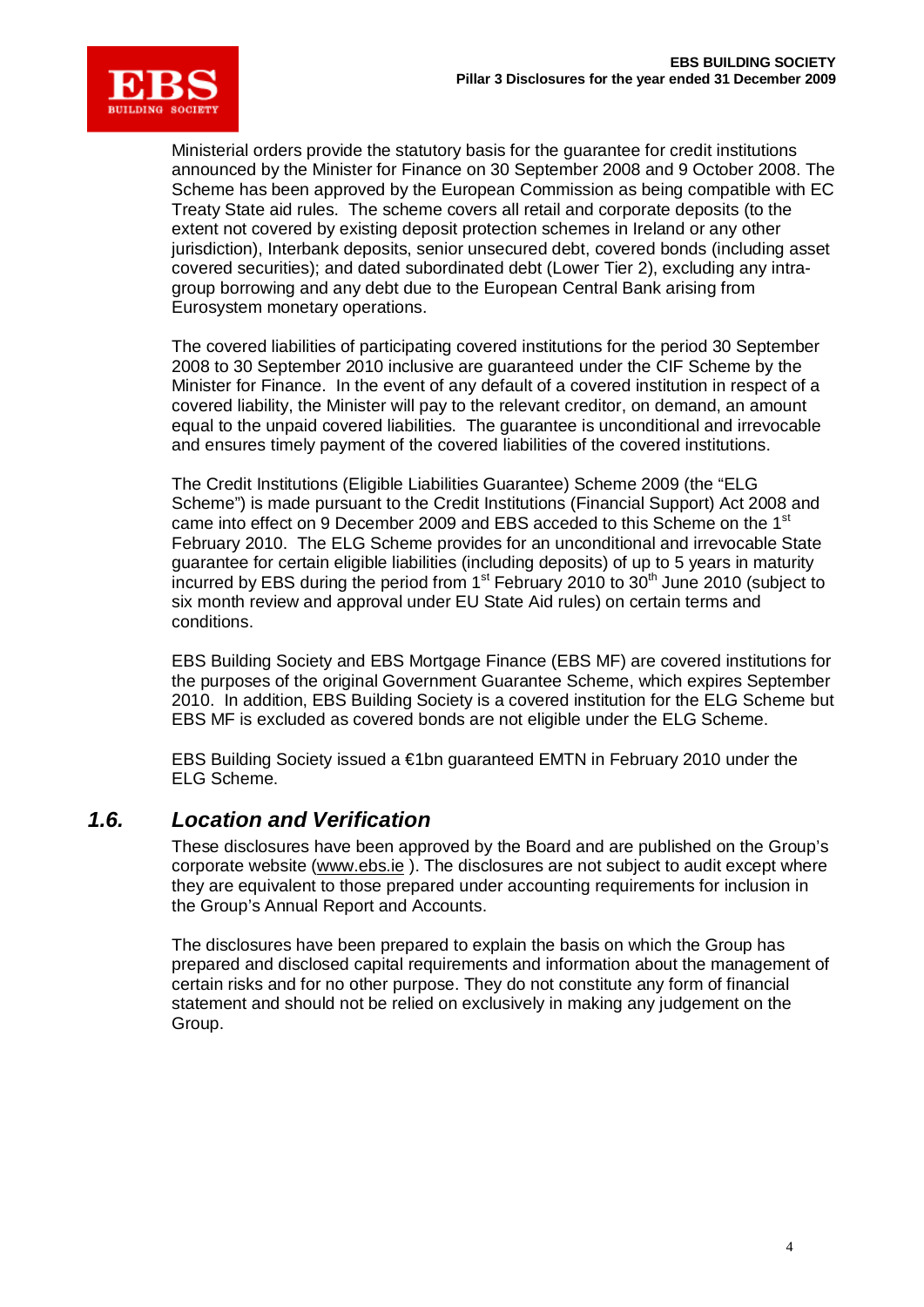

# **2. Risk Management Objectives and Policies**

## *2.1. Strategies and Process to Manage Risks*

The Group defines risk as a failure to maximise opportunities or a failure to foresee or manage events which could result in unnecessary material financial loss, interruption in business operations or damage to the Society's reputation. The Group recognises that the effective management of risk and its system of internal control is essential to the reduction in earnings volatility, the preservation of member value and the achievement of the Group's strategic objectives. The primary focus of the risk management framework is to ensure that the Group achieves the optimal risk/reward return on any investment of people, time and resources.

Risk management in the Group is founded on a clear risk governance structure at Board level and a clear risk management framework. The Board oversees the effectiveness of the system of internal control through review of management information and is supported by the work of two of its sub committees, namely the Board Risk Committee and the Board Audit and Compliance Committee. The *Board Risk Committee* supports the Board in identifying potential risks to the strategic objectives of the Group and evaluating the risk management policies and practices which are in place to reduce the likelihood of the risk occurring and/or minimise the impact in the case that the risk event did occur. The Chief Risk Officer has a dotted reporting line to the Chair of the Board Risk Committee. The *Board Audit and Compliance Committee* supports the Board in reviewing existing internal control mechanisms to assess whether they are adequate and whether they are performing effectively. The Head of Internal Audit has a direct reporting line to the Chair of the Board Audit and Compliance Committee.

In addition, the Head of Compliance, who has a direct reporting line to the Chief Risk Officer, provides ongoing updates on the compliance framework, processes and progress to the Board Audit and Compliance Committee. The Chief Risk Officer reports to the Board on business risks and emerging risk issues and provides a regular update on key risk indicators. There is a clear risk management framework, comprising of five key Group risk committees, and the Group's risk appetite is set out in the material risk policies which are reviewed by the Board generally on an annual basis. These policies are closely managed on a day to day basis throughout the Group, and are monitored by specific business units with oversight by the relevant risk management committees.

Responsibility for the management of risk rests with each operating unit across the Group. The 'first line of defence' in terms of risk management is the management of risk in day to day business operations, new product development and strategy implementation. There are three independent risk control functions within EBS, namely, Compliance, Risk and Audit. Compliance and Risk report to the Chief Risk Officer and form the 'second line of defence' in relation to risk management within the Group. Internal Audit, who report directly to the Board Audit and Compliance Committee, incorporates the work of the Fraud unit, and form the third, independent, line of defence in terms of risk management.

# *2.2. Risk Management Framework*

EBS categorises risks under a number of headings namely, strategic, operational, compliance and financial (including credit, liquidity & market) risks. Together, these form the EBS Risk Universe. This helps the Society to assess and manage risk on an enterprise wide, holistic basis. The Risk Universe is continuously reviewed and updated reflecting the changing risk environment and was reviewed by the Board during 2009.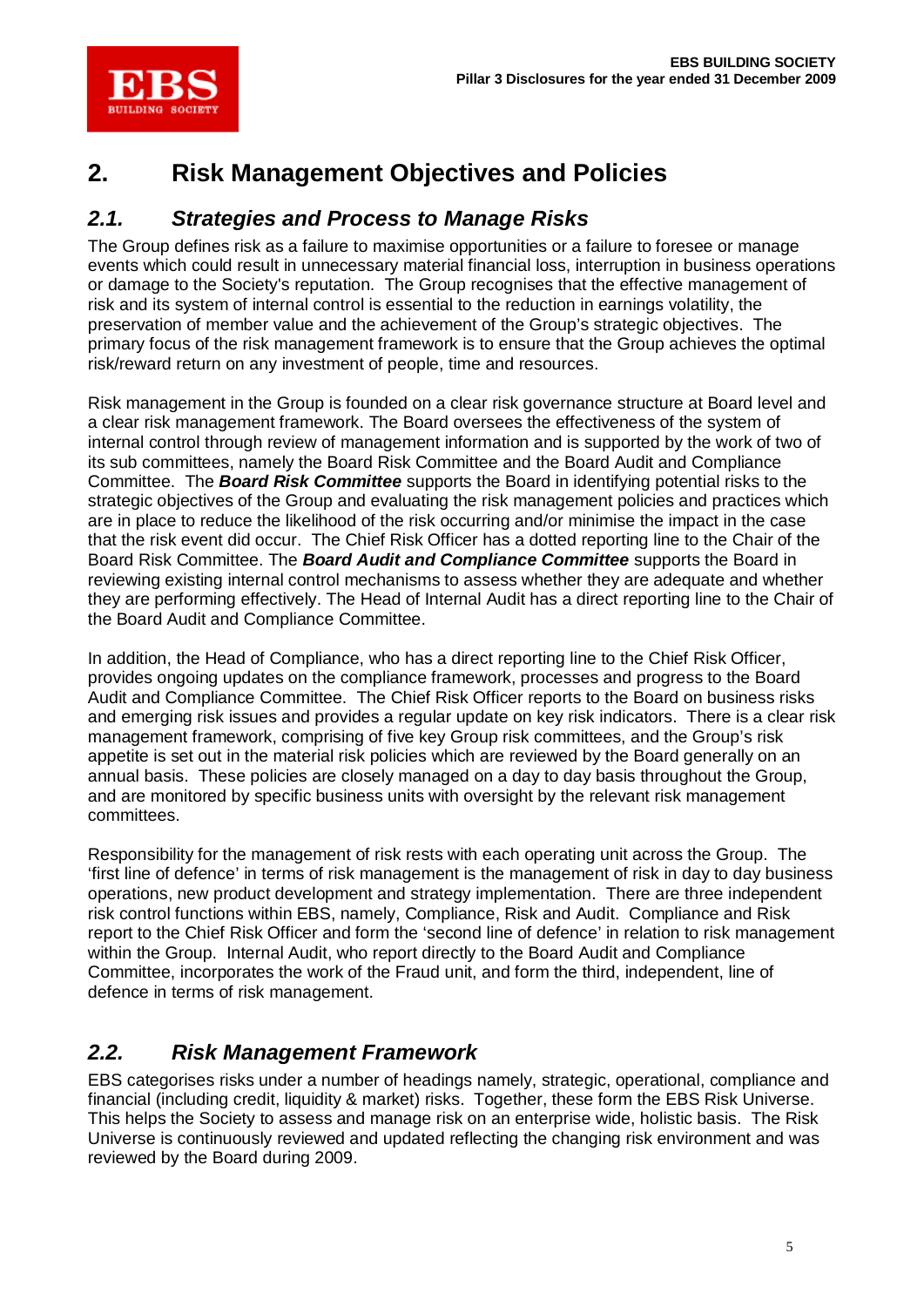

There are management systems and procedures in place in the Group to identify, measure, manage and report on material risks. The key elements of these are:

- i. There is a clearly defined organisation structure which is regularly updated.
- ii. Strategies, goals, objectives, authority limits and reporting mechanisms are clearly defined and against which performance is monitored.
- iii. The risk management framework is overseen by the Management Team (made up of senior management) and supported by its underlying Group Risk Committees comprising the Asset and Liability Committee, the Risk Rating Approval Committee, the Credit Risk Committee, the Operations Management Committee and the Regulatory Compliance Committee. Each of these committees is responsible for identifying actions to support robust risk management in line with the Group's risk appetite. Progress is monitored and reported regularly to the Board through the report of the Chief Risk Officer.

### **2.2.1. Risk Committees**

- i. The Group Asset & Liability Committee was established to monitor the Group's exposure to key market risks, i.e. liquidity risk, funding risk, interest rate risk in the banking book and foreign exchange risk. The Committee is responsible for asset and liability management, monitoring the adequacy of the liquidity framework and buffers, and for recommending the appropriate funding and capital policies and plans to the Board for approval. The Committee also has oversight for interest rate risk in the banking book, liquid asset investment and reserves investment policies and hedging policies of the Group. The Committee monitors capital ratios, including projections, and oversees the appropriate implementation of the capital policy.
- ii. The Group Credit Risk Committee reviews and recommends appropriate credit risk management policies for the Society and its subsidiaries, in line with the overall credit risk appetite of the Group. These policies comprise lending, debt management and counterparty credit. The Committee is also responsible for monitoring the makeup and performance of the loan books, the credit quality of counterparts, the level of mortgage insurance in place and the adequacy of provisions for bad and doubtful debts. The Committee monitors the external macro-economic and other factors and new business credit risk trends and projections which serve as a benchmark against which the credit risk appetite of the organisation is evaluated. The committee is charged with ensuring that an appropriate level of credit risk insurance is being maintained for loans.
- iii. The Group Risk Rating Approval Committee is responsible for reviewing and recommending to the Board policies on risk model development, validation and use. It is also responsible for the ongoing validation and monitoring of risk rating systems, model performance and model output in terms of forecasting. The Committee is responsible for setting the parameters for holistic stress testing across the organisation.
- iv. The Group Operations Management Committee reviews and monitors business operation and process risks and improvement initiatives across the organisation. It is also responsible for reviewing loss and near miss events and making recommendations for changes in operational processes to the Management Team where appropriate. The Committee is responsible for evaluating the organisation's appetite for operational risk and ensuring that it is well communicated and understood. The Health & Safety Committee reports to the Operations Management Committee.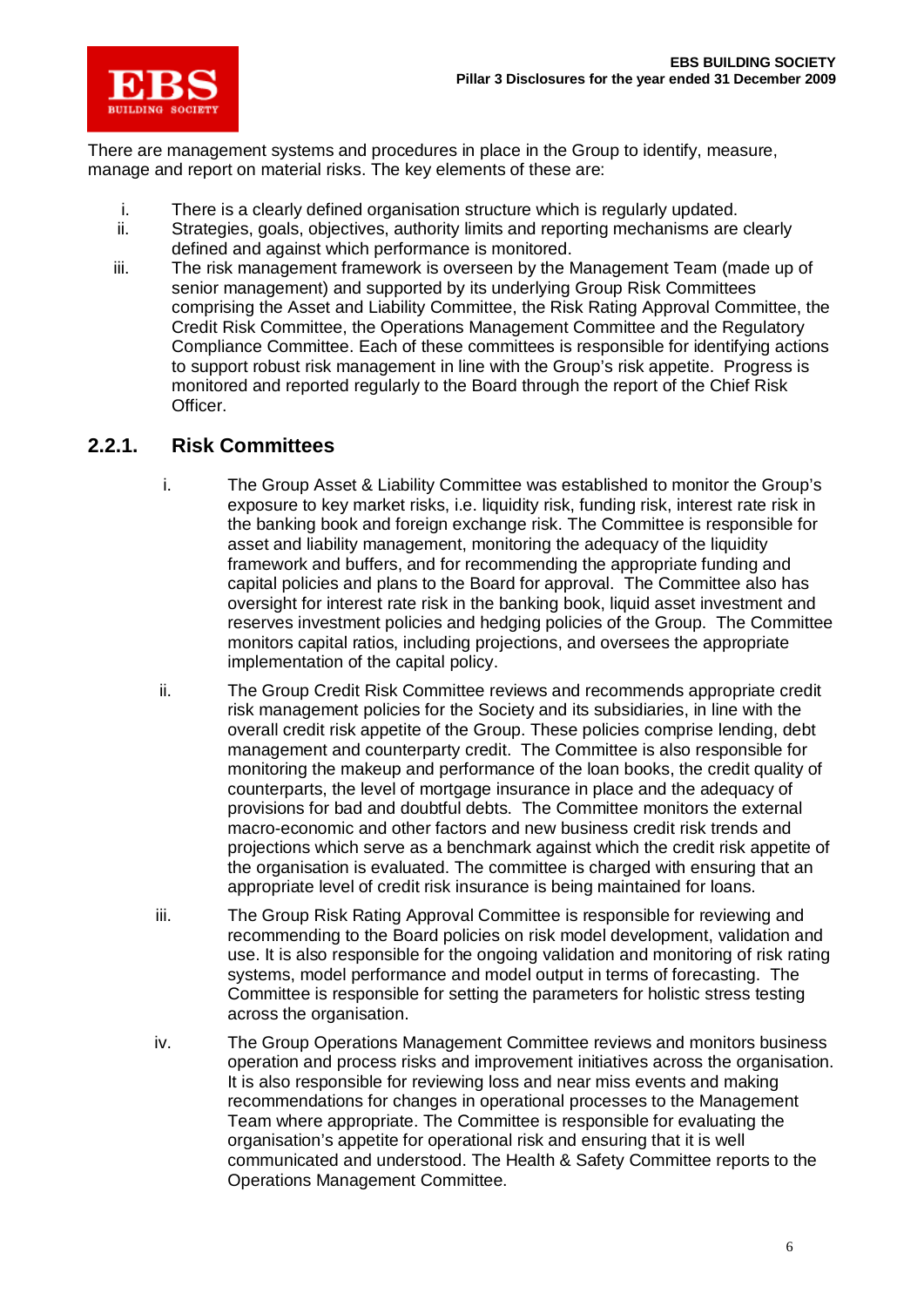

- v. The Group Regulatory Compliance Committee ensures that there is an appropriate framework in place to support the objective of the Group to clearly be compliant with conduct of business regulations as well as prudential regulations, including prudential reporting. It is responsible for monitoring adherence to applicable regulations across the Group, and for evaluating impact of new regulations and ensuring that EBS is prepared for their implementation in the approved timeline
- vi. Detailed risk control self assessments of the risks associated with business targets and responsibilities are undertaken by business and support units and by project teams on an ongoing basis. The output of these assessments are agreed by the appropriate Executive Director and evaluated by the Operations Management Committee and the relevant Steering Committee.

### **2.2.2. Risk Functions**

There are three independent control functions - Risk, Compliance and Internal Audit each of which operates separately to, and independently of, the general business operation. A dedicated Fraud team is in place which reports into the Head of Internal Audit:

i. The Risk Function supports the Group in developing and maintaining a robust risk management framework, and by providing independence in terms of risk identification, measurement, monitoring and reporting. The Risk Function comprises, (i) Risk Analytics, which develops risk models and risk rating systems; (ii) Credit Risk, a component of Risk Analytics, which provides independent management information regarding loan book performance and adherence to credit policy, and independent credit review of adherence procedures; (iii) Treasury Risk (middle office) which provides independent management information regarding adherence to market risk policies and day to day treasury operations; (iv) Operational Risk, which monitors operational risk trends, losses and near misses and which incorporates Information Security which reports independently of Information Technology; and (v) Enterprise Risk, which supports the development and maintenance of a risk management framework to mitigate against unforeseen risk events materialising.

Collectively the Risk division monitor and report on key risk indicators, developments in risk management protocols, regulations and practices, and other risk developments to the relevant risk committees and to the Board.

- ii. The Regulatory Compliance Function supports each area of the Group in identifying their responsibilities in relation to prevailing and pending conduct of business and prudential regulations. The function assists each area of the business by reviewing their procedures to ensure compliance with relevant laws and regulations and has created a database for units to self assess ongoing compliance. The function independently evaluates adherence to key regulations and reports same to the Regulatory Compliance Committee. An annual plan is developed and approved by the Board Audit and Compliance Committee which receives regular updates on progress.
- iii. The Internal Audit Function provides independent assurance in relation to the effectiveness of the system of internal control to the Board through the Board Audit and Compliance Committee. A dedicated Fraud prevention unit is in place which also reports to the Head of Internal Audit and updates are regularly provided to the Board Audit and Compliance Committee.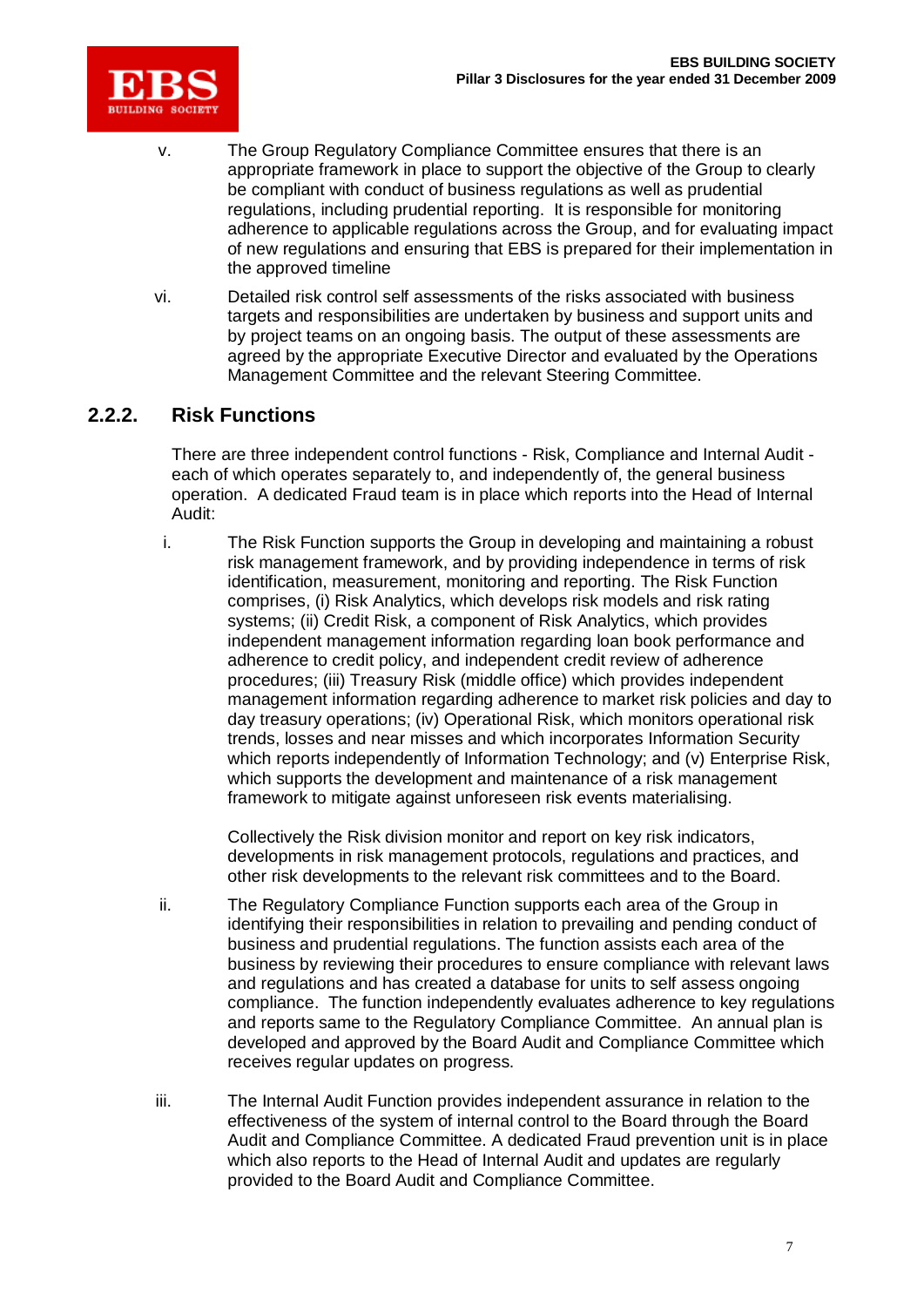

# **3. Financial Risk Management**

The Group has exposure to the following risks from its use of financial instruments:

- (i) Credit risk
- (ii) Liquidity risk
- Market risks

This disclosure presents information about the Group's exposure to each of the above risks and about the Group's objectives, policies and processes for measuring and managing risk.

# *3.1. Credit risk*

Credit risk is the risk of financial loss to the Group if a customer or counterparty to a financial instrument fails to meet its contractual obligations, and arises from the Group's loans and advances to customers and credit institutions, held to maturity financial assets, available for sale financial assets and derivatives. For risk management reporting purposes, the Group considers and consolidates all elements of credit risk exposure (such as individual obligor default risk, country and sector risk).

Credit risk management in EBS is supported by an appropriate governance structure with separation of function between the sourcing and approval of business, the issuing of funds, loan management and independent review and monitoring. Given the deterioration in credit quality throughout 2009 in both the retail and commercial markets, both credit management and credit risk management have been a key area of focus over the past year. Resourcing, structures, policy and processes continue to be reviewed in order to ensure that the Group is best placed to manage asset quality in this severe downturn. The Group Credit Risk Management Committee is responsible for reviewing and recommending appropriate credit risk management structures and policies in line with the credit risk appetite of the Group and for monitoring the performance of the book. The Risk Analytics team is responsible for the development and ongoing validation of credit risk rating models which are used to assess credit applications and to support a robust capital adequacy assessment process, and for independently monitoring the quality of the Group's loan assets.

The Credit Review team assesses the application of credit policies, processes and procedures across all areas of the Group.

The Group conducts both regular and ad-hoc stress testing to assess on an ongoing basis the ability of the Group to withstand various idiosyncratic and systemic stress scenarios. Credit contingency plans are developed and updated on a continual basis reflecting the results of the stress tests.

Given the economic environment, the Group conducts a quarterly assessment of impairment provisions, assisted by the Risk Analytics and Credit divisions and evaluated by the Group Credit Risk Committee.

The Society insures the Group against risk in the Irish residential property market through mortgage indemnity insurance. This insurance is taken on a loan by loan basis, the amount of coverage being determined by the loan to value percentage at origination. In the event of the Society suffering a loss, a claim can be made up to the value of the insurance cover. The insurance provider is Genworth Financial Mortgage Insurance, rated Baa3 by Moody's (EBS internal grade 10). As at 31 December 2009 EBS had €600m worth of mortgage indemnity insurance cover in place.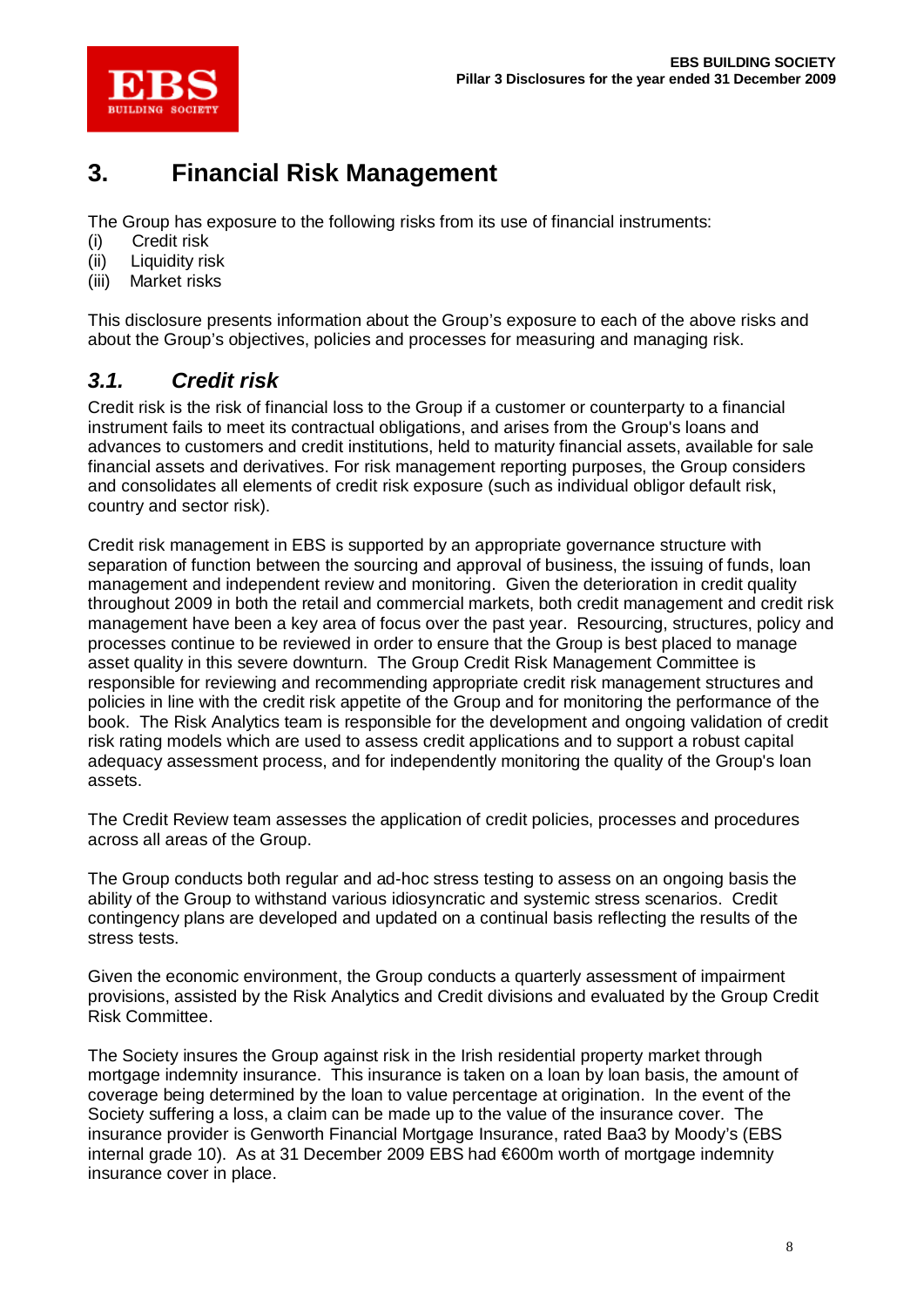

## **3.1.1. Maximum Exposure to Risk**

The following table shows the Group's credit exposure, which is the maximum potential exposure including committed facilities:

|                                                    | Society  |          | Group    |          |
|----------------------------------------------------|----------|----------|----------|----------|
|                                                    | 2009     | 2008     | 2009     | 2008     |
|                                                    | €m       | €m       | €m       | €m       |
| Non-derivative financial assets                    |          |          |          |          |
| Cash and balances with central banks               | 180.6    | 143.2    | 196.5    | 143.3    |
| Loans and advances held-for-sale                   | 750.6    | ٠        | 750.6    |          |
| Available-for-sale financial assets                | 3,972.2  | 2,368.8  | 2.924.8  | 2,368.8  |
| Loans and advances to credit institutions          | 3.717.4  | 3,198.1  | 957.7    | 1,287.6  |
| Loans and advances to customers                    | 11,659.8 | 13,597.7 | 16,473.5 | 16,978.5 |
| Held-to-maturity financial assets                  |          | 1,872.5  |          | 372.5    |
| Interest accrued                                   | 39.5     | 57.4     | 37.6     | 52.2     |
| Derivatives                                        |          |          |          |          |
| Interest rate swaps                                | 80.3     | 52.7     | 37.2     | 32.2     |
| Cross currency interest rate swaps                 | 11.3     | 18.1     | 11.3     | 18.1     |
| Equity swaps                                       | 1.5      | 1.0      | 1.5      | 1.0      |
| Loan commitments (not unconditionally cancellable) | 216.5    | 222.0    | 252.2    | 301.3    |

Loan commitments disclosed above comprise formal loan offers which EBS has a legal obligation to fulfil at the reporting date. This excludes any offer letters where the Society's legal commitment to fulfil has elapsed.

### **3.1.2. Holding of Collateral**

EBS holds collateral against loans and advances to customers in the form of mortgage interests over property, other registered securities over assets, and guarantees. Estimates of fair value are based on the value of collateral assessed at the time of borrowing. For residential property, these values are updated using the PTSB/ESRI index. Processes to monitor the collateral underpinning Commercial lending are in place as part of the ongoing reviews of each Commercial connected exposure ('Obligor'). Otherwise, values are updated when a loan is individually assessed as impaired at which time the fair value of the collateral held is factored into the estimate of the impairment provision required. Collateral generally is not held over loans and advances to credit institutions, nor over debt securities or government and other eligible bills.

Against possession cases, collateral with a fair value of  $\epsilon$ 19.4m (2008:  $\epsilon$ 5.5m) is held. In addition the Society has put in place a number of Credit Support Annexes (CSA's) covering in excess of 79% of outstanding derivatives.

### **3.1.3. Credit Quality**

EBS lending credit risk is measured both at transaction level and at portfolio level.

At origination, individual loan transactions are assessed for credit risk using a combination of factors. These include the risk rating attached to the credit (application score or obligor grade or external rating of a counterparty), the security exposure and an assessment of the member's, customer's or obligor's ability to repay the debt.

Over time, portfolio risk is measured by reference to risk rating migration, the volume and value of loans in default and arrears aged analysis migration.

The credit quality of the portfolio of loans & advances to customers is set out below by reference to residential assets, commercial assets and held-for-sale financial assets.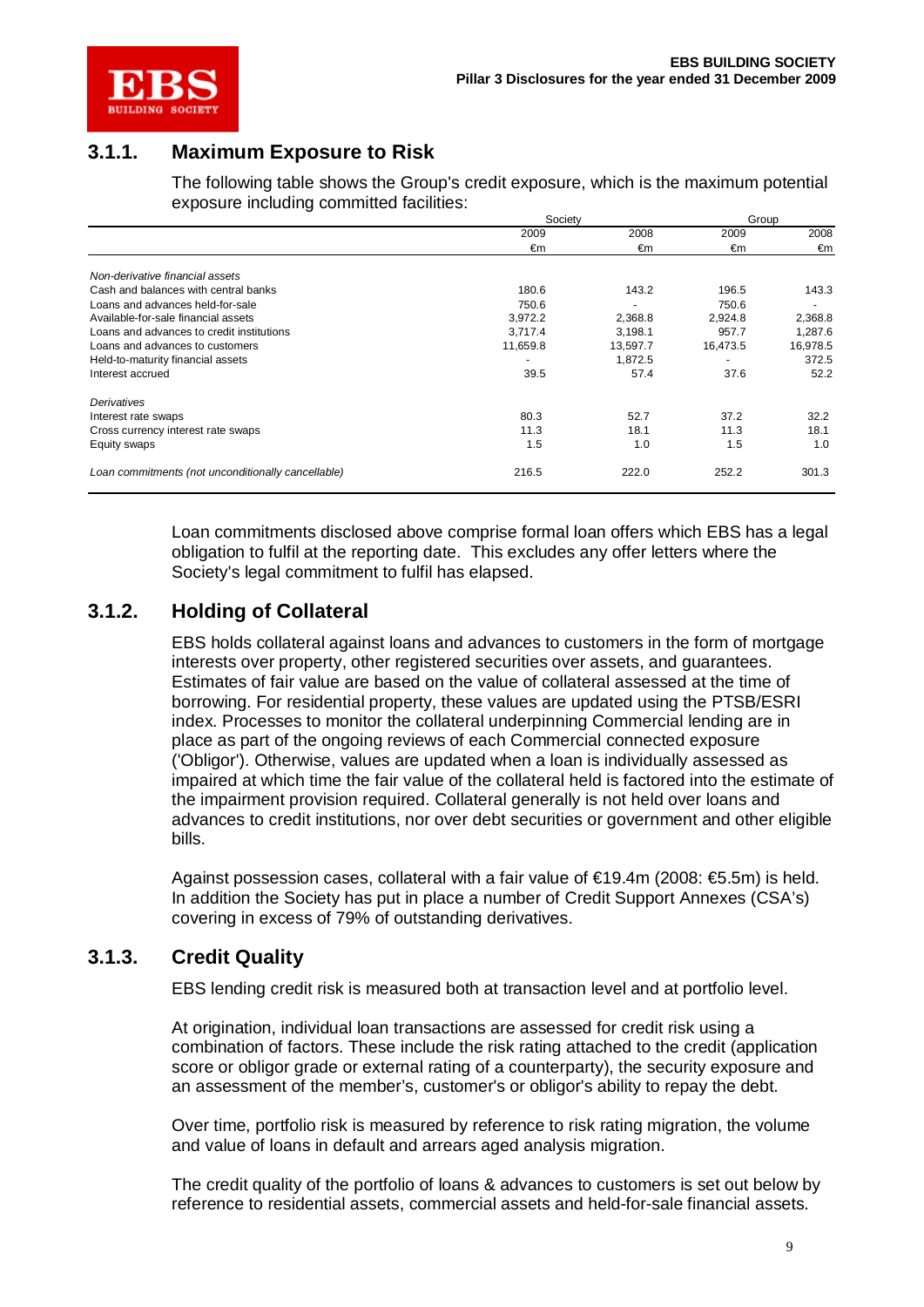

Group residential assets amount to €15,516.1m (2008: €15,053.5m), commercial assets amount to €1,002.5m (2008: €1,112.1m) and held-for-sale financial assets amount to €912.8m (2008: €845.6m).

The assessment of credit quality of loan commitments is the same as for loans and advances to customers.

Credit quality in EBS portfolios is monitored using probability of default (PD) grades and loss functions mapping all portfolios into a 9-point grading system. Grading outputs are reported monthly to the Group Credit Risk Committee where trends, movements and migrations are analysed to assess changes in the risk profile of the portfolio.

Non-performing loans are determined based on the repayment status of the loans secured on a given property. Non-performing is defined to be 90 days or more in arrears, or where at least three monthly payments or the equivalent have been missed. Within the performing loans pool, loans with a PD in excess of 30% and loans with a Loss Given Default (LGD) of greater than 25% where the PD exceeds 5% are categorised as watch risk loans.

The analysis below in relation to residential, commercial and loans and advances heldfor-sale is based on gross lending before impairment provisions, uncashed loan cheques and fair value adjustment for loans in a fair value hedge relationship. We have reclassified the prior year comparatives in order to provide more meaningful analysis. In 2008 the asset classes reported upon were (a) retail; (b) commercial; and (c) development finance. Retail comprised of home loans and retail buy-to-let and commercial comprised of term debt and commercial buy-to-let. In 2009 these have been reclassified into residential, commercial and loans and advances held-for-sale. Residential comprises home loans, retail buy-to-let and commercial buy-to-let and commercial comprises of term debt assets only.

### **3.1.3.1. Residential Lending Assets**

The EBS residential lending portfolio comprises loans for owner occupation, retail buyto-let loans for single properties or small portfolios and commercial buy-to-let loans for large portfolios. The following analysis is based on the residential category:

|                           |        | Society |        | Group  |  |
|---------------------------|--------|---------|--------|--------|--|
|                           | 2009   | 2008    |        | 2008   |  |
| <b>Residential assets</b> |        |         |        |        |  |
| Performing loans          | 93.3%  | 96.4%   | 94.7%  | 97.3%  |  |
| Non-performing loans      | 6.7%   | 3.6%    | 5.3%   | 2.7%   |  |
|                           | 100.0% | 100.0%  | 100.0% | 100.0% |  |

Of the Group Residential assets at 31 December 2009, 4.9% of Homeloans and 7.8% of Buy-to-Let loans were non-performing (2008: 2.4% and 4.6% respectively). On a risk grade obligor basis, 7.1% (2008: 3.7%) of Society Residential assets and 5.6% (2008: 2.7%) of Group Residential assets are non-performing.

Out of total performing residential loans, 3.6% of Group (2008: 2.3%) and 3.5% of Society loans (2008: 2.0%) are on the watch list.

### **3.1.3.2. Commercial Assets**

The EBS Commercial loan portfolio comprises commercial term debt assets.

The following analysis is based on the commercial category: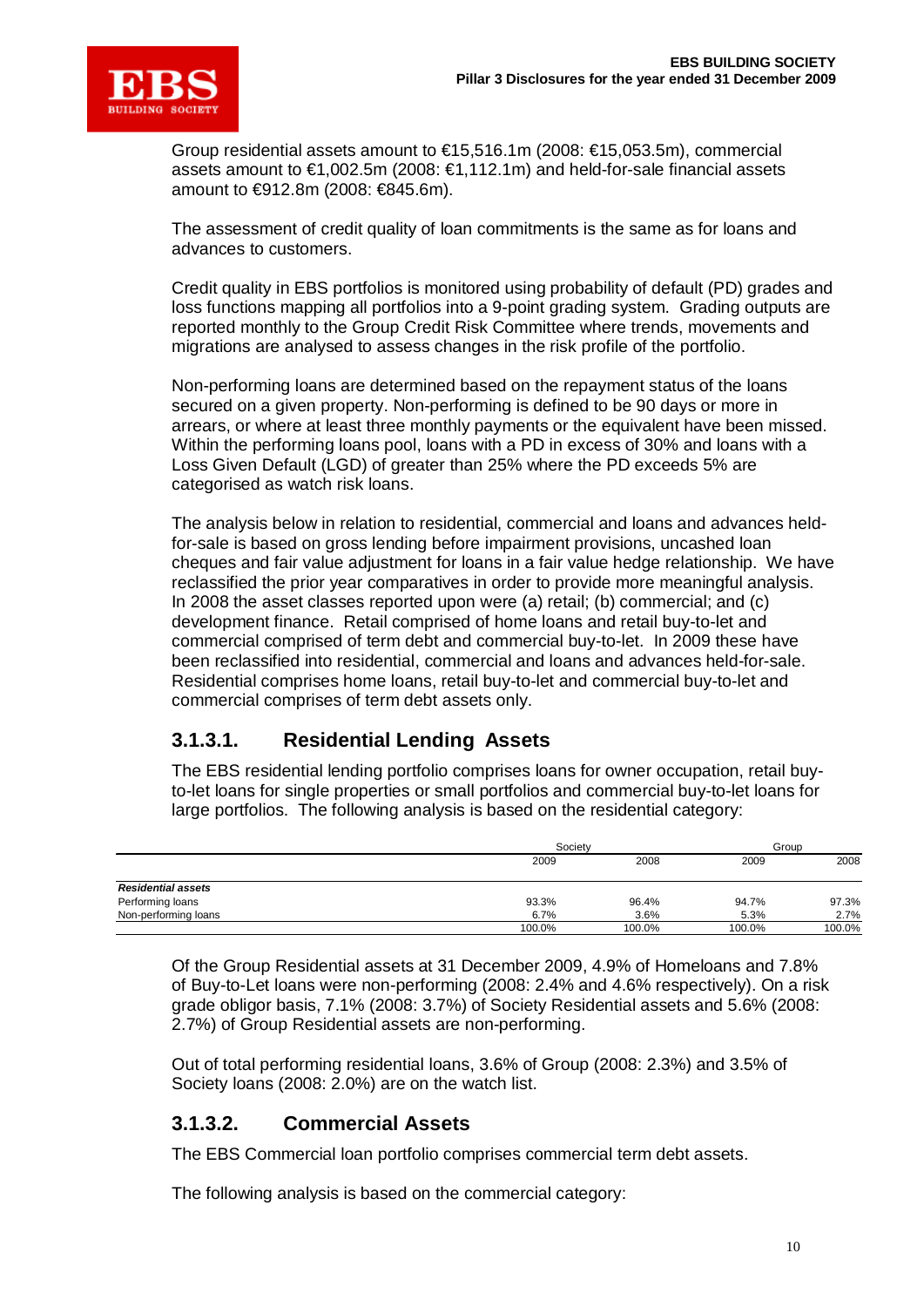

| Group and Society        |        |        |
|--------------------------|--------|--------|
|                          | 2009   | 2008   |
| <b>Commercial assets</b> |        |        |
| Performing loans         | 95.7%  | 93.9%  |
| Non performing loans     | 4.3%   | 6.1%   |
|                          | 100.0% | 100.0% |

On a risk grade obligor basis, 20.8% (2008: 7.2%) of Commercial assets are nonperforming. Loans on watch comprise 5.7% of performing loans (2008: 2.3%).

### **3.1.3.3. Loans and Advances held-for-sale**

The loans and advances held-for-sale comprises development finance loans, commercial term debt and residential loans. These represent the loans that we expect to transfer to NAMA in 2010.

Loans and advances held-for-sale in the current year (2009) consists of retail loans of €216.8m, commercial loans of €190.4m and development finance loans of €505.6m.

Loans and advances held-for-sale in the prior year (2008) consists of retail loans of €192.5m, commercial loans of €207.3m and development finance loans of €445.8m. These were included in the residential, commercial and development finance categories in the prior year.

The following analysis is based on the Loans and advances held-for-sale category:

| Group and Society                |        |        |
|----------------------------------|--------|--------|
|                                  | 2009   | 2008   |
| Loans and advances held-for-sale |        |        |
| Performing loans                 | 60.9%  | 81.9%  |
| Non performing loans             | 39.1%  | 18.1%  |
|                                  | 100.0% | 100.0% |

Of the loans and advances held-for-sale at 31 December 2009, 52.0% of Land & Development loans and 22.7% of associated loans were non-performing (2008: 25.5% and 9.7% respectively).

On a risk grade obligor basis, 54.2% (2008: 24.2%) of loans and advances held-for-sale are non-performing. Loans on watch comprise 23.2% of performing loans (2008: 11.5%).

### **3.1.4. Counterparty Credit Risk**

### **Background**

Counterparty Credit risk in this context refers to the Treasury Counterparty Risk taken on by the Society in the normal course of its business. EBS has credit risk to other financial institutions through:

- 1) the purchase of assets issued by those institutions, e.g. MTNs, Covered Bonds, Securitisations, etc.;
- 2) the extending of credit via unsecured lending, e.g. interbank loans, etc.;
- 3) the conclusion of derivative contracts, e.g. interest rate swaps, for hedging purposes.

EBS maintains investment portfolios for the primary purpose of liquidity management hence the purchase of financial assets.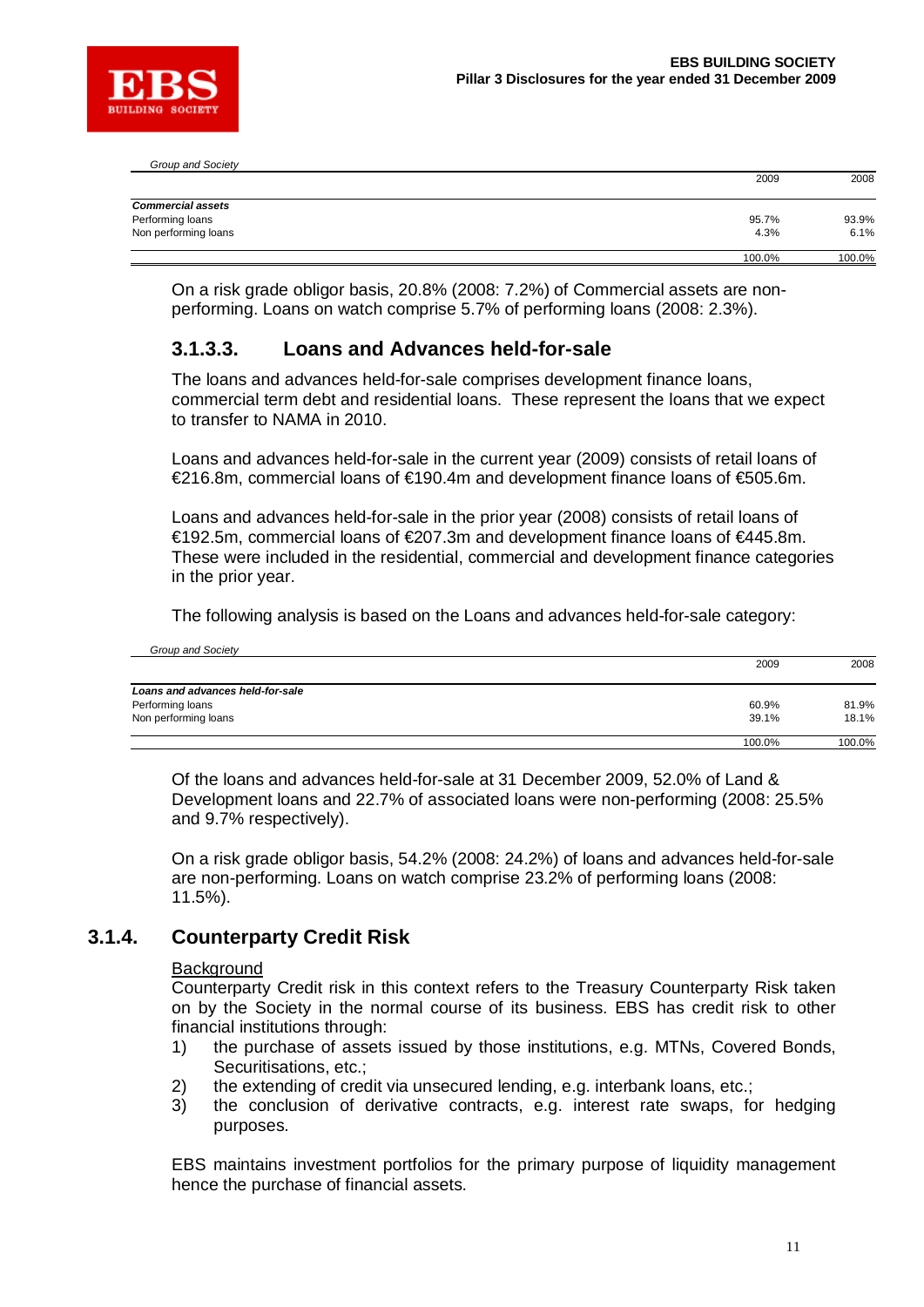

### Governance & Oversight

EBS manages and controls counterparty risk through the Counterparty Credit Policy which is reviewed and monitored by both Asset and Liability Committee (ALCO) and the Group Credit Risk Committee (GCRC).

The responsibility for approving the Counterparty Credit Policy rests with the Board which is responsible for approving all material risk policies. The GCRC has the delegated authority to approve named counterparties within the benchmark limits set by the Board. On an annual basis a review of all counterparties is conducted by the GCRC. The GCRC reports to the Board on its activities and key risk indicators. The ALCO monitors adherence to the Counterparty Credit Policy on an ongoing basis and this committee also reports exceptions to policy to the Board. Key risk indicators and management activity in relation to counterparty credit is reported in the Chief Risk Officer's Report and to the Board.

### Management – processes & procedures

Counterparty exposures are monitored on a real time basis by Treasury Front-Office through the Treasury Management System/Globus system. This system allows the dealers to assess Counterparty Limit availability prior to concluding a deal (before the event). Counterparty exposure reports are monitored and recorded daily (after the event) by Treasury Risk (middle office). Treasury Risk reports to the Chief Risk Officer with a dotted reporting line to the Group Treasurer. Treasury Risk provides Counterparty risk reports and a log of excesses & breaches where they occur of Counterparty limits to ALCO on a monthly basis.

The counterparty credit limit is set with reference to the EBS internal rating of the party within limits set out in the policy approved by the Board. The Counterparty Risk reports are made available by 8.30am to the Front Office Dealers and the Group Treasurer. Any excesses or limit breaches follow the appropriate EBS Escalation Policy.

A number of reports are generated daily to measure & monitor Counterparty Risk, these are:

- Counterparty Limit Report Limit Detail Report (Daily)
- Internal Rating Counterparty Report (weekly)
- ALCO Risk Limit report Counterparty Credit Policy (monthly)
- GCRC Country Limit exposure (monthly)
- ALCO & GCRC Concentration exposure (monthly)

### **3.1.5. Definitions**

### **3.1.5.1. Definition of impaired**

Provisions are calculated for assets which are deemed to be **impaired** where there is objective evidence of impairment. If the asset is deemed to be significant, then it is reviewed on an individual basis. Where the asset is impaired, but not significant, it is reviewed on a pooled or collective basis. Provisions are also calculated for assets where there is no objective evidence of impairment yet, but where impairment may have been incurred i.e. incurred but not reported (IBNR). In this way, all loan assets are reviewed for impairment assessment purposes. In the notes to our 2009 Annual Report and Accounts, impaired assets are those for which an individual provision has been made.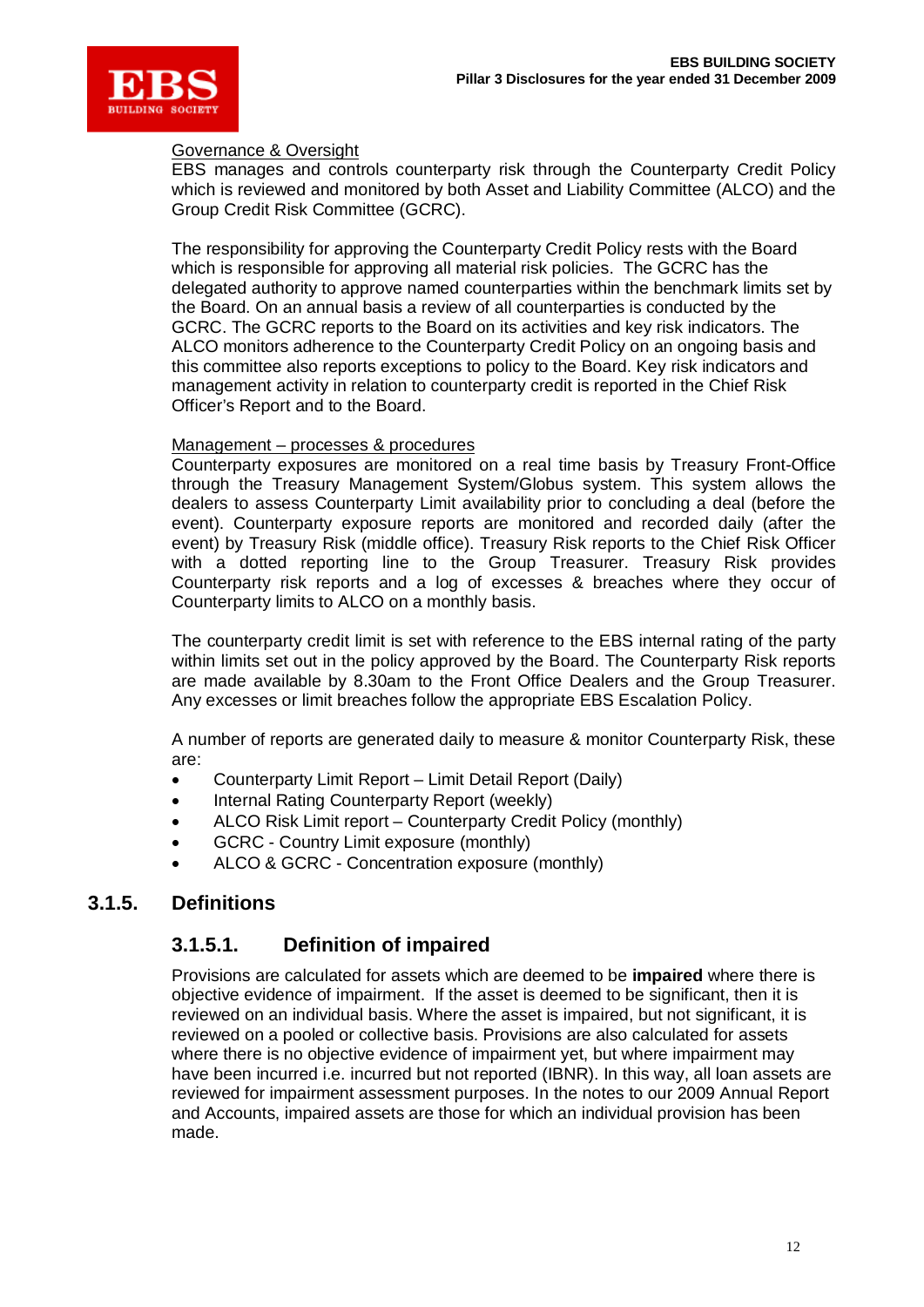

# **3.1.5.2. Definition of past due**

For the majority of loans, interest is charged on a calendar month basis. Loans are deemed to be **past due** when there is any part of a monthly payment missed.

### **3.1.6. Accounting policies adopted for impaired financial assets**

### **3.1.6.1. Assets carried at amortised cost**

The Group assesses at each year end whether there is objective evidence that a financial asset or group of financial assets is impaired. A financial asset or a group of financial assets is impaired and impairment costs are incurred if, and only if, there is objective evidence of impairment as a result of one or more events that occurred after the initial recognition of the asset (a 'loss event') and that loss event (or events) has an impact on the estimated future cash flows of the financial asset or group of financial assets that can be reliably estimated. Objective evidence that a financial asset or group of assets is impaired includes observable data that comes to the attention of the Group about the following loss events:

- (i) significant financial difficulty of the issuer or obligor; or
- (ii) a breach of contract, such as a default or delinquency in interest or principal payments; or
- (iii) the Group granting to the borrower, for economic or legal reasons relating to the borrower's financial difficulty, a concession that the lender would not otherwise consider; or
- (iv) it is becoming probable that the borrower will enter bankruptcy or other financial reorganisation; or
- (v) the disappearance of an active market for that financial asset because of financial difficulties; or
- (vi) adverse changes in the payment status of Group's borrowers; or
- (vii) national or local economic conditions that correlate with defaults on the assets of the Group.

The Group first assesses whether objective evidence of impairments exists individually for financial assets that are individually significant, and collectively for financial assets that are not individually significant. If the Group determines that no objective evidence of impairment exists for an individually assessed financial asset, whether significant or not, it includes the asset in a group of financial assets with similar credit risk characteristics and collectively assesses them for impairment. Assets that are individually assessed for impairment and for which an impairment loss is or continues to be recognised are not included in a collective assessment of impairment.

If there is objective evidence that an impairment loss on loans and receivables or heldto-maturity financial assets carried at amortised cost has been incurred, the amount of the loss is measured as the difference between the asset's carrying amount and the present value of estimated future cash flows (excluding future credit losses that have not been incurred) discounted at the financial asset's current effective interest rate. The carrying amount of the asset is reduced and the amount of the loss is recognised in the income statement. If a loan or held-to-maturity financial asset has a variable interest rate, the discount rate for measuring any impairment loss is the current effective interest rate determined under the contract.

The calculation of the present value of the estimated future cash flows of a collateralised financial asset reflects the cash flows that may result from foreclosure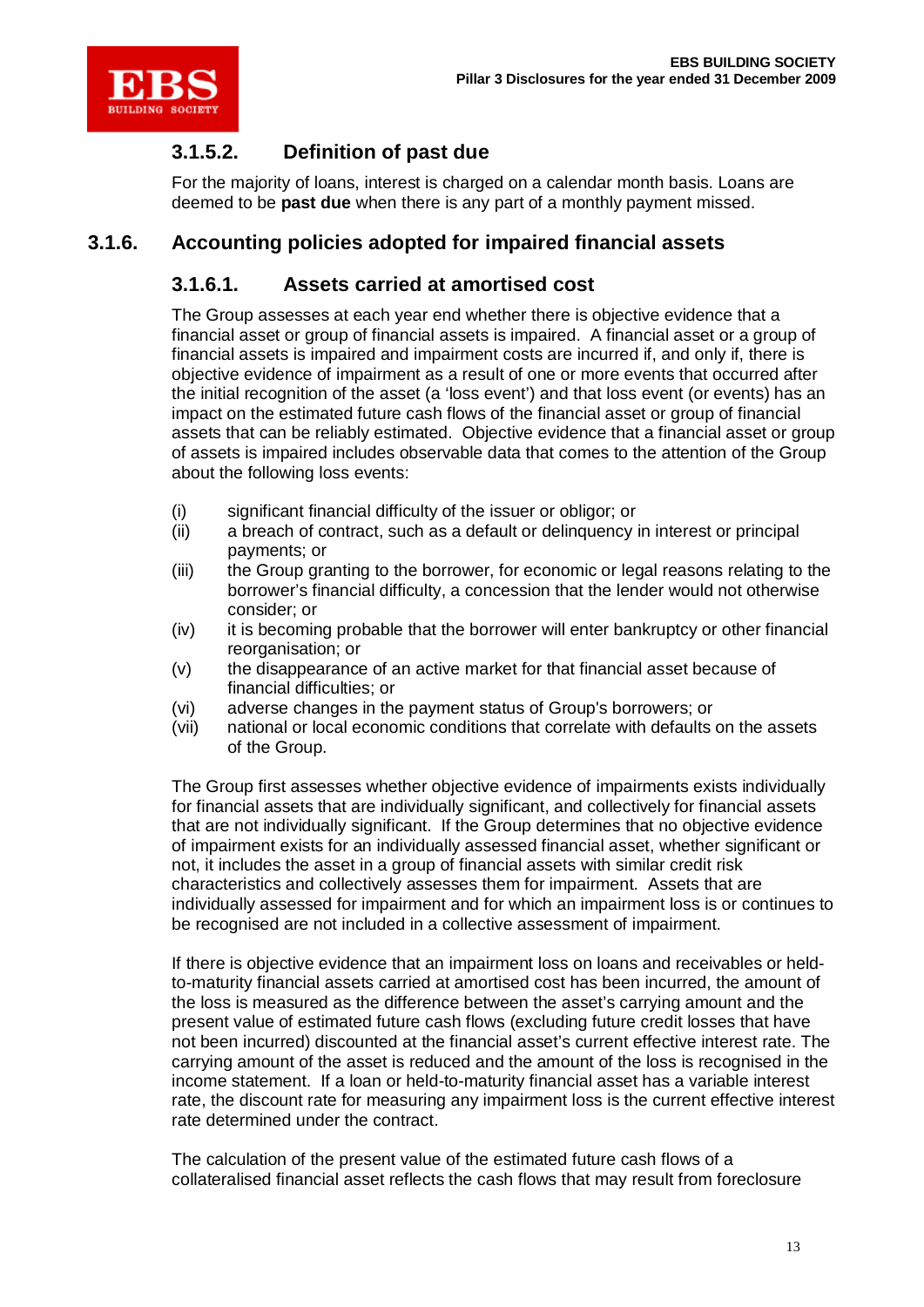

less costs for obtaining and selling the collateral, whether or not foreclosure is probable.

For the purposes of a collective evaluation of impairment, financial assets are grouped on the basis of similar credit risk characteristics (i.e. on the basis of the Group's grading process that considers asset type, industry, geographical location, collateral type, pastdue status and other relevant factors). Those characteristics are relevant to the estimation of future cash flows for groups of such assets by being indicative of the debtor's ability to pay all amounts due according to the contractual terms of the assets being evaluated.

Future cash flows in a group of financial assets that are collectively evaluated for impairment are estimated on the basis of the contractual cash flows of the assets in the group and historical loss experience for assets with credit risk characteristics similar to those in the group. Historical loss experience is adjusted on the basis of current observable data to reflect the effects of current conditions that did not affect the period on which the historical loss experience is based and to remove the effects of conditions in the historical period that do not currently exist.

Estimates of changes in future cash flows for a group of assets should reflect and be directionally consistent with changes in related observable data from period to period (for example, changes in unemployment rates, property prices, payment status, or other factors indicative of changes in the probability of losses in the group and their magnitude). The methodology and assumptions used for estimating future cash flows are reviewed regularly by the Group to reduce any differences between loss estimates and actual loss experience.

When a loan is uncollectible, it is written off against the related provision for loan impairment. Such loans are written off after all the necessary procedures have been completed and the amount of the loss has been determined. Subsequent recoveries of amounts previously written off decrease the amount of the provision for loan impairment in the income statement.

If, in a subsequent period, the amount of the impairment loss decreases and the decrease can be related objectively to an event occurring after the impairment was recognised (such as an improvement in the debtor's credit rating), the previously recognised impairment loss is reversed through the income statement.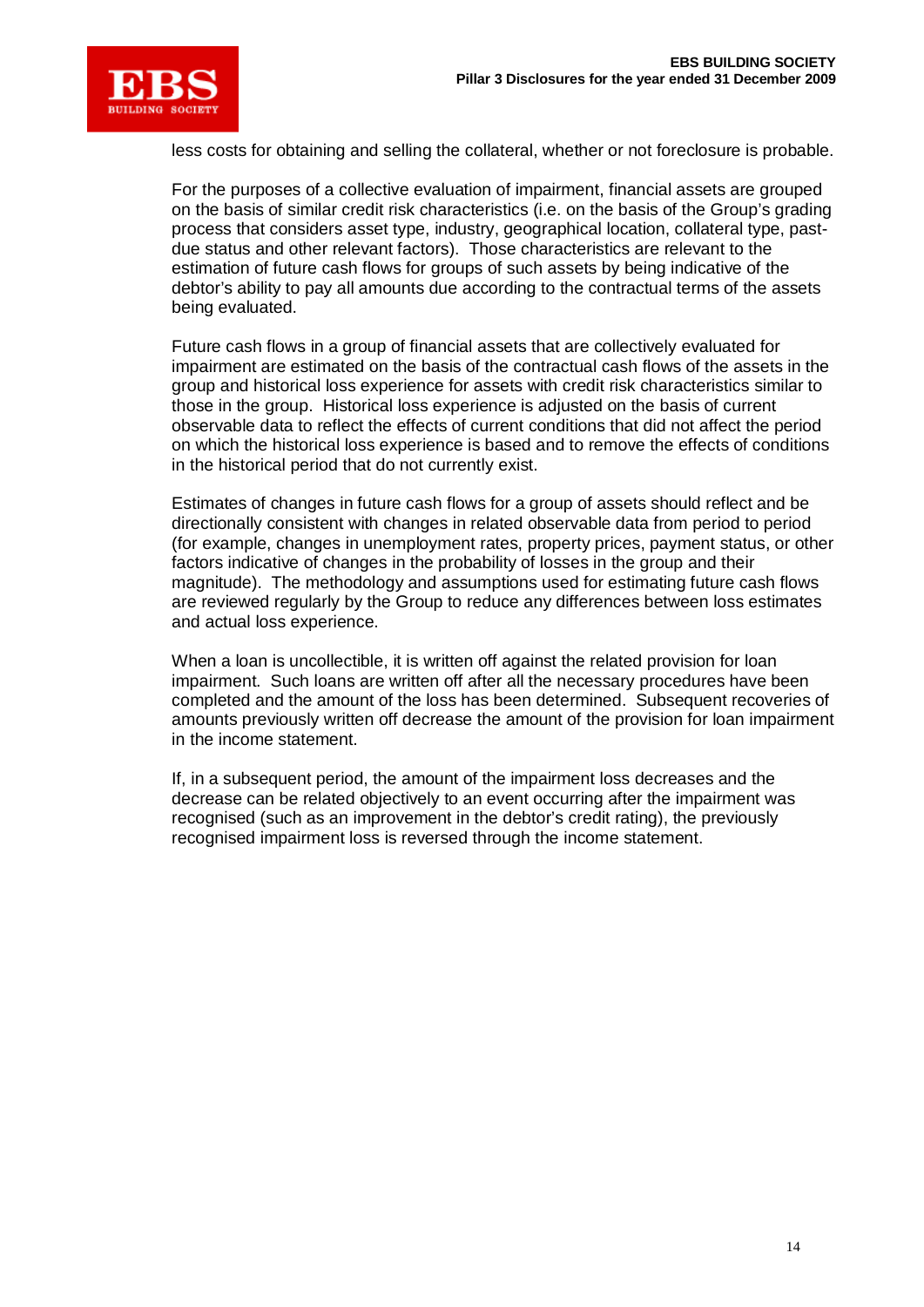

|                                                                             |       | Society |      |            |       | Group   |      |        |
|-----------------------------------------------------------------------------|-------|---------|------|------------|-------|---------|------|--------|
|                                                                             |       | 2009    |      | 2008<br>€m |       | 2009    |      | 2008   |
| PROVISION FOR LOAN IMPAIRMENTS (EXCLUDING LOANS AND ADVANCES HELD-FOR-SALE) |       | €m      |      |            |       | €m      |      | €m     |
| Individual provision for loan impairments                                   |       |         |      |            |       |         |      |        |
| At 1 January                                                                |       | 70.0    |      | 19.7       |       | 70.0    |      | 19.7   |
| Charge for impairment losses                                                |       |         |      |            |       |         |      |        |
| Loans and advances held-for-sale                                            | 81.3  |         |      |            | 81.3  |         |      |        |
| Commercial assets                                                           | 14.8  |         | 66.0 |            | 14.9  |         | 66.0 |        |
| Residential assets                                                          | 19.5  |         | 2.4  |            | 21.2  |         | 2.4  |        |
| Total charge for impairment losses                                          | 115.6 | 115.6   | 68.4 | 68.4       | 117.4 | 117.4   | 68.4 | 68.4   |
| Transfer to Loans and advances held-for-sale (note 14)                      |       | (142.6) |      |            |       | (142.6) |      |        |
| Recoveries / write backs                                                    |       |         |      |            |       |         |      |        |
| Loans and advances written off                                              |       | (0.4)   |      | (18.1)     |       | (0.4)   |      | (18.1) |
| At 31 December                                                              |       | 42.6    |      | 70.0       |       | 44.4    |      | 70.0   |
|                                                                             |       |         |      |            |       |         |      |        |
| Collective provision for loan impairments<br>At 1 January                   |       | 42.7    |      | 17.2       |       | 43.8    |      | 17.2   |
|                                                                             |       |         |      |            |       |         |      |        |
| Charge for impairment losses                                                |       |         |      |            |       |         |      |        |
| Loans and advances held-for-sale                                            | 2.1   |         |      |            | 2.1   |         |      |        |
| Commercial assets                                                           | 12.7  |         | 19.3 |            | 12.7  |         | 19.3 |        |
| Residential assets                                                          | 46.3  |         | 10.6 |            | 65.2  |         | 10.3 |        |
| Total charge for impairment losses                                          | 61.1  | 61.1    | 29.9 | 29.9       | 80.0  | 80.0    | 29.6 | 29.6   |
| Transfer to Loans and advances held-for-sale (note 14)                      |       | (19.6)  |      |            |       | (19.6)  |      |        |
| Recoveries / write backs                                                    |       |         |      | (3.0)      |       |         |      | (3.0)  |
| Other transfers                                                             |       | (0.9)   |      | (1.4)      |       |         |      | ٠      |
| At 31 December                                                              |       | 83.3    |      | 42.7       |       | 104.2   |      | 43.8   |
| Total provision for loan impairments at 31 December                         |       | 125.9   |      | 112.7      |       | 148.6   |      | 113.8  |

### **3.1.6.2. Assets carried at fair value**

The Group assesses at each year end whether there is objective evidence that a financial asset or a group of financial assets is impaired. If any such evidence exists for available-for-sale financial assets, the cumulative loss – measured as the difference between the acquisition cost and the current fair value, less any impairment loss on that financial asset previously recognised in the income statement – is removed from equity and recognised in the income statement. If, in a subsequent period, the fair value of a debt instrument classified as available-for-sale increases and the increase can be objectively related to an event occurring after the impairment loss was recognised in the income statement, the impairment loss is reversed through the income statement. There were no AFS impaired assets at 31 December 2009.

### **3.1.7. Portfolios**

.

### **Residential Assets**

Group Residential assets amount to €15,516.1m (2008: €15,053.5m) and Society residential assets amount to  $\text{€9,692.0m}$  (2008: €11,012.0m).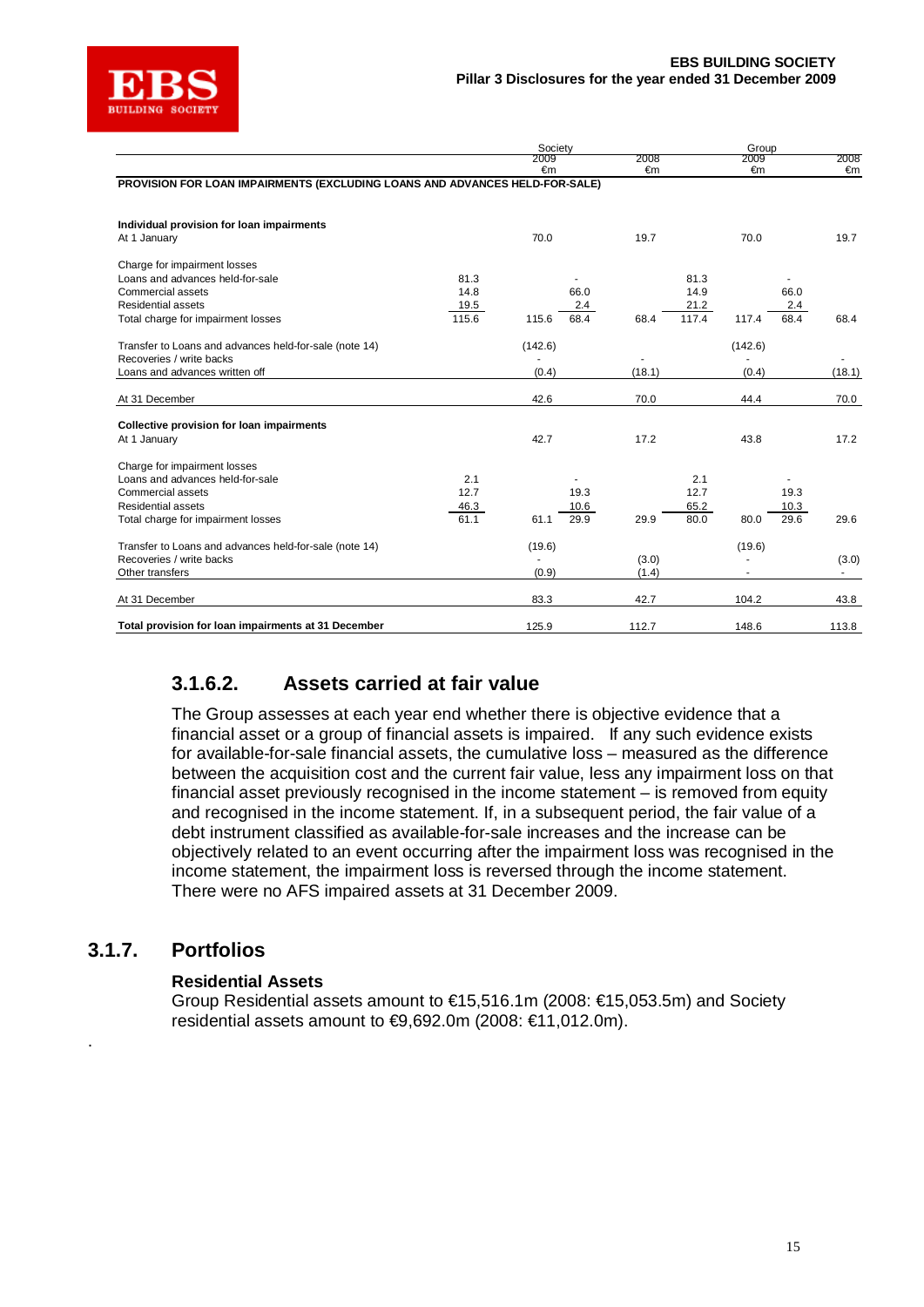

| <b>Residential assets</b>                         | Society | Group  |        |        |
|---------------------------------------------------|---------|--------|--------|--------|
|                                                   | 2009    | 2008   | 2009   | 2008   |
| Not impaired:                                     |         |        |        |        |
| Neither past due nor impaired:                    | 86.3%   | 91.3%  | 87.6%  | 92.3%  |
| Past due:                                         |         |        |        |        |
| Up to 30 days                                     | 3.9%    | 2.8%   | 4.1%   | 2.8%   |
| 30 to 60 days                                     | 1.5%    | 1.3%   | 1.6%   | 1.3%   |
| 60 to 90 days                                     | 1.0%    | 0.9%   | 1.0%   | 0.8%   |
| $90+$ days                                        | 6.0%    | 3.4%   | 4.8%   | 2.5%   |
| Impaired but not past due                         | 0.6%    | 0.0%   | 0.4%   | 0.0%   |
| Past due and individually significantly impaired: |         |        |        |        |
| Past due up to 90 days                            | 0.1%    | 0.1%   | 0.1%   | 0.1%   |
| Past due 90 to 180 days                           | 0.0%    | 0.1%   | 0.0%   | 0.1%   |
| Past due over 180 days                            | 0.5%    | 0.1%   | 0.3%   | 0.1%   |
| Possessions                                       | 0.1%    |        | 0.1%   |        |
| Total                                             | 100.0%  | 100.0% | 100.0% | 100.0% |

### **Commercial Assets**

Group and Society commercial assets amount to €1,002.5m (2008: €1,112.1m).

| Group and Society                                 | 2009   | 2008   |
|---------------------------------------------------|--------|--------|
| Not impaired:                                     |        |        |
| Neither past due nor impaired:                    | 67.2%  | 88.8%  |
| Past due:                                         |        |        |
| Up to 30 days                                     | 1.8%   | 2.6%   |
| 30 to 60 days                                     | 0.6%   | 0.3%   |
| 60 to 90 days                                     | 0.5%   | 0.6%   |
| $90+$ days                                        | 1.7%   | 2.4%   |
| Impaired but not past due                         | 25.0%  | 0.6%   |
| Past due and individually significantly impaired: |        |        |
| Past due up to 90 days                            | 0.6%   | 1.0%   |
| Past due 90 to 180 days                           | 0.3%   | 1.4%   |
| Past due over 180 days                            | 2.2%   | 2.3%   |
| Possessions                                       | 0.1%   | $\sim$ |
| Total                                             | 100.0% | 100.0% |

### **Loans and advances held-for-sale**

Group and Society Loans and advances held-for-sale amount to €912.8m (2008: €845.6m).

### *Loans and advances held-for-sale*

| Group and Society                                 |        |                          |
|---------------------------------------------------|--------|--------------------------|
| Not impaired:                                     |        |                          |
| Neither past due nor impaired                     | 31.3%  | 54.9%                    |
| Past due:                                         |        |                          |
| Up to 30 days                                     | 1.3%   | 12.0%                    |
| 30 to 60 days                                     | 0.5%   | 1.2%                     |
| 60 to 90 days                                     | 2.7%   | 1.1%                     |
| $90+$ days                                        | 2.6%   | 4.2%                     |
| Impaired but not past due                         | 19.9%  | 3.7%                     |
| Past due and individually significantly impaired: |        |                          |
| Past due up to 90 days                            | 5.2%   | $9.0\%$                  |
| Past due 90 to 180 days                           | 10.4%  | 3.2%                     |
| Past due over 180 days                            | 25.8%  | 10.7%                    |
| Possessions                                       | 0.3%   | $\overline{\phantom{a}}$ |
| Total                                             | 100.0% | 100.0%                   |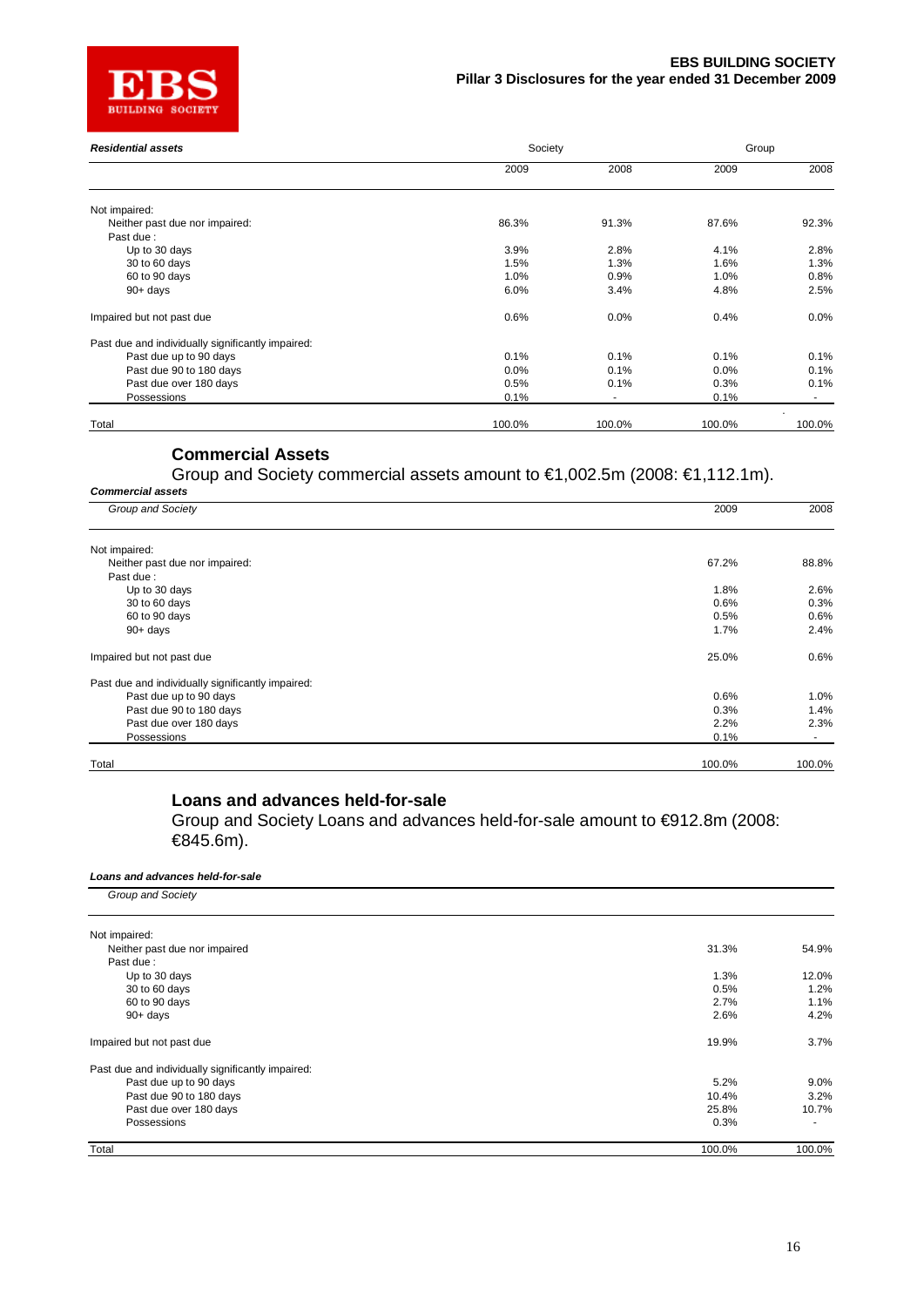

The carrying value of loans and advances to customers for the Group and Society that are past due but not impaired at the reporting date is €1,843.1m (2008: €1,182.6m) and €1,255.0m (2008: €981.4m) respectively.

The carrying value of loans and advances to customers for the Group and Society that are impaired at the reporting date is  $€427.4m$  (2008:  $€100.2m$ ) and  $€416.0m$  (2008: €100.2m) respectively.

The carrying value of loans and advances held-for-sale for the Group and Society that are past due but not impaired at the reporting date is €65.5m (2008: €156.6m).

The carrying value of loans and advances held-for-sale for the Group and Society that are impaired at the reporting date is €562.6m (2008: €224.6m).

The carrying amount of loans and receivables that would otherwise have been past due or impaired whose terms have been renegotiated to provide a moratorium amount to €2.6m (2008: Nil). EBS provides moratoriums on an exceptional basis only.

|                                 | <b>Past Due</b><br><b>Impaired Exposures</b> |                |
|---------------------------------|----------------------------------------------|----------------|
| Geographic Breakdown Exposure % |                                              | $\frac{10}{6}$ |
| Ireland                         | 98.4%                                        | 87.7%          |
| luк                             | 1.4%                                         | 9.1%           |
| <b>Rest of Europe</b>           | 0.2%                                         | 3.2%           |

**Table 1: Distribution of Past Due and Impaired exposures by Geography as at 31st Dec 2009**

### **3.1.8. Treasury Assets and Derivatives**

Treasury assets consist of cash and balances with central banks, central government bills and other eligible bills, derivative financial instruments, available-for-sale, held-tomaturity financial assets and loans and advances to credit institutions excluding operating bank accounts.

The Icelandic exposure which was impaired and provided for as at 31 December 2008 was sold during 2009. On completion of this transaction, a provision write-back of €2.5m was made.

The following table presents an analysis of Treasury asset counterparties based on EBS's internal ratings mapped to an external rating agency scale. Where the counterparty is government guaranteed we have used the sovereign rating.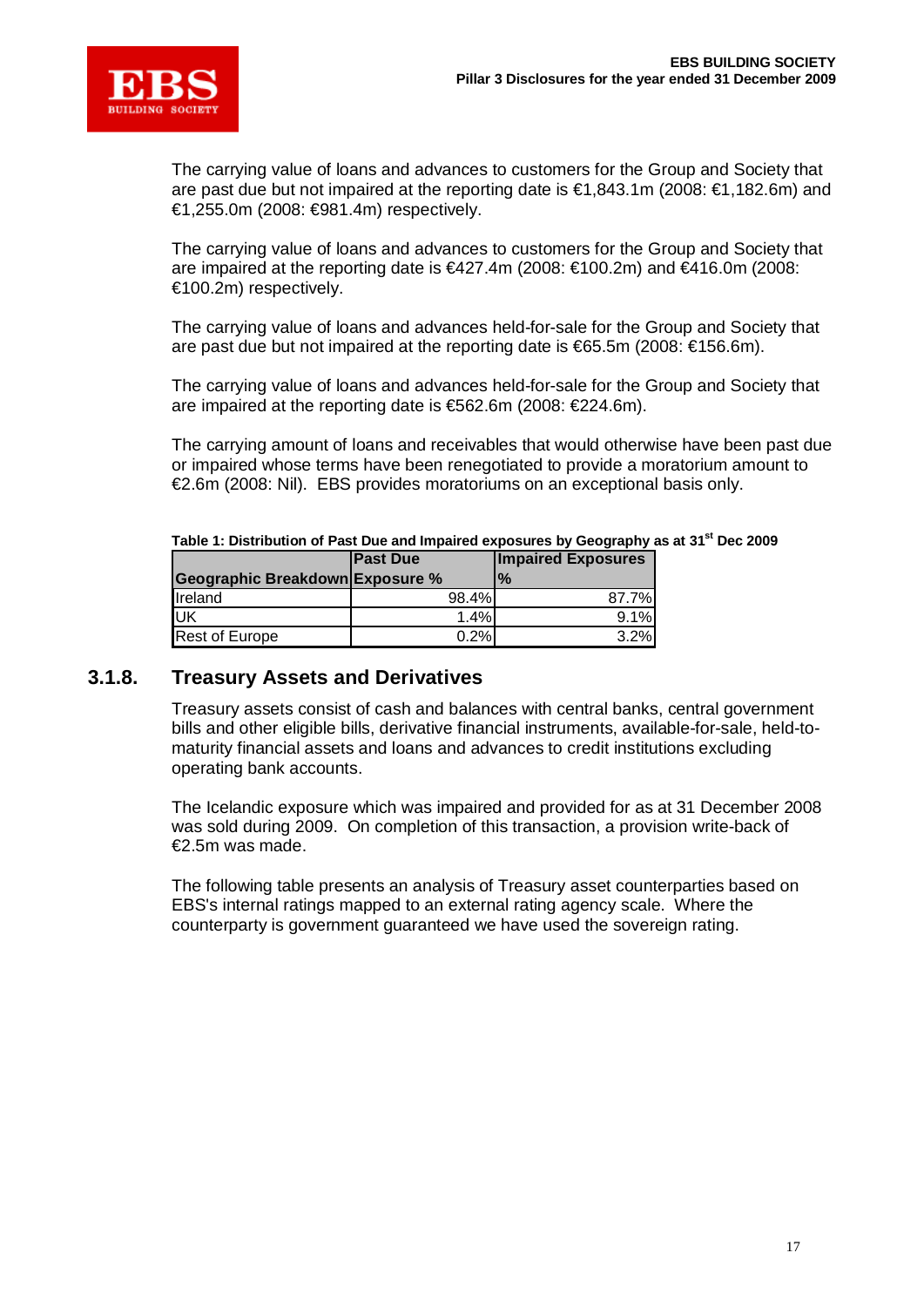

| Group 2009               | Cash &<br><b>Balances</b><br>with<br>central<br>banks | Govt and<br>other<br>eligible<br>bills | AFS financial<br>assets          | <b>HTM</b><br>financial<br>assets                    | Derivatives                       | Loans &<br>advances<br>to credit<br>institutions | Commitments<br>and<br>contingent<br>liabilities |
|--------------------------|-------------------------------------------------------|----------------------------------------|----------------------------------|------------------------------------------------------|-----------------------------------|--------------------------------------------------|-------------------------------------------------|
| Aaa                      | 100.0%                                                | 15.2%                                  | 13.2%                            | $\blacksquare$                                       | 1.0%                              |                                                  | 78.1%                                           |
| Aa3 to Aa1               |                                                       | 72.4%                                  | 69.9%                            |                                                      | 22.0%                             | 98.4%                                            |                                                 |
| A3 to A1                 |                                                       | 12.4%                                  | 16.7%                            | $\overline{\phantom{a}}$                             | 67.0%                             |                                                  |                                                 |
| Lower than A3<br>Unrated | $\overline{\phantom{a}}$<br>$\overline{\phantom{a}}$  | $\overline{\phantom{a}}$               | 0.2%<br>$\overline{\phantom{a}}$ | $\overline{\phantom{a}}$<br>$\overline{\phantom{a}}$ | 10.0%<br>$\overline{\phantom{a}}$ | 1.6%                                             | 21.9%                                           |
| Society 2009             | Cash &<br><b>Balances</b><br>with<br>central<br>banks | Govt and<br>other<br>eligible<br>bills | AFS financial<br>assets          | <b>HTM</b><br>financial<br>assets                    | Derivatives                       | Loans &<br>advances<br>to credit<br>institutions | Commitments<br>and<br>contingent<br>liabilities |
| Aaa                      | 100.0%                                                | 15.2%                                  | 9.5%                             | $\overline{\phantom{a}}$                             | 0.6%                              |                                                  | 80.6%                                           |
| Aa3 to Aa1               |                                                       | 72.4%                                  | 76.6%                            | $\blacksquare$                                       | 58.6%                             | 99.6%                                            |                                                 |
| A3 to A1                 | $\overline{\phantom{a}}$                              | 12.4%                                  | 12.1%                            | $\overline{\phantom{a}}$                             | 35.5%                             |                                                  |                                                 |
| Lower than A3            |                                                       |                                        | 1.8%                             |                                                      | 5.3%                              | 0.4%                                             | $\blacksquare$                                  |
| Unrated                  |                                                       |                                        |                                  |                                                      | $\overline{\phantom{a}}$          |                                                  | 19.4%                                           |

The Society has put in place a number of Credit Support Annexes (CSA's) covering in excess of 79% of outstanding derivatives. Derivatives covered by these agreements are marked to market on an ongoing basis resulting in the determination of the amount to be posted as collateral under the CSA and thereby removing the counterparty credit risk. The counterparty credit risk relating to the remaining 21% of derivatives not covered by CSA's is mitigated by the fact that under our counterparty credit risk policy we can only transact derivatives with counterparties who warrant a minimum rating of 4 based on the EBS internal rating ('IRB') system if a CSA agreement is not in place.

EBS has established and enforces operating limits and other practices that maintain exposures within levels consistent with their internal policies. EBS adheres to the principles of sound practices for managing interest rate risk and complies with any regulatory requirements as a minimum.

EBS transacts derivatives for the purpose of reducing or eliminating Interest Rate Risk in the Banking Book (IRRBB). EBS uses interest rate, cross currency and foreign exchange swaps for this purpose.

Commitments and contingent liabilities include the Society's obligations to the Central Bank and Financial Services Authority (CBFSAI) and loan commitments.

### *3.2. Liquidity risk*

Liquidity risk relates to the ability of the Group to meet it's on and off balance sheet obligations in a timely manner as they fall due, without incurring excessive cost, whilst continuing to fund its assets and growth therein.

Group Treasury is responsible for the management of liquidity, i.e., to ensure that resources are available at all times to meet the Group's obligations arising from the withdrawal of customer deposits or interbank lines. The Asset and Liability Committee ('ALCO') which meets every two weeks, monitors these risks and reports on key developments to the Board on a regular basis via the Chief Risk Officers report.

The Group conducts both regular and ad-hoc stress testing to assess on an ongoing basis the ability of the Group to withstand various idiosyncratic and systemic stress scenarios. Liquidity contingency plans are developed and updated on a continual basis reflecting the results of the stress tests.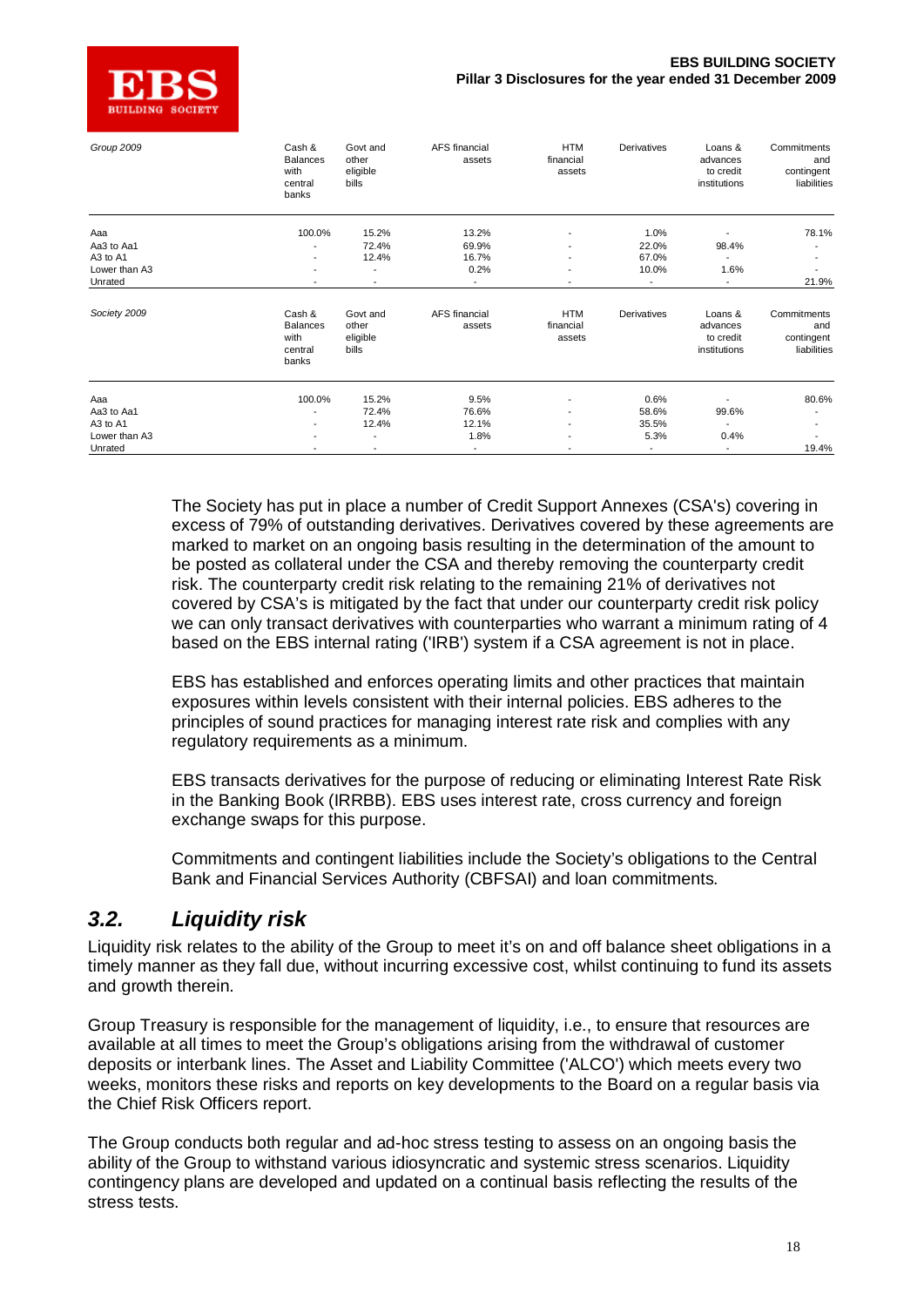

The Group applies the maturity mismatch approach to the management of liquidity following the adoption of this method by the Financial Regulator in July 2007.

The overall purpose of a maturity mismatch approach is to ensure that the Group will have, at any given time, a pool of highly liquid assets capable of being converted into cash within four business days, sufficient to cover a certain percentage of foreseeable cash outflows for future periods of time ('time bands'). The Group has conducted stress tests in advance of expected changes in the liquidity framework in 2010 and over the coming years.

The maturity mismatch approach requires cash flows to be analysed under various headings and assigned to predetermined time bands depending on when the cash is received or paid out. Assumptions are made about the retention rates of certain retail and corporate flows, which are based on historical behaviour together with additional prudential reductions (haircuts). Maturity mismatches are assessed on a net cumulative basis, with statutory limits imposed on the first (up to eight days) and second (over eight days to one month) time bands. The Group applies internal limits in excess of the regulatory requirements for these two time bands.

Key measures used by the Group for managing liquidity risk are the liquidity ratios, calculated and reported on a daily basis to the Group Treasurer, on a weekly basis to the Financial Regulator and on a monthly basis to ALCO and the Board. Any breaches of limits are escalated immediately per the escalation procedure.

### **Exposure to liquidity risk**

The table below analyses gross contractual maturities of financial liabilities held by the Group:

|                                                  | Up to $1$<br>month<br>€m | Over 1<br>month to<br>3 months<br>€m | Over 3<br>months to 6<br>months<br>€m | Over 6<br>months to 1<br>year<br>€m | 1 to $2$<br>years<br>€m  | Over 2<br>years<br>€m    | Total<br>€m |
|--------------------------------------------------|--------------------------|--------------------------------------|---------------------------------------|-------------------------------------|--------------------------|--------------------------|-------------|
| 31 December 2009<br><b>Financial liabilities</b> |                          |                                      |                                       |                                     |                          |                          |             |
| Deposits by credit institutions                  | 1.431.4                  | 802.5                                | 1.105.2                               | 1,122.3                             | $\overline{\phantom{a}}$ | $\overline{\phantom{a}}$ | 4.461.4     |
| Customer accounts                                | 3,269.9                  | 1.672.5                              | 1.076.2                               | 2.381.6                             | 972.8                    | 595.2                    | 9,968.2     |
| Derivative financial instruments                 | 4.6                      | 2.1                                  | 5.0                                   | 13.9                                | 40.6                     | 97.7                     | 163.9       |
| Debt securities in issue                         | 622.9                    | 790.6                                | 97.6                                  | 2,052.6                             | 185.7                    | 2,247.5                  | 5,996.9     |
| Non controlling interests                        | $\overline{\phantom{a}}$ | 0.9                                  | $\overline{\phantom{a}}$              | 6.3                                 | ۰.                       | 250.0                    | 257.2       |
| Subordinated liabilities                         | $\blacksquare$           | 0.5                                  | $\overline{\phantom{a}}$              | 3.4                                 | 100.0                    | 110.7                    | 214.6       |
| Loan commitments                                 | 117.8                    | 125.5                                | 8.0                                   | 0.9                                 | $\overline{\phantom{a}}$ | $\overline{\phantom{a}}$ | 252.2       |
| <b>Total financial liabilities</b>               | 5.446.6                  | 3,394.6                              | 2,292.0                               | 5.581.0                             | 1.299.1                  | 3,301.1                  | 21,314.4    |

The table below analyses gross contractual maturities of financial liabilities held by the Society:

|                                                  | Up to $1$<br>month<br>€m | Over 1<br>month to<br>3 months<br>€m | Over 3<br>months to 6<br>months<br>€m | Over 6<br>months to 1<br>year<br>€m | 1 to $2$<br>years<br>€m  | Over 2<br>years<br>€m    | Total<br>€m |
|--------------------------------------------------|--------------------------|--------------------------------------|---------------------------------------|-------------------------------------|--------------------------|--------------------------|-------------|
| 31 December 2009<br><b>Financial liabilities</b> |                          |                                      |                                       |                                     |                          |                          |             |
| Deposits by credit institutions                  | 1.431.4                  | 803.4                                | 1.105.2                               | 1.128.7                             | ۰                        | 250.0                    | 4,718.7     |
| Customer accounts                                | 3.495.1                  | 1.672.5                              | 1.076.2                               | 2.381.6                             | 972.8                    | 1.633.8                  | 11.232.0    |
| Derivative financial instruments                 | 4.6                      | 2.1                                  | 5.0                                   | 13.9                                | 40.6                     | 127.4                    | 193.6       |
| Debt securities in issue                         | 622.9                    | 790.6                                | 96.6                                  | 2.013.8                             | 185.7                    | 244.5                    | 3,954.1     |
| Subordinated liabilities                         | $\overline{\phantom{a}}$ | 0.5                                  | $\overline{\phantom{a}}$              | 3.4                                 | 100.0                    | 110.7                    | 214.6       |
| Loan commitments                                 | 97.5                     | 110.1                                | 8.0                                   | 0.9                                 | $\overline{\phantom{a}}$ | $\overline{\phantom{a}}$ | 216.5       |
| <b>Total financial liabilities</b>               | 5.651.5                  | 3.379.2                              | 2,291.0                               | 5.542.3                             | 1,299.1                  | 2.366.4                  | 20,529.5    |

The previous tables show the undiscounted cash flows (other than for derivatives) on each of the Group's and Society's financial liabilities and unrecognised loan commitments on the basis of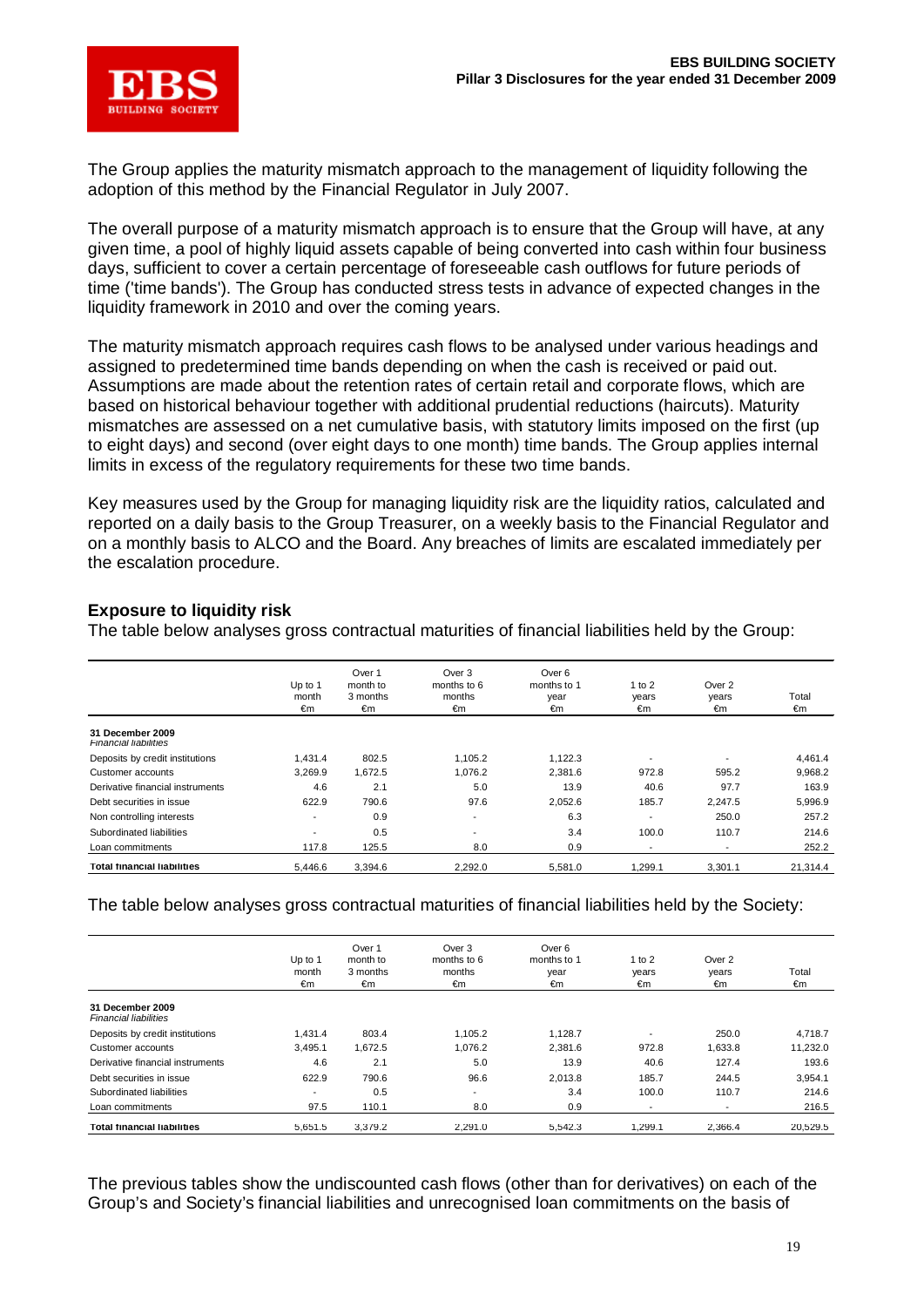

contractual maturity. Liabilities and unrecognised loan commitments, which include offers and undrawn credit facilities, are included according to the earliest possible date of obligation. The disclosure for derivatives shows a net amount as the derivatives are all net settled. The Group's expected cash flows on these instruments (other than derivatives) may vary significantly from this analysis. For example, demand deposits from customers are expected to maintain a stable or increasing balance; and unrecognised loan commitments are not all expected to be drawn down immediately.

## *3.3. Market Risks*

Market risk is the risk that changes in market prices, such as interest rate, foreign exchange rates and credit spreads (funding risk) will affect the Group's income or the value of its holdings of financial instruments. The objective of market risk management is to manage and control market risk exposures within acceptable parameters, while optimising the return on risk.

Group Treasury manages these risks using gap and sensitivity analysis. Derivatives such as interest rate and foreign currency swap agreements and equity index options are used to hedge these market risks. The Asset and Liability committee ('ALCO'), which meets every two weeks, monitors these risks and reports on key developments to the Board on a regular basis via the Chief Risk Officers report.

Interest rate risk in the banking book portfolio is the Group's primary source of interest rate risk and is managed principally through monitoring interest rate gaps and by having various limits, processes and procedures. Interest rate risk in the reserve investment portfolio is managed under the Reserve Investment Policy as approved by the Board. In addition, the Group conducts regular stress testing to evaluate the exposure of the banking book portfolio and reserve investment portfolio to a parallel interest rate shift of 100 and 200 basis points and a series of yield curve twists.

### **Interest rate sensitivity gap analysis**

The tables below give an indication of the interest rate repricing mismatch in the Group's statement of financial position. A cumulative net liability position in a time band indicates an exposure to a rise in interest rates.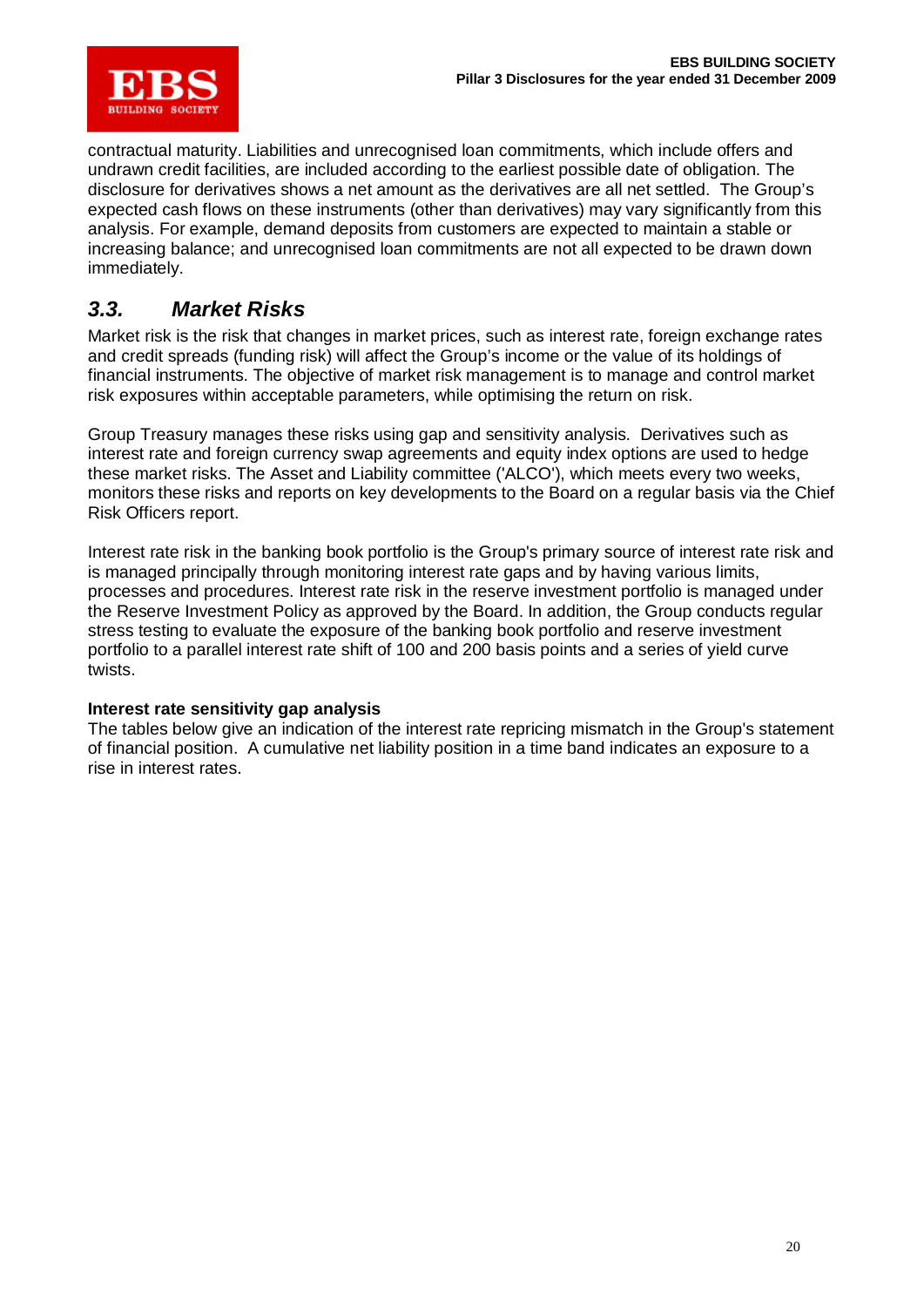

#### **Interest rate sensitivity gap analysis 2009 Group**

|                                                       | Not more<br>than 3<br>months<br>€m | Over 3<br>months but<br>not more<br>than 6<br>months<br>€m | Over 6<br>months but<br>not more<br>than 12<br>months<br>€m | Over 1<br>year but<br>not more<br>than 5<br>years<br>€π | Over 5<br>years<br>€m | Non<br>Interest<br>Bearing<br>€m | Total<br>€m |
|-------------------------------------------------------|------------------------------------|------------------------------------------------------------|-------------------------------------------------------------|---------------------------------------------------------|-----------------------|----------------------------------|-------------|
| Non - trading book                                    |                                    |                                                            |                                                             |                                                         |                       |                                  |             |
| <b>ASSETS</b><br>Cash and balances with central banks | 196.5                              |                                                            |                                                             |                                                         |                       |                                  | 196.5       |
| Loans and advances held-for-sale                      | 895.1                              |                                                            | 7.8                                                         | 8.9                                                     | 1.0                   | (162.2)                          | 750.6       |
| Available-for-sale financial assets                   | 208.5                              | 244.7                                                      | 737.2                                                       | 1,496.8                                                 | 237.6                 | ÷.                               | 2,924.8     |
| Loans and advances to credit institutions             | 307.6                              | $\overline{\phantom{a}}$                                   | 650.1                                                       |                                                         |                       | ÷.                               | 957.7       |
| Loans and advances to customers                       | 13,201.4                           | 429.5                                                      | 445.0                                                       | 2,178.9                                                 | 135.9                 | 82.8                             | 16,473.5    |
| Other assets                                          |                                    |                                                            |                                                             |                                                         |                       | 202.5                            | 202.5       |
| <b>Total assets</b>                                   | 14,809.1                           | 674.2                                                      | 1,840.1                                                     | 3,684.6                                                 | 374.5                 | 123.1                            | 21,505.6    |
| <b>LIABILITIES</b>                                    |                                    |                                                            |                                                             |                                                         |                       |                                  |             |
| Deposits by credit institutions                       | 2,437.4                            | 94.5                                                       | 1,902.0                                                     |                                                         |                       |                                  | 4,433.9     |
| Customer accounts                                     | 5,119.0                            | 1,042.0                                                    | 2,322.5                                                     | 1,323.1                                                 | 23.6                  |                                  | 9,830.2     |
| Debt securities in issue                              | 4,611.9                            | 87.1                                                       | 1,074.7                                                     | 91.1                                                    | 25.0                  | $\overline{\phantom{a}}$         | 5,889.8     |
| Other liabilities                                     | $\blacksquare$                     |                                                            |                                                             |                                                         |                       | 496.0                            | 496.0       |
| Subordinated liabilities                              | 60.0                               |                                                            | ÷                                                           | 150.1                                                   |                       | 5.1                              | 215.2       |
| Non controlling interests                             | 125.0                              |                                                            |                                                             | $\overline{\phantom{a}}$                                | 125.0                 | (4.8)                            | 245.2       |
| <b>Total liabilities</b>                              | 12,353.3                           | 1,223.6                                                    | 5,299.2                                                     | 1,564.3                                                 | 173.6                 | 496.3                            | 21,110.3    |
| Derivatives                                           | (4, 713.8)                         | 3,162.8                                                    | 2,064.5                                                     | (322.7)                                                 | (190.8)               | ä,                               |             |
| Interest rate sensitivity gap                         | (2, 258.0)                         | 2,613.4                                                    | (1, 394.6)                                                  | 1,797.6                                                 | 10.1                  | (373.2)                          | 395.3       |
| Cumulative gap                                        | (2, 258.0)                         | 355.4                                                      | (1,039.2)                                                   | 758.4                                                   | 768.5                 | 395.3                            | 395.3       |

In the table above, the assets and liabilities are allocated to time buckets based on the next repricing date of the individual assets and liabilities underlying the categories above.

The financial assets exposed to fair value interest rate risk are €6,573.4m (2008: €6,956.3m), exposed to cash flow interest rate risk are €14,809.1m (2008: €14,192.6m) and not exposed to interest rate risk are €123.1m (2008: €228.8m).

The financial liabilities exposed to fair value interest rate risk are €8,260.7m (2008: €5,182.2m), exposed to cash flow interest rate risk are €12,353.3m (2008: €15,180.7m) and not exposed to interest rate risk are €496.3m (2008: €591.6m).

There are some limitations associated with this analysis, mainly due to market effects, over aggregation, run-offs. However, measures have been taken to minimise the effect of these limitations in line with industry practice and we are satisfied that the sensitivity analysis is an appropriate tool for measuring interest rate risk.

### **Interest rate stress testing**

The Group conducts daily stress testing on the Banking Book Portfolio, evaluating the exposure of the Group and Society to a parallel interest rate shift of 100 bps and a series of yield curve twist tests. The results of this stress testing are presented to ALCO on a monthly basis. The Group conducts at least monthly interest rate stress testing on the Reserve Investment Portfolio, evaluating the exposure of the Group and Society to a parallel interest rate shift of 100 bps and a series of yield curve twist tests. The results of this stress testing are presented to ALCO on a monthly basis.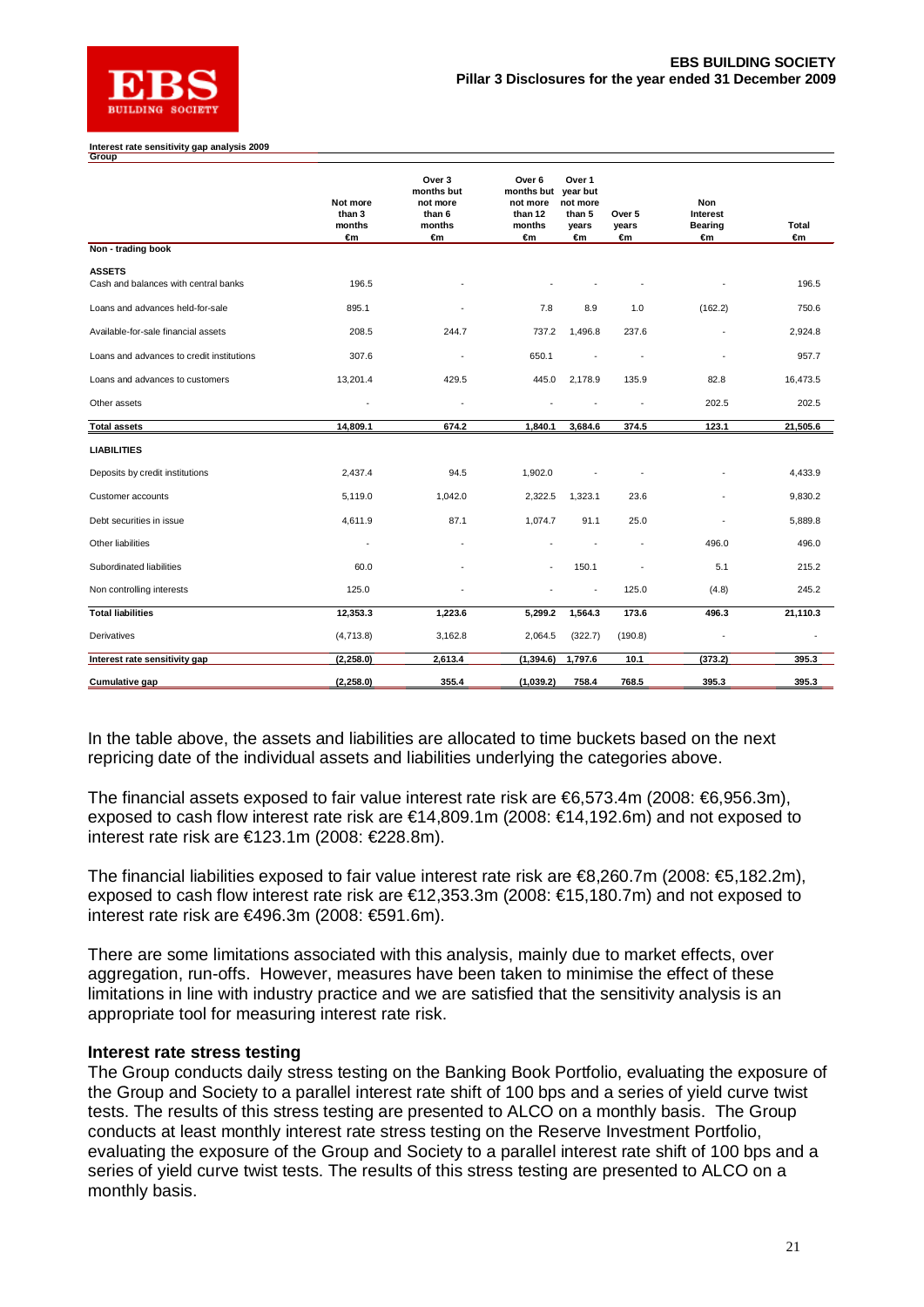

The table below provides an analysis of the Group's sensitivity to an increase or decrease in market rates:

|                               |       | 100 bps parallel shift |       |        |
|-------------------------------|-------|------------------------|-------|--------|
|                               |       | (increase/ decrease)   |       |        |
|                               |       | 2009                   |       | 2008   |
|                               |       | €000                   |       | €000   |
| <b>Banking book portfolio</b> |       |                        |       |        |
| Average for the period        | $-1+$ | 3,947                  | $-1+$ | 6,939  |
| Maximum for the period        | $-1+$ | 8,365                  | -/+   | 11,123 |
| Minimum for the period        | $-1+$ | 172                    | -/+   | 548    |
| Reserve investment portfolio  |       |                        |       |        |
| Average for the period        | -/+   | 15.249                 | -/+   | 18,087 |
| Maximum for the period        | $-1+$ | 17,837                 | -/+   | 18,984 |
| Minimum for the period        | -/+   | 12,393                 | -/+   | 16,916 |

The above table shows the present value effect that would be realised in the Income Statement on an accruals basis on the banking book and reserve investment book over the life of the assets and liabilities contained therein.

Overall interest rate risk positions are managed by Group Treasury. The use of derivatives to manage interest rate risk is described in Section 3.1.8 above.

There have been no changes in methods or assumptions used from the prior year for managing interest rate risk.

### *3.4. Exposure to other market risks*

### **3.4.1. Foreign exchange risk**

The Group and Society take the euro as its base currency. However, through the normal course of business operations EBS naturally accumulates foreign currency positions. The Group is therefore exposed to movements in foreign exchanges rates that may have an adverse effect on the economic value of the Group and Society. The size of the foreign currency open positions is kept within small operational limits.

*Group and Society: Assets (including derivatives) denominated in currency other than Euro:* **2009 2008**

| Assets (including derivatives) denominated in currency other trian Edio.     | LUVJ  | ZUUU    |
|------------------------------------------------------------------------------|-------|---------|
|                                                                              | €m    | €m      |
| Sterling                                                                     | 393.6 | 1,733.2 |
| <b>US Dollars</b>                                                            | 263.5 | 797.2   |
| Swiss Franc                                                                  | 0.0   | 33.8    |
| Japanese Yen                                                                 | 7.5   | 7.9     |
| Czeck Krona                                                                  | 57.9  | 57.0    |
| Total                                                                        | 722.5 | 2,629.1 |
| Liabilities (including derivatives) denominated in currency other than Euro: |       |         |
| Sterling                                                                     | 392.5 | 1,732.5 |
| <b>US Dollars</b>                                                            | 263.7 | 796.0   |
| Swiss Franc                                                                  |       | 33.8    |
| Japanese Yen                                                                 | 7.5   | 7.9     |
| Czeck Krona                                                                  | 57.9  | 57.0    |
| Total                                                                        | 721.6 | 2,627.2 |

The main methods used for mitigating foreign exchange risk include prohibiting the running of a trading book in any foreign currency, monitoring and centrally managing foreign exchange risk and hedging open currency positions through the use of derivatives. The Group and Society have no substantial net exposure to foreign exchange rate fluctuations or changes in foreign currency interest rates.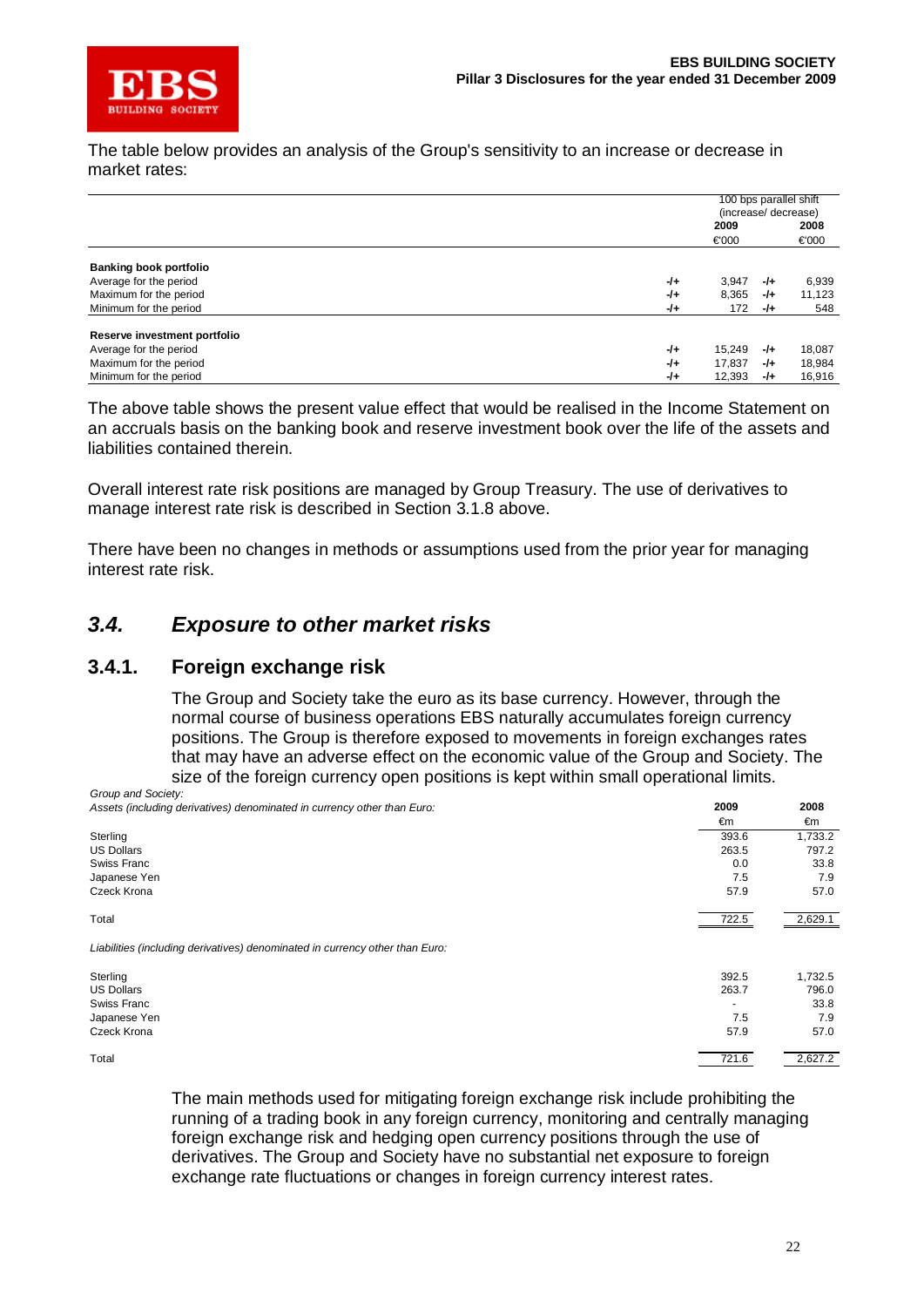

## **3.4.2. Funding risk - credit spreads**

Funding risk (not relating to changes in the obligor / issuer's credit standing) is closely managed by Group Treasury and is monitored on an ongoing basis by ALCO.

### **3.4.3. Fair value risk**

The following table represents the fair value of financial instruments, including those not reflected in the financial statements at fair value. It is accompanied by a discussion of the methods used to determine fair value for financial instruments. In addition we have also set out the accounting classifications of each of the assets and liabilities. Where assets or liabilities are in a fair value hedge relationship the underlying asset of liability is also marked to market.

| Group:                                                |                               |                         | 2009                    |                             |                         | 2008                    |                                       |
|-------------------------------------------------------|-------------------------------|-------------------------|-------------------------|-----------------------------|-------------------------|-------------------------|---------------------------------------|
|                                                       | Accounting<br>classifications | Carrying<br>value<br>€m | <b>Fair value</b><br>€m | Unrecognis<br>ed gain<br>€m | Carrying<br>value<br>€m | <b>Fair value</b><br>€m | Unrecogn<br>ised gain<br>(loss)<br>€m |
| <b>ASSETS</b><br>Cash and balances with central banks | Amortised cost                | 196.5                   | 196.5                   |                             | 143.3                   | 143.3                   |                                       |
| Derivative financial instruments                      | Fair value                    | 50.0                    | 50.0                    | ÷                           | 51.3                    | 51.3                    |                                       |
| Loans and advances held-for-sale                      | Loans and<br>receivables      | 750.6                   | 639.0                   | (111.6)                     |                         |                         |                                       |
| Available-for-sale financial assets                   | Available-for-<br>sale        | 2,924.8                 | 2,924.8                 |                             | 2,368.8                 | 2,368.8                 |                                       |
| Loans and advances to credit institutions             | Loans and<br>receivables      | 957.7                   | 957.4                   | (0.3)                       | 1,287.6                 | 1,298.3                 | 10.7                                  |
| Loans and advances to customers                       | Loans and<br>receivables      | 16,473.5                | 15,922.2                | (551.3)                     | 16,978.5                | 17,114.4                | 135.9                                 |
| Held-to-maturity financial assets                     | Held-to-<br>maturity          |                         |                         |                             | 372.5                   | 378.3                   | 5.8                                   |
| <b>LIABILITIES</b>                                    |                               |                         |                         |                             |                         |                         |                                       |
| Deposits by credit institutions                       | Amortised cost                | 4,433.9                 | 4,433.9                 |                             | 6,103.9                 | 6,103.9                 |                                       |
| Customer accounts                                     | Amortised cost                | 9,830.2                 | 9,781.8                 | (48.4)                      | 10,125.2                | 10,070.3                | (54.9)                                |
| Derivative financial instruments                      | Fair value                    | 163.9                   | 163.9                   | $\overline{\phantom{a}}$    | 202.8                   | 202.8                   | $\blacksquare$                        |
| Debt securities in issue                              | Amortised cost                | 5.889.8                 | 5,756.2                 | (133.6)                     | 3,682.5                 | 3,575.8                 | (106.7)                               |
| Subordinated liabilities                              | Amortised cost                | 215.2                   | 185.3                   | (29.9)                      | 212.7                   | 170.2                   | (42.5)                                |

Fair value is the amount for which an asset could be exchanged, or a liability settled, between knowledgeable, willing parties in an arm's length transaction. For financial instruments carried at fair value, market prices or rates are used to determine fair value where an active market exists (for example a recognised stock exchange), which is the best evidence of the fair value of the financial instrument. For all financial assets held at fair value the Group has applied Fair Value based upon quoted market prices where available. If a quoted market price is not available, fair value is estimated using quoted market prices for similar instruments and adjusted for differences between the quoted instrument and the instrument being valued. In certain cases, including some loans and advances to customers, where there are no ready markets, various techniques have been used to estimate the fair value of the instruments.

Market prices are not available for all financial assets and liabilities held or issued by the Group. Where no market price is available, fair values are estimated using valuation techniques. These are generally applied to over-the-counter (OTC) derivatives, unlisted trading assets and unlisted financial investments. The most frequently applied pricing models and valuation techniques include present value of future cash flows and option models. The valuations arrived at by applying these techniques are significantly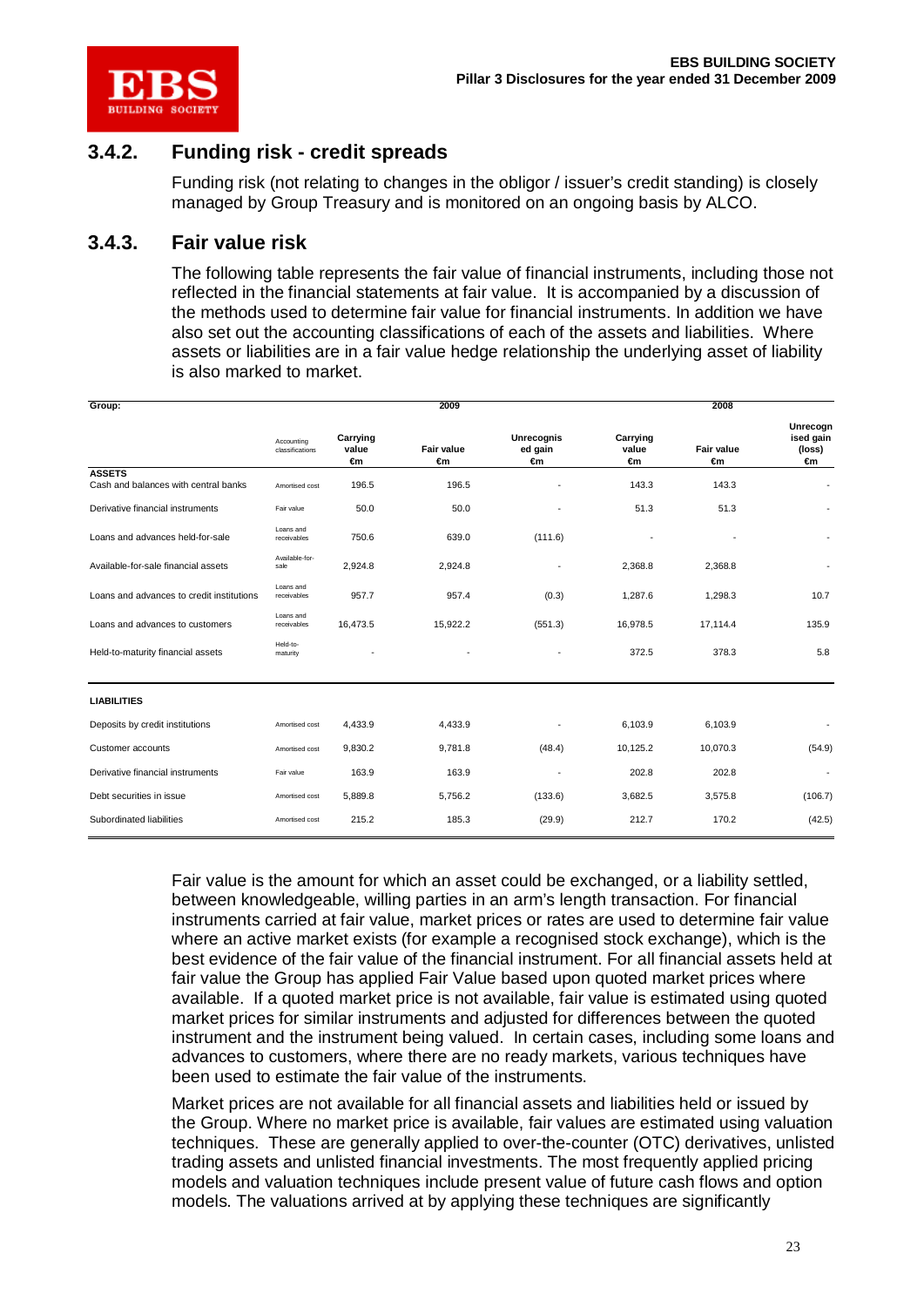

affected by the choice of valuation model used and the underlying assumptions made concerning factors such as the amounts and timing of future cash flows, discount rates and volatility.

The following methods and significant assumptions have been applied in determining the fair value of financial instruments presented in the previous table, both for financial instruments carried at fair value, and those carried at cost (for which fair values are provided as a comparison):

- i. Available-for-sale assets are measured at fair value by reference to quoted market prices when available. If quoted market prices are not available, then fair values are estimated on the basis of recognised valuation techniques.
- ii. the carrying value of liquid assets and other assets maturing within 12 months is assumed to be their fair value.
- iii. the fair value of variable rate financial instruments is assumed to be equal to their carrying value, as the instruments continually reset to the market rate.
- iv. the fair value of fixed rate financial instruments carried at amortised cost is estimated by comparing market interest rates when the loans were granted with current market rates on similar loans.

The fair value of the Group's fixed rate instruments is predominantly hedged by derivative financial instruments, mainly interest rate swaps as explained in the accounting policies (Note 1(f) to the 2009 Annual Report and Accounts). Derivative financial instruments used for hedging are carried on the statement of financial position at fair values, those with a positive replacement value are classified as assets and those with a negative value are classified as liabilities.

Fair value measurements are recognised in the statement of financial position for available-for-sale financial assets and derivative financial instruments.

### **3.4.4. Policies for securing collateral and establishing credit reserves**

As part of the EBS Collateral Management Strategy in relation to Treasury Counterparts, EBS has put in place ISDA Master Agreements with all counterparts. The ISDA sets out the legally binding conditions for derivative agreements with counterparties covering all types of Swaps. In addition to this, a Credit Support Annex (CSA) has been put in place covering over 79% of all outstanding derivatives. The CSA's allows for a Mark to Market process. In relation to all our Repo counterparts we have a Global Master Repo Agreement (GMRA) in place. Each Repo deal is re-valued on a daily basis. We implement an active Repo margining process on daily basis to cater for any fluctuations in bond values.

### **3.4.5. Policies with respect to 'wrong-way' risk exposures**

EBS seeks to manage 'wrong-way'<sup>1</sup> risk exposures through the market risk and counterparty credit policies that monitor market and credit risk exposures to Treasury Counterparts. For example the FX Open Currency Position policy limits FX exposures to freely convertible widely traded currencies such as the USD and GBP with small operational limits thereby mitigating the wrong risk that was observed in 1998 and other currency crises. On Counterparty risk EBS monitors the external ratings of all Treasury

<sup>&</sup>lt;sup>1</sup> The positive correlation and reinforcing effects of market and credit risk.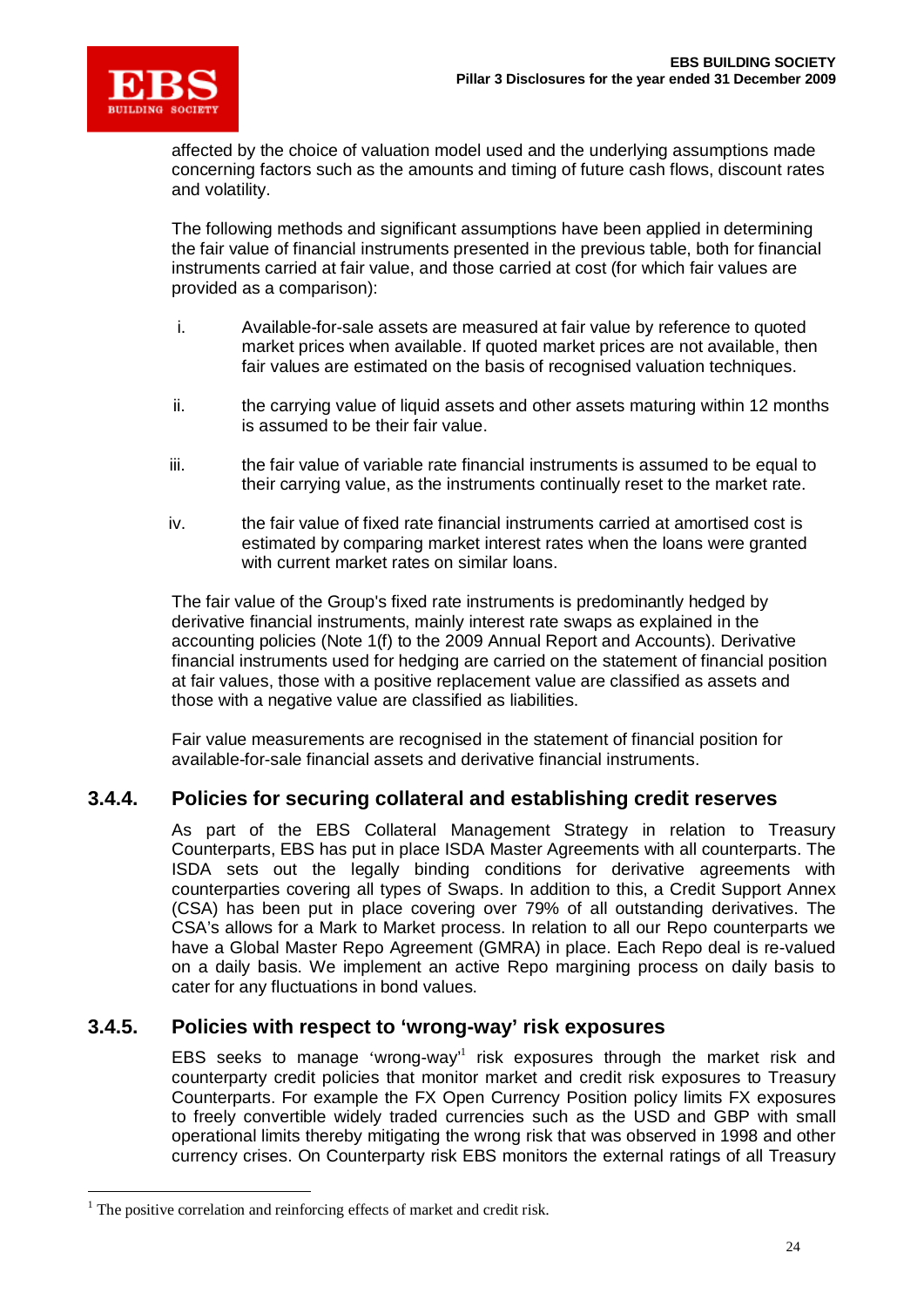

counterparts on a weekly basis, which feed into the internal rating model, adjusting the rating for that counterpart accordingly. In addition the Society only deals derivatives with counterparts who have a minimum AA rating. Lastly the Society has Credit Support Annex's covering more than 79% of outstanding derivatives & Global Master Repo Agreements covering 100% of all Repo counterparts.

### **3.4.6. Credit Rating Change Analyses**

EBS performs Liquidity Stress test monthly. As part of this EBS has specifically stress tested scenarios in relation to credit rating downgrades. EBS's stress tests take full account of the impact on collateral. This has been measured and examined in the event of EBS receiving a multi-notch downgrade. The results of these tests are circulated to the members of ALCO.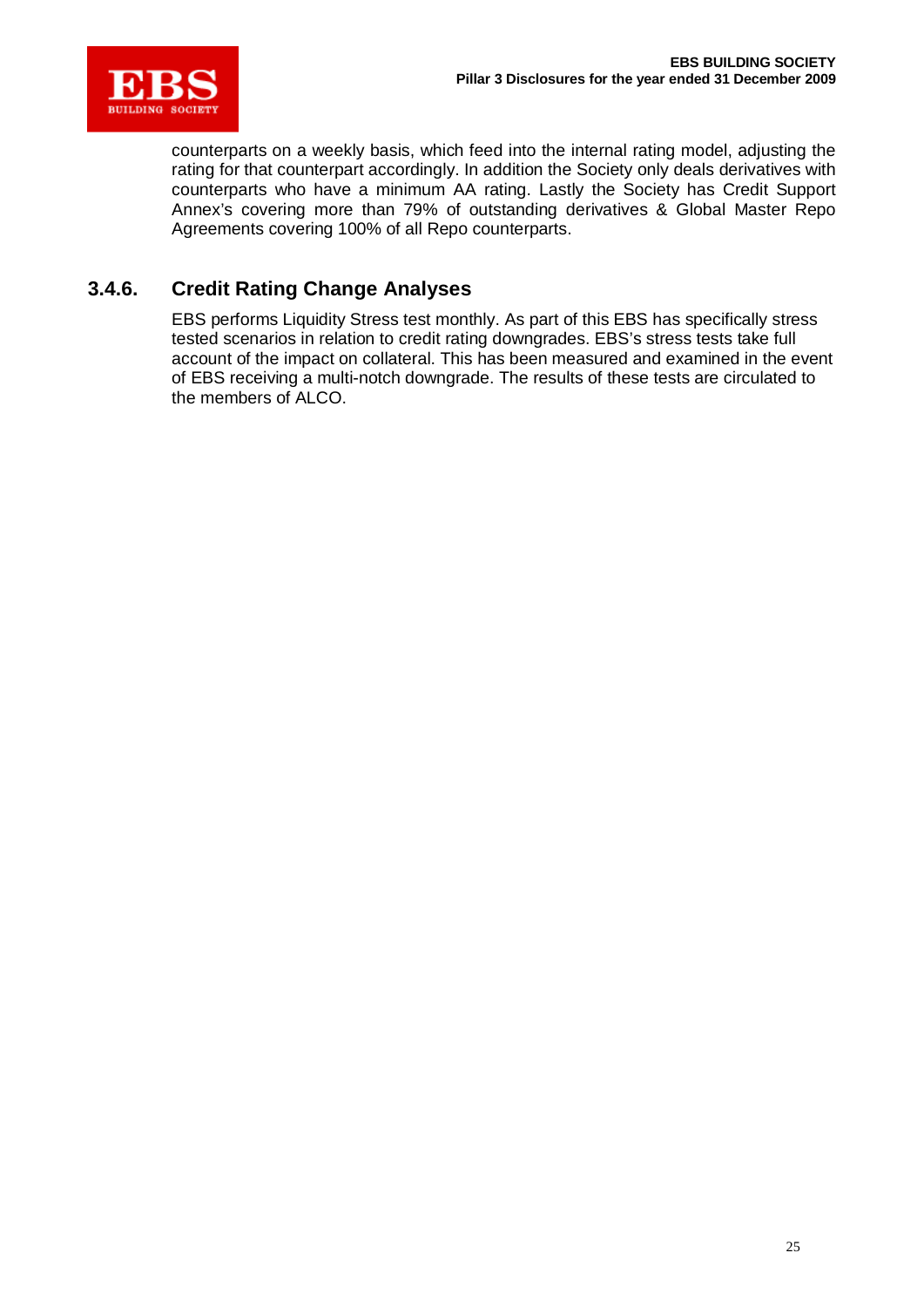

# **4. Other Risks**

# *4.1. Strategic risk management*

Strategic risk management comprises the Group's values and beliefs, organisational structure and alignment, change readiness, strategic plan management, performance incentives, crisis management, third party relationship management, brand management, leadership and communication. Strategic risk also encompasses external trends which cannot be controlled but which could have a significant impact on the Group's business such as the economic environment, market developments and technological innovation. Strategic risks are managed and monitored in the main by the senior management team and the Board. Significant developments are reported to the Board directly and to its subcommittees on a regular basis.

# *4.2. Operational risk management*

Operational risk is the current or prospective risk of loss arising from inadequate or failed internal processes or systems, human error or external events.

Group Operational Risk is responsible for supporting and monitoring operational risk management throughout the organisation and for recommending changes to the operational risk policy as appropriate to the Group Operations Management Committee.

The core focus of operational risk management is to support the delivery of optimal products and services to members and customers, operational efficiency, fraud prevention, clear lines of authority, employee development, health, safety and personal security of all employees and customers, litigation risk management, collateral management, solutions development, systems integrity, business continuity management, third party servicing, outsourcing and customer facing partnership management. Group Operational Risk supports the business in conducting regular self-assessments of the risks in individual functions, in key processes and in significant projects.

The self-assessment process helps identify key risks, the materiality of the risks (based on the probability of their occurrence and the impact if they did occur), an evaluation of the management activities to control and/or mitigate the risks and the level of residual risk. This supports the business in identifying actions to improve the Group's risk management capabilities. Further actions are identified from the evaluation of losses and near misses which are recorded in each part of the organisation and monitored by the Operational Risk function. These, and other actions arising from internal audit reviews or risk committee prompts, are monitored on an ongoing basis and progress against actions is reported on a regular basis to the Management Team and the Board.

# *4.3. Regulatory compliance risk management*

Regulatory compliance risk is the risk that the Society fails to meet the standards and requirements of the Regulator in relation to the provision of financial services to consumers.

The Regulatory Compliance function is responsible for advising and facilitating the business in identifying, managing and monitoring its regulatory obligations and prudential regulatory requirements. It supports an ongoing review of the framework used to enable each area of the business to clearly determine their regulatory risks, identify the controls in place that mitigate those risks, ensuring appropriate allocation of responsibility for risks and controls is in place and that feedback is monitored and reported. Regulatory Compliance reports to the Board Audit and Compliance Committee on key compliance issues and trends on a semi-annual basis.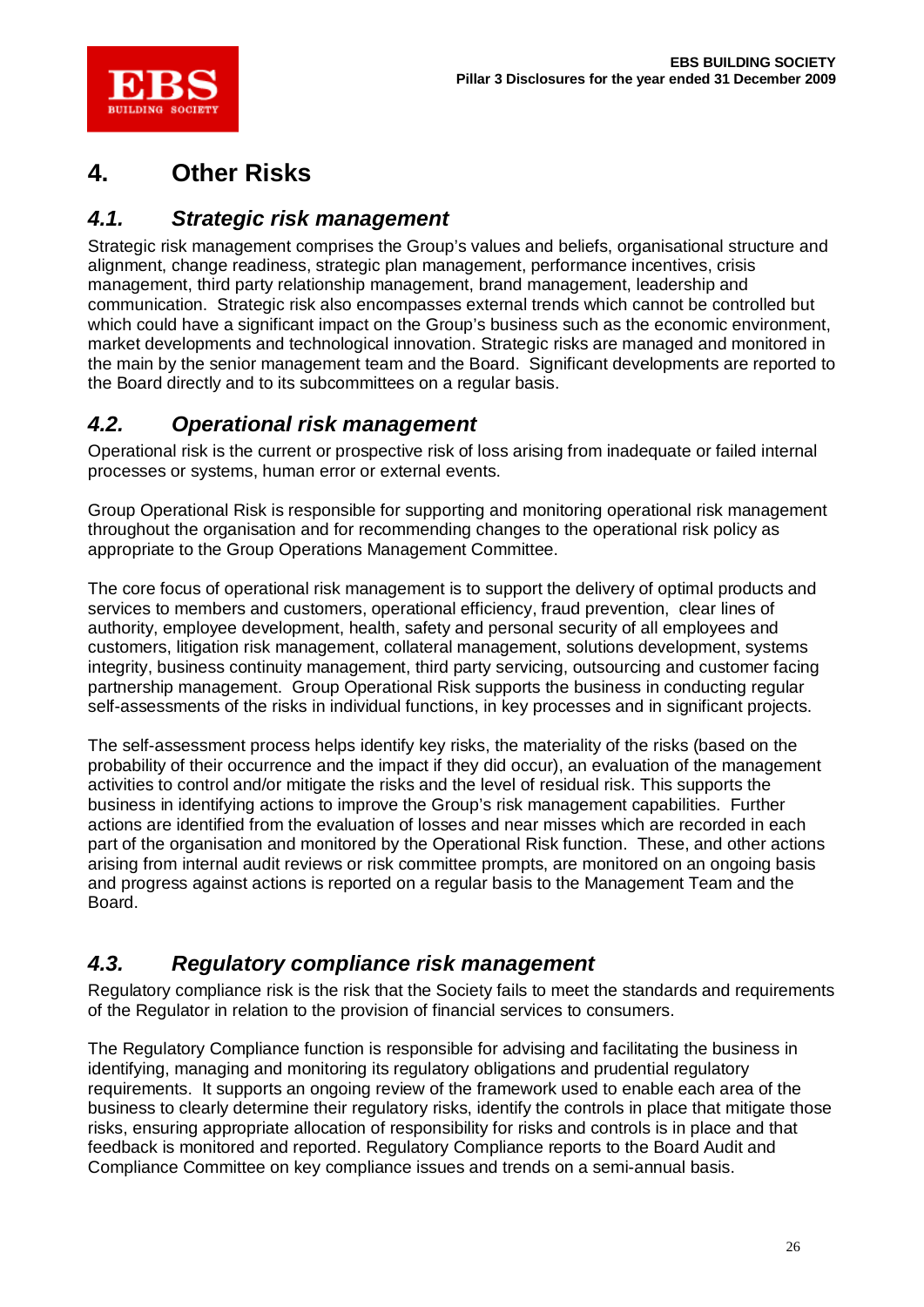

The terms and conditions of the Government guarantee identify additional levels of oversight and scrutiny for the duration of the scheme. This oversight is expected to be concentrated in the following areas: information and monitoring; Board representation and executive management; commercial conduct; corporate social responsibility; and controls on executive remuneration. The Regulatory Compliance function is responsible for supporting and ensuring that the business is in adherence with the requirements of this new regulatory regime and the conditions of the Government Guarantee scheme and any subsequent scheme.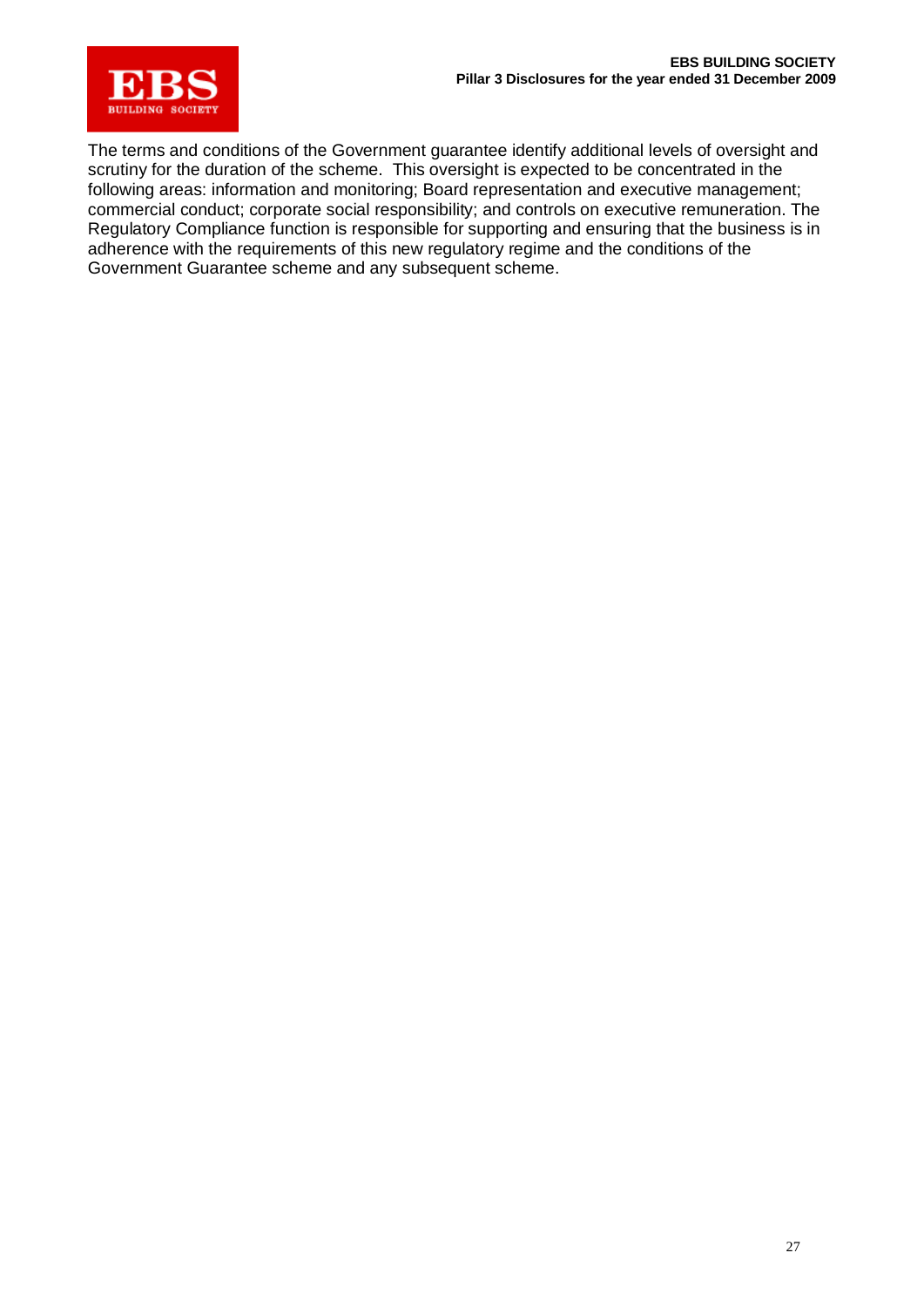

# **5. Capital Resources**

From 1 January 2008 the minimum regulatory capital requirement of the Group's banking operations has been calculated in accordance with the provisions of Basel II as implemented by the European Capital Requirements Directive and the Irish Financial Regulator. The objective of Basel II is to more closely align bank regulatory capital with the economic capital with the economic capital required to support the risks being undertaken. The capital required to cover credit, operational and market risks is required to be explicitly measured under the Basel II methodology. In implementing Basel II, the Group has adopted the standardised approach to credit risk.

EBS Group sets and monitors capital policy in line with regulatory and legislative requirements. Capital adequacy is monitored by the Asset and Liability Committee.

## *5.1. Total Available Capital*

The Group's regulatory capital position at 31 December 2009 was as follows:

|                                      | 2009    | 2008    |
|--------------------------------------|---------|---------|
|                                      | €m      | €m      |
|                                      |         |         |
| Tier 1 capital                       |         |         |
| General reserve                      | 463.8   | 525.1   |
| Non controlling interests            | 245.2   | 245.0   |
| Intangible assets                    | (24.8)  | (26.9)  |
| Other regulatory adjustments         | (5.1)   | 30.7    |
| Total                                | 679.1   | 773.9   |
| Tier 2 capital                       |         |         |
|                                      |         |         |
| Qualifying subordinated liabilities  | 198.1   | 206.3   |
| Collective allowances for impairment | 123.8   | 43.8    |
| <b>Revaluation reserves</b>          | 0.3     | 8.6     |
| Other regulatory adjustments         | 21.5    | 6.7     |
| Total                                | 343.7   | 265.4   |
| <b>Total regulatory capital</b>      | 1,022.8 | 1,039.3 |

|                                                     | 2009   | 2008  |
|-----------------------------------------------------|--------|-------|
| <b>Risk-weighted Assets</b>                         | €m     | €m    |
| Exposure classes excluding securitization positions | 9,628  | 9,314 |
| Securitization positions                            | 220    | 206   |
| Capital requirement for Operational Risks           | 288    | 260   |
| Total                                               | 10,136 | 9,781 |
| <b>Capital Ratios</b>                               |        |       |
| Tier 1                                              | 6.7%   | 8.0%  |
| Total capital                                       | 10.1%  | 10.6% |

The allocation of capital between different business lines is, to a large extent, driven by optimisation of the return achieved on the capital allocated. The allocation of capital to specific business lines and activities is approved by the Group's Management team and is monitored by the Asset and Liability Committee.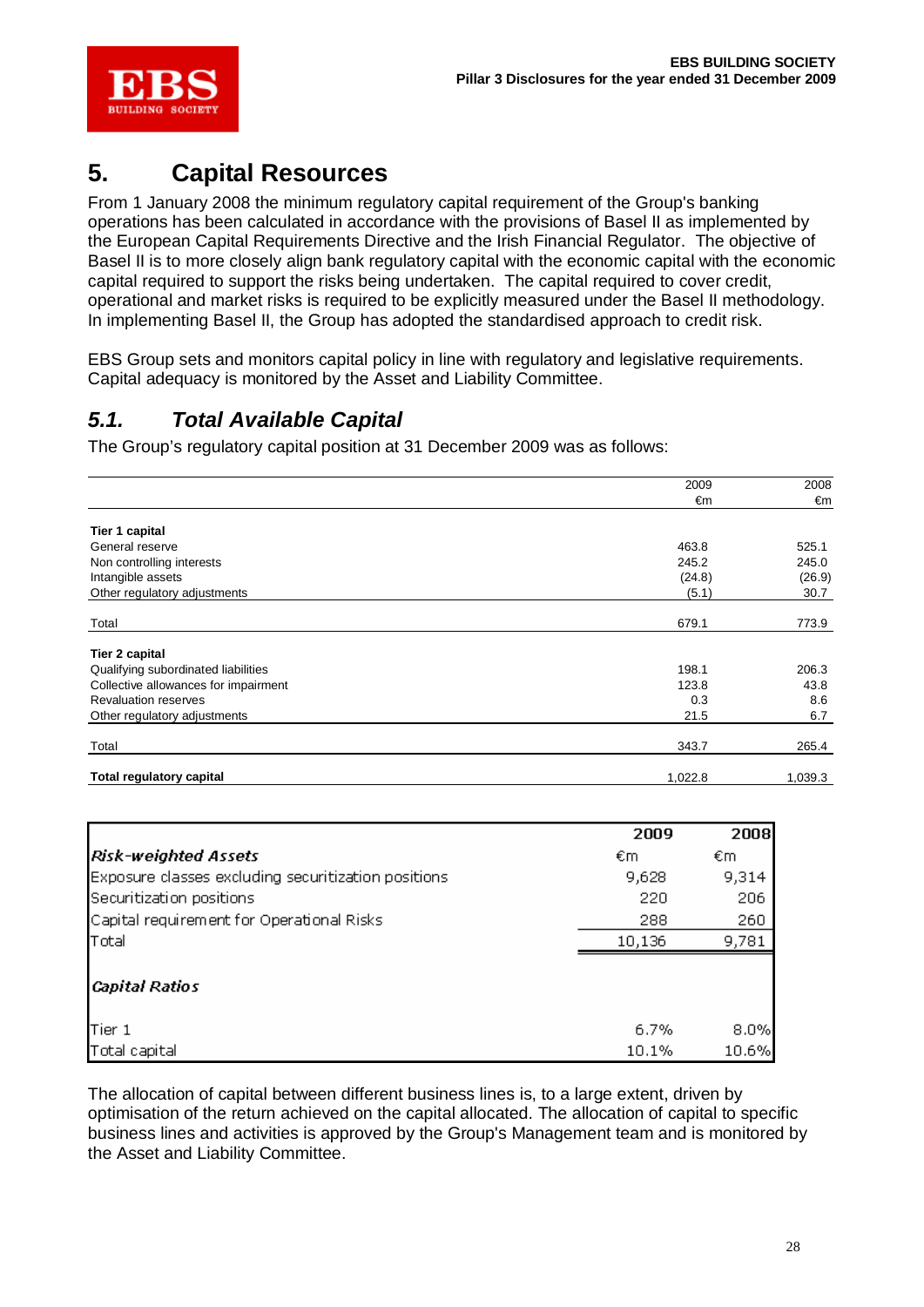

Although risk-adjusted capital is the principal basis used in determining how capital is allocated within the Group to particular operations or activities, it is not the sole basis used for decision making. Account also is taken of synergies with other operations and activities, the availability of management and other resources, and the fit of the activity with the Group's longer term strategic objectives. The Group's policies in respect of capital management and allocation are reviewed regularly by the Board of Directors.

## *5.2. Tier 1 Capital*

Tier 1 capital, which includes general reserve capital, innovative and non innovative Tier 1 securities which are classified as non-controlling interests for goodwill and intangible assets, and other regulatory adjustments relating to items that are included in equity but are treated differently for capital adequacy purposes.

Details of non-controlling interests are outlined in the table below:

|                                                   | 2009  | 2008  |
|---------------------------------------------------|-------|-------|
|                                                   | €m    | €m    |
| <b>NON CONTROLLING INTERESTS</b>                  |       |       |
| Group                                             |       |       |
| At 1 January                                      | 245.0 | 245.2 |
| Upfront costs                                     |       | (0.5) |
| Amortisation of upfront costs through reserves    | 0.2   | 0.1   |
| Amortisation of discount through income statement |       | 0.2   |
| At 31 December 2009                               | 245.2 | 245.0 |

The Society holds 750,000 €1.25 Class A shares in EBS Capital No. 1 S.A., a 75% owned subsidiary incorporated in Luxembourg. EBS issued €125m of permanent interest bearing shares to EBS Capital No.1 S.A. in 2005 and again in 2007. The registered address of the company is 2 Avenue Charles De Gaulle, L 1653, Luxembourg. In 2005 EBS Capital issued 125,000 class B shares in the form of non-cumulative step-up perpetual capital securities ('Capital Securities') and in 2007 it issued 125,000 class B shares in the form of non-cumulative capital securities. The issuance of capital securities in 2005 are classified for regulatory purposes as Innovative Tier 1 capital and the issuance of securities in 2007 are classified as non-innovative Tier 1 capital. The obligations of EBS Capital No. 1 S.A. to pay dividends are guaranteed by EBS Building Society only when dividends have been declared by EBS Capital No. 1 S.A.

# *5.3. Tier 2 Capital*

Details of subordinated liabilities issued are as follows:

Tier 2 capital, which includes qualifying subordinated liabilities, revaluation reserve, collective impairment allowances and other regulatory adjustments.

| Delaiis Of Supplymated liabilities issued are as follows. |                      |               |                 |               |           |
|-----------------------------------------------------------|----------------------|---------------|-----------------|---------------|-----------|
| Issue date                                                | <b>Maturity Date</b> | Interest Rate |                 | Call dates    | Amount    |
| 26 November 1999                                          | Nov-19               | Fixed rate    | 7.00%           | <b>Nov-14</b> | GBP £14.6 |
| 19 December 2002                                          | Nov-19               | Fixed rate    | 6.44%           | $Dec-14$      | GBP £30.0 |
| 14 December 2004                                          | $Dec-14$             | Variable      | euribor +105bps | $Dec-0.9$     | ⊕60m      |
| 28 November 2006                                          | Nov-16               | Variable      | euribor +35bps  | Dec-11        | €100m     |

The interest expense on the subordinated bonds amounted to  $\epsilon$ 6.8m (2008:  $\epsilon$ 13.0m) during the year. There have been no defaults or breaches in respect of subordinated liabilities.

Within these tiers, limits are set for different components of capital. The amount of innovative Tier 1 securities cannot exceed 15 percent of total Tier 1 capital, qualifying Tier 2 capital cannot exceed Tier 1 capital, and qualifying term subordinated loan capital may not exceed 50 percent of Tier 1 capital. There also are restrictions on the amount of collective impairment allowances that may be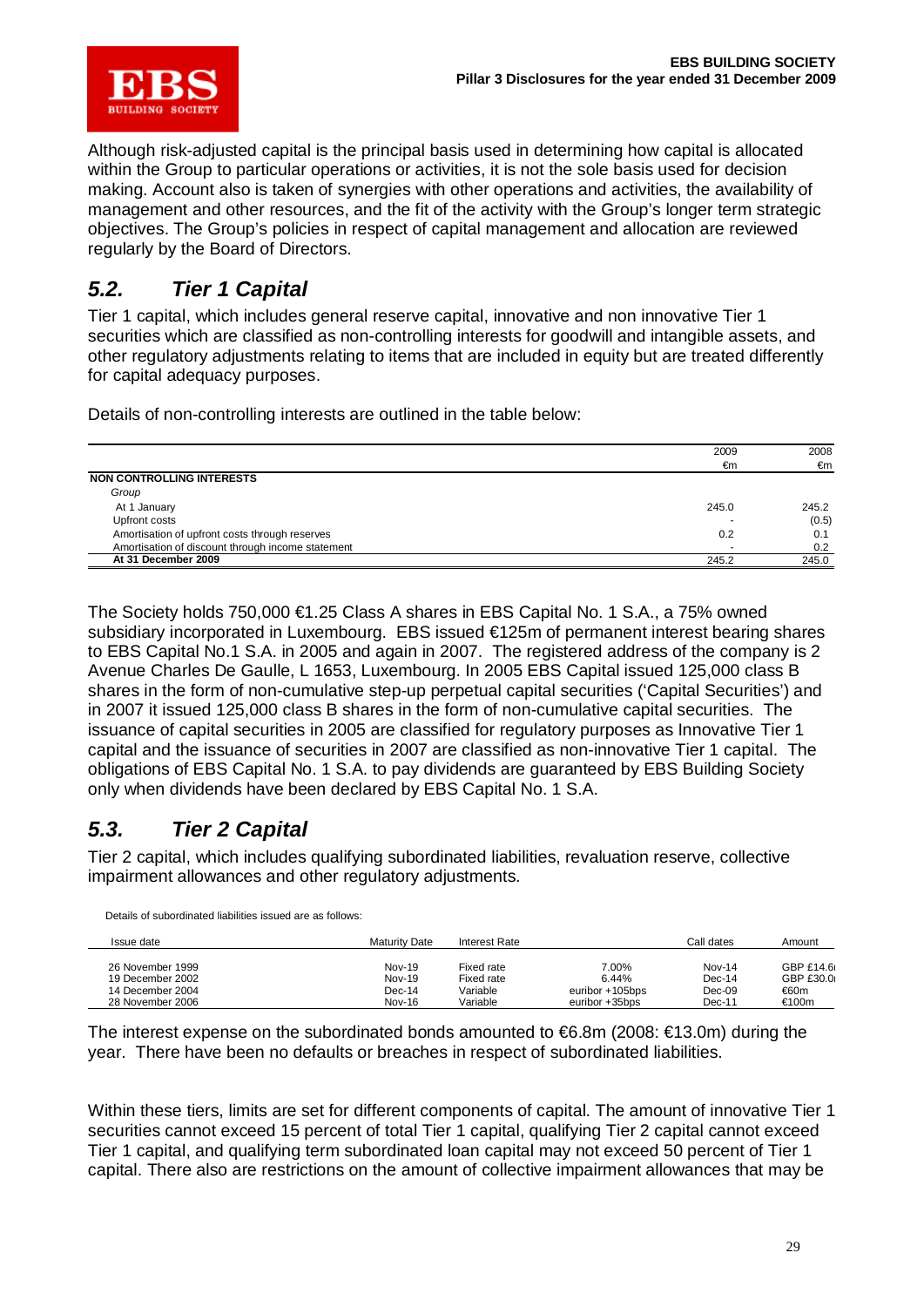

included as part of Tier 2 capital. Other deductions from capital include the carrying amounts of the first loss deductible in relation to the securitisation vehicles.

Banking operations are categorised as either banking book or reserve investments, and riskweighted assets are determined according to specified requirements that seek to reflect the varying levels of risk attached to assets and off-balance sheet exposures.

The Group's policy is to maintain a strong capital base so as to maintain creditor and market confidence and to sustain future development of the business. In this regard we expect to receive an injection of Core Tier 1 capital from the Irish government which will increase our capital ratios and provide an adequate buffer to absorb losses on the transfer of assets to NAMA during 2010.

There have been no material changes in the Group's capital policy during the period.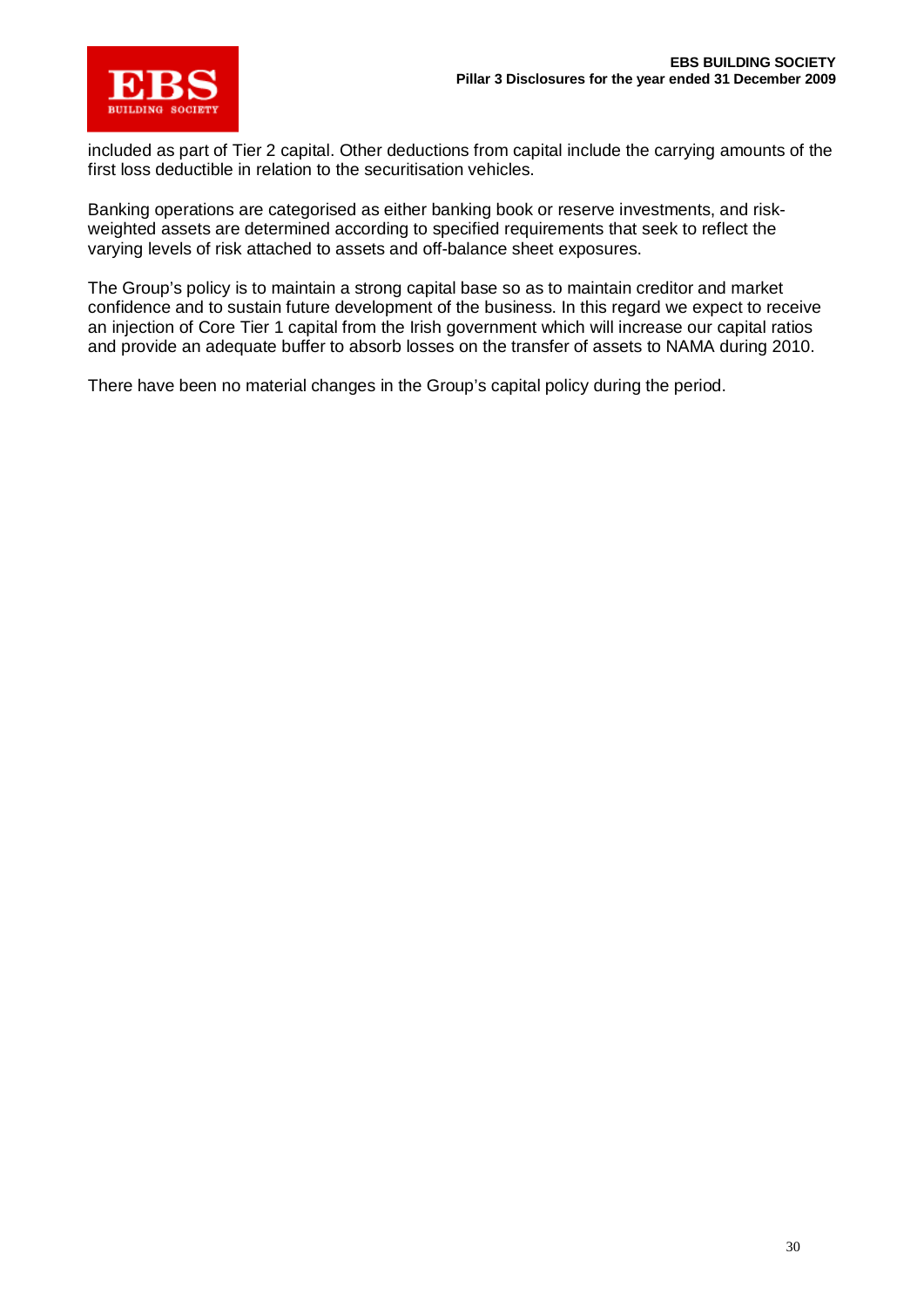

# **6. Capital Adequacy**

## *6.1. Internal Capital Adequacy Assessment Process*

EBS undertakes an Internal Capital Adequacy Assessment Process (ICAAP) which is an internal assessment of its capital needs for Pillar 2 purposes. This internal assessment considers all risks included in both Pillar 1 as well as other material risks not included in Pillar 1. The ICAAP process is designed to drive improvements in the way EBS manages, measures and integrates risk into the decision making processes of the group.

The ICAAP is performed annually or more frequently should the need arise and is reviewed and approved by both senior management and the Board (with whom ultimate responsibility lies). A management review of the ICAAP is undertaken on an annual basis. The output of the ICAAP process is reflected within a submission document to the Financial Regulator called the ICAAP portal submission which is submitted to the Financial Regulator on a regular basis.

### **EBS Capital Policy**

EBS has set a policy that recognises the need to maintain a countercyclical approach to Capital Management. EBS Capital Policy recognises that the amount of capital that is appropriate will vary from time to time influenced primarily by the economic and credit cycles both of which are likely to be moving in the same direction.

In summary, the policy seeks to underpin the objective of strengthening the capital position in favourable market conditions to build a buffer for a downturn in the credit and economic cycle when the capital ratios may deteriorate due to losses, higher impairments and reduced profitability. We are experiencing just such a downturn, and a more severe downturn than EBS or indeed the market had expected.

One of the challenges of capital policy at present is the speed and depth of the change in the economic cycle which has negatively impacted the ability to access capital and the cost of capital. Most importantly, it follows a period of sustained growth which incorporated a structural change in the economy and where retained earnings were not sufficient to fund exponential market growth.

Capital policy in EBS also takes into account the unique challenges faced by EBS Building Society arising from the fact that, as a mutual, the option of raising core capital externally or increasing our retained earnings by cutting dividends does not currently arise.

### **How Capital Policy is Set**

In setting its capital targets EBS takes into account a number of key factors.

### *- Regulatory Requirements*

In setting its targets EBS takes account of the minimum requirements and projects forward in line with budget position to ensure we are in line with regulatory position.

### *- Rating Agencies*

The level and make up of capital is fundamental to the rating of a credit institution by an external rating agency. It is also be very important to credit analysts who are considering the credit risk attached to any bond, senior, subordinated or tier 1 issue in increasing order, and we can use the approach of the rating agencies as a proxy for such investors.

EBS has ongoing in depth dialogue with Moody's and Fitch in relation to their assessment of both the quantum and quality of capital and it is clear from recent rating actions the attitude of rating agencies to non equity Tier 1 is evolving in the current environment.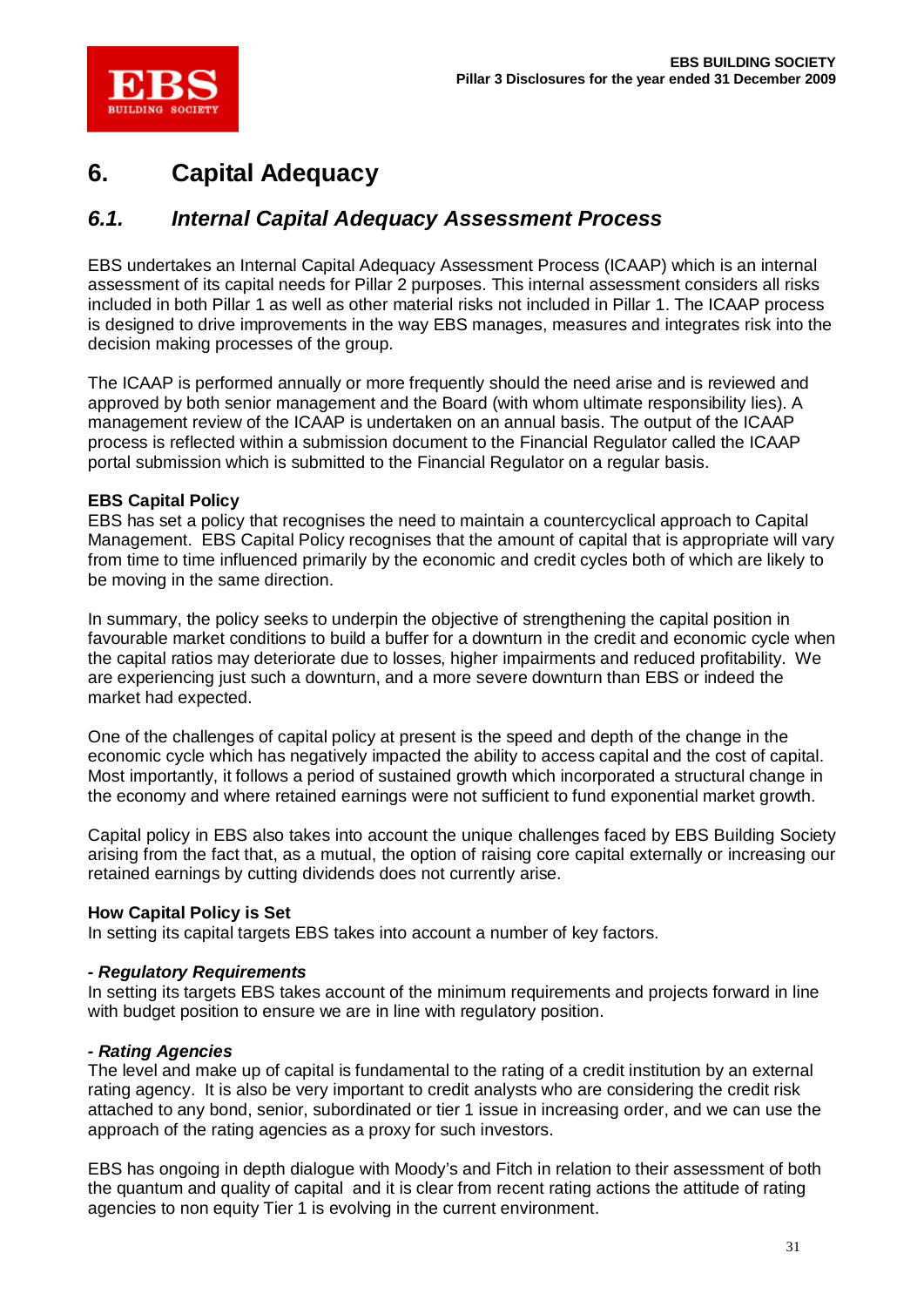

### **Methods**

Capital is held to guard against losses. There are two types of credit losses

- **Expected Loss**: average level of losses a bank can reasonably expect to have
	- Managed through pricing & provisioning
- Losses above expected levels are usually referred to as **Unexpected Losses (UL)** institutions know they will occur now and then, but they cannot know in advance their timing or severity.
	- The market will not support prices sufficient to cover all unexpected losses. Capital is needed to be held in reserve to cover such peak losses

The calculation of capital requirements falls into two pieces, known as Pillar 1 and Pillar 2. Pillar 1 looks at Credit Risk and Operational Risk<sup>2</sup>, the two major risks faced by a financial institution. Of the two, Credit Risk is by far the more significant in capital calculations. The calculation for Operational Risk is based on a standard regulatory percentage of the Groups gross income by different business lines averaged over a three year period.

To calculate capital requirements arising from Credit Risk, there are two main methods available – known as The Standardised Approach (TSA) and the Internal Ratings Based Approach (IRB). TSA is a minimum standard that must be met. IRB uses more sophisticated models and methods and may be applied by institutions only after approval from the Financial Regulator.

At present EBS uses TSA in its regulatory returns. However EBS is committed to the IRB approach, since it delivers greater risk differentiation and a consistent framework for forecasting, provisioning and the management of credit risk generally. EBS uses IRB methods to perform internal capital adequacy assessment.

# *6.2. Minimum Capital Requirement: Credit Risk*

The following table shows EBS's overall minimum capital requirement for credit risk under the standardised approach (expressed as 8% of the risk weighted exposure amounts for each of the applicable standardised credit risk exposure classes) with the exception of EBS Mortgage Finance at 31 December 2009 and 31 December 2008.

 $2$  EBS has no Market risk exposure: otherwise it too would be included in Pillar 1.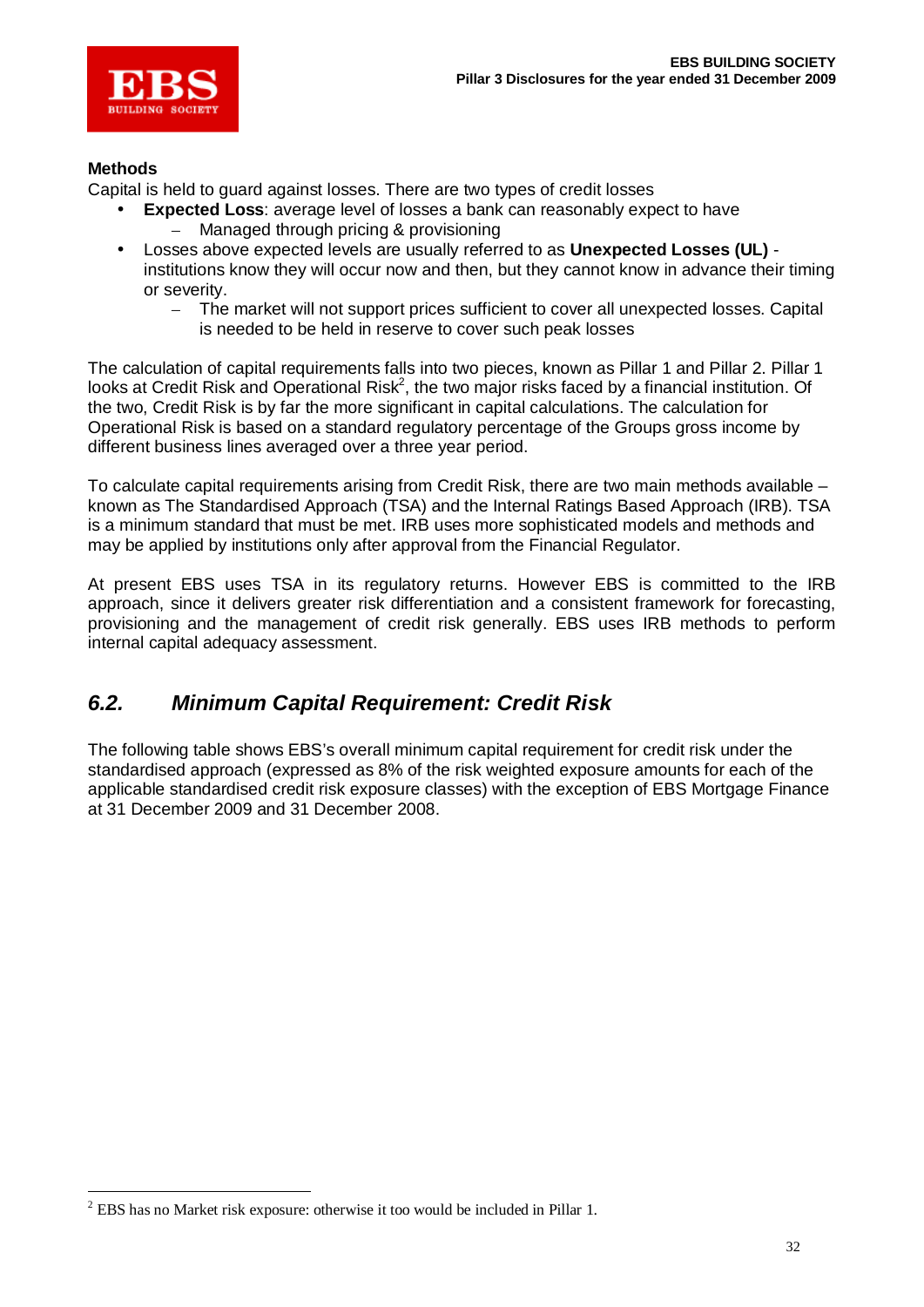

|                                               | 2009         | 2008  |
|-----------------------------------------------|--------------|-------|
| Mortgage Exposures                            | $\epsilon$ m | €m    |
| Secured on Real Estate Property               | 588.2        | 594.5 |
| Unsecured lending                             | 0.6          | 0.9   |
| High Risk                                     | 38.2         | 46.8  |
| Past Due                                      | 97.8         | 35.6  |
|                                               | 724.7        | 677.7 |
| <b>Other Exposure Classes</b>                 |              |       |
| Central Govt & Central Banks                  |              |       |
| <b>Financial Institutions</b>                 | 30.3         | 53.1  |
| Securitisation Positions                      | 17.6         | 16.5  |
| <b>Covered Bonds</b>                          | 3.1          | 3.1   |
|                                               | 51.0         | 72.7  |
| <b>Other</b>                                  |              |       |
| <b>Fixed and Other Assets</b>                 | 12.1         | 15.3  |
|                                               |              |       |
| Total Credit Risk minimum capital requirement | 787.8        | 765.8 |

# *6.3. Minimum Capital Requirement: Pillar 1*

EBS's overall minimum capital resource requirement under Pillar 1 is calculated by adding the credit risk charge to that required for operational risk using the standardised approach, and the foreign exchange Position Risk Requirement (FX PRR) element of Market Risk. The FX PRR charge is the amount of regulatory capital required to cover the risk of losses on open foreign currency positions arising from movements in the foreign exchange rate and is calculated in accordance with the Irish Financial Services Regulatory Authority (IFSRA) Handbook. The following table shows both the Group's overall minimum capital requirement and capital adequacy position under Pillar 1 at 31 December 2009. The position at 31 December 2008 is included for comparison purposes.

| Total minimum capital requirement        | 2009    | 2008    |
|------------------------------------------|---------|---------|
|                                          | €m      | €m      |
| <b>Credit Risk</b>                       | 787.8   | 765.8   |
| Market Risk                              |         |         |
| <b>Operational Risk</b>                  | 23.0    | 20.8    |
|                                          | 810.8   | 786.6   |
| Total Own Funds                          | 1,022.8 | 1,039.3 |
| Excess over Pillar 1 capital requirement | 212.0   | 252.7   |

# *6.4. Internal Capital Requirement: Pillar 2*

Since January 1<sup>st</sup> 2008, the Financial Regulator has required the use of an Interim Capital Requirement (ICR), the effect of which is to raise minimum regulatory capital requirements to at least Basel 1 levels. In EBS's case this amounts to a 9% increase to the calculated risk weighted asset figure, and use of the ICR-adjusted risk weighted asset number results in a corresponding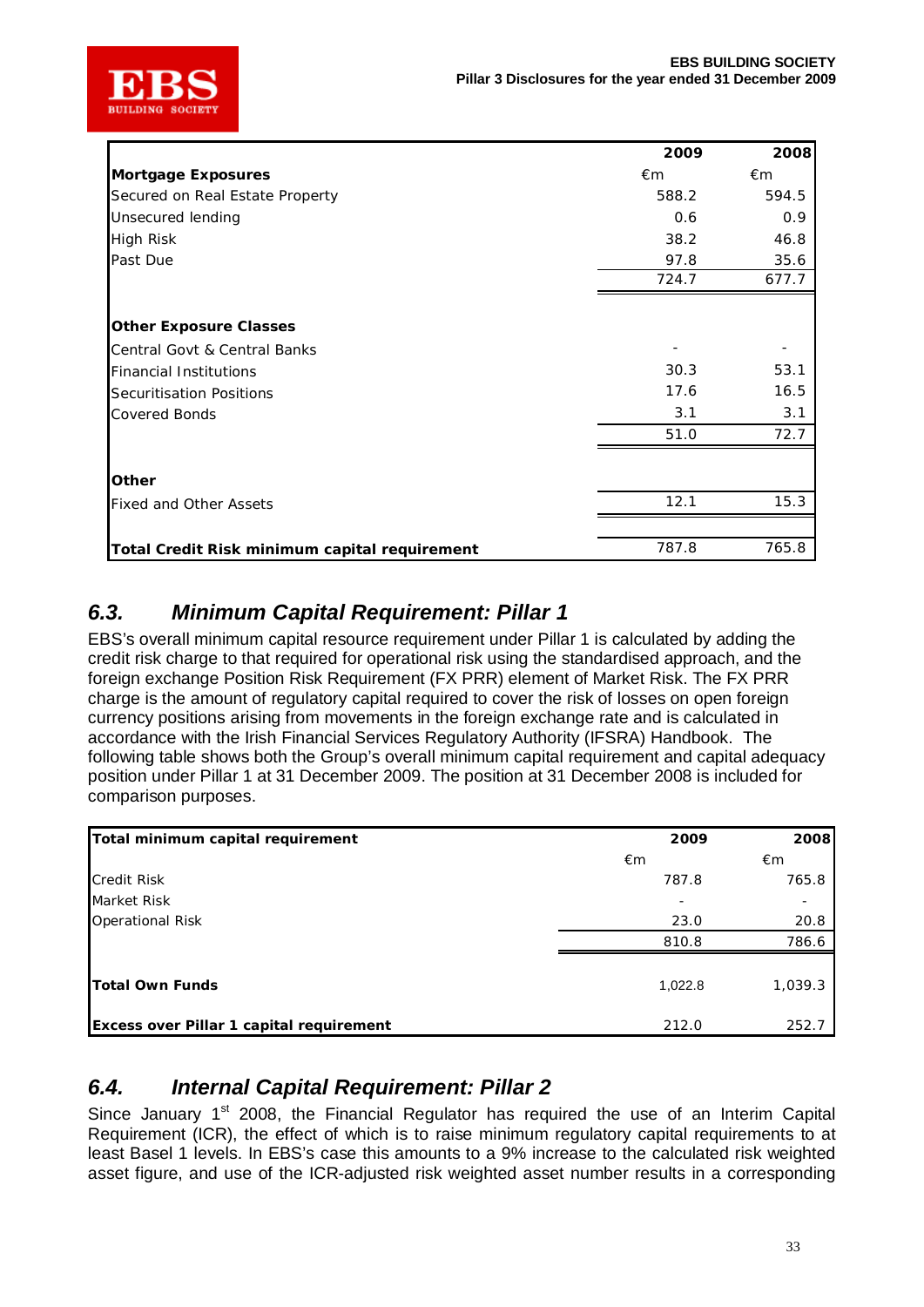

decrease in our capital ratios. This is equivalent to an increase in the Regulatory Minimum as outlined in the table below:

| <b>Component</b>  | (a)<br><b>Regulatory Minimum</b><br><b>Exclusive of ICR</b> | (b)<br><b>Regulatory Minimum</b><br><b>Inclusive of ICR</b> |
|-------------------|-------------------------------------------------------------|-------------------------------------------------------------|
| Core              | 4.00%                                                       | 4.36%                                                       |
| Tier <sub>1</sub> | 4.00%                                                       | 4.36%                                                       |
| <b>Total</b>      | 8.00%                                                       | 8.72%                                                       |

As such, the absolute Regulatory Minimum ratios that must be maintained by EBS are outlined in column (b) above (Inclusive of ICR).

EBS has sought and received approval from the Financial Regulator to quote capital ratios & targets exclusive of ICR so that it is comparable with those published by other market participants.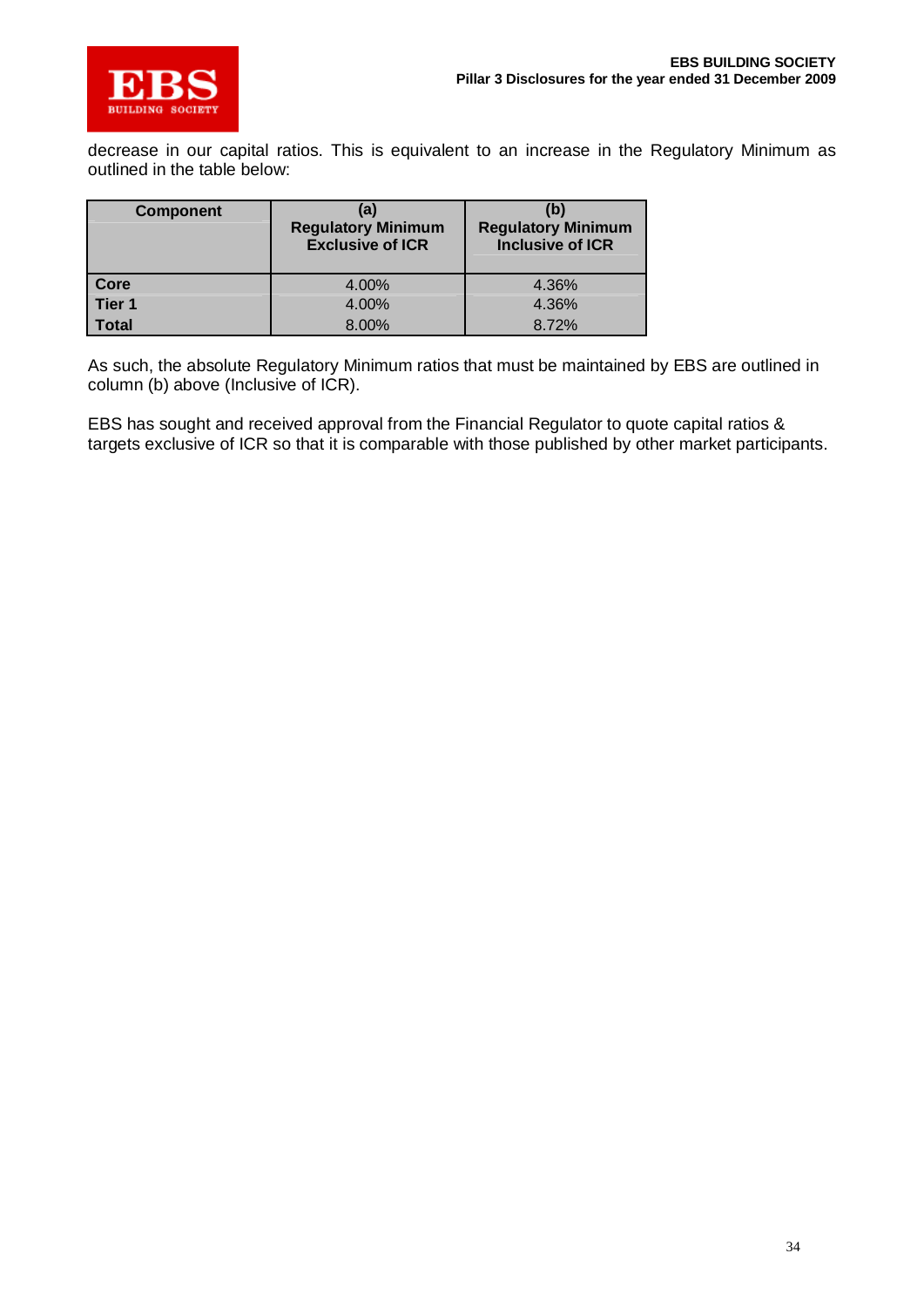

# **7. Credit Risk – Standardised Approach**

**Table 1: Distribution of credit exposures by Geography as at 31st Dec 2009**

| <b>Exposure</b><br>Class<br>Geography | <b>Central Govt or</b><br><b>Central Banks</b><br>l€m | <u>Institutions</u><br>l€m | Retail<br>l€m | <b>ISecured on</b><br><b>Real Estate</b><br><b>Property</b><br>l€m | <b>Past Due</b><br><b>I</b> tems<br>l€m | <b>High Risk</b><br><b>Categories</b><br>l€m | <b>Covered</b><br><b>Bonds</b><br>l€m | <b>Other</b><br>lltems<br>l€m | Total<br>l€m |
|---------------------------------------|-------------------------------------------------------|----------------------------|---------------|--------------------------------------------------------------------|-----------------------------------------|----------------------------------------------|---------------------------------------|-------------------------------|--------------|
|                                       |                                                       |                            |               |                                                                    |                                         |                                              |                                       |                               |              |
| Republic of Ireland                   | 401                                                   | 1,883                      | 11            | 14,667                                                             | 1,179                                   | 282                                          | 194                                   | 241                           | 18,856       |
| UK (inc NI)                           |                                                       | 589                        |               | 143                                                                | 17                                      | 36                                           | 118                                   |                               | 904          |
| <b>Rest of Europe</b>                 | 2,659                                                 | 538                        |               | 41                                                                 | 3                                       |                                              | 224                                   |                               | 3,465        |
| North America                         |                                                       | 156                        |               |                                                                    |                                         |                                              |                                       |                               | 156          |
| <b>Rest of World</b>                  |                                                       | 151                        |               |                                                                    |                                         |                                              |                                       |                               | 151          |
| <b>Total Exposures</b>                | 3,059                                                 | 3,317                      | 11            | 14,850                                                             | 1,198                                   | 318                                          | 537                                   | 241                           | 23,532       |
| Average Exposure<br>over the Period   | 3,685                                                 | 3,411                      | 13            | 15,012                                                             | 840                                     | 363                                          | 511                                   | 226                           | 24,061       |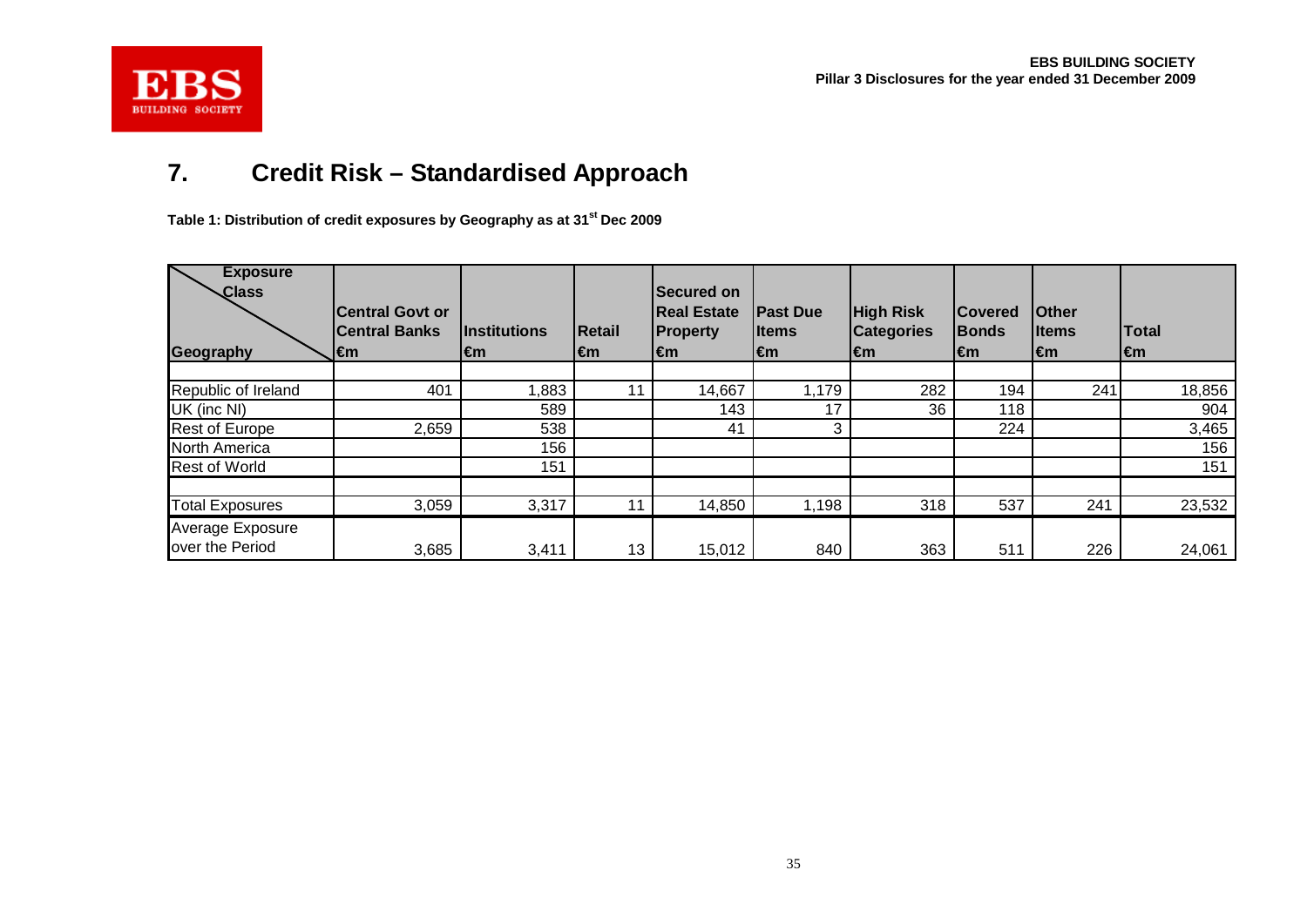

### **Table 2: Distribution of credit exposures by Industry as at 31st Dec 2009**

| <b>Exposure</b><br><b>Class</b><br><b>Sector</b> | <b>Central Govt</b><br>lor Central<br>lBanks<br>l€m | <b>I</b> Institutions<br>l€m | <b>IRetail</b><br>l€m | <b>Secured on Real</b><br><b>Estate Property</b><br>l€m | <b>IPast Due</b><br>lltems<br>l€m | <b>High Risk</b><br><b>Categories</b><br>l€m | <b>ICovered</b><br><b>IBonds</b><br>l€m | <b>Other</b><br>lltems<br>l€m | <b>Total</b><br>l€m |
|--------------------------------------------------|-----------------------------------------------------|------------------------------|-----------------------|---------------------------------------------------------|-----------------------------------|----------------------------------------------|-----------------------------------------|-------------------------------|---------------------|
| <b>Hospitality and Leisure</b>                   |                                                     |                              |                       | 63                                                      | 44                                |                                              |                                         |                               | 110                 |
| Industrial/Mixed Use                             |                                                     |                              |                       | 424                                                     | 63                                |                                              |                                         |                               | 489                 |
| <b>Other Property</b>                            |                                                     |                              |                       | 9                                                       | 9                                 |                                              |                                         |                               | 18                  |
| Property / Development                           |                                                     |                              |                       | 38                                                      | 40                                | 313                                          |                                         |                               | 392                 |
| <b>Residential Mortgages</b>                     |                                                     |                              | 11                    | 13,926                                                  | 880                               |                                              |                                         |                               | 14,817              |
| <b>Retail / Mixed Use</b>                        |                                                     |                              |                       | 390                                                     | 162                               |                                              |                                         |                               | 552                 |
| Institutions and Sovereign                       | 3,059                                               | 3,317                        |                       |                                                         |                                   |                                              | 537                                     |                               | 6,914               |
| Other                                            |                                                     |                              |                       |                                                         |                                   |                                              |                                         | 241                           | 241                 |
|                                                  |                                                     |                              |                       |                                                         |                                   |                                              |                                         |                               |                     |
| <b>Total Exposures</b>                           | 3,059                                               | 3,317                        | 11                    | 14,850                                                  | 1,198                             | 318                                          | 537                                     | 241                           | 23,532              |

**Table 3: Distribution of credit exposures by Maturity as at 31st Dec 2009**

| <b>Exposure</b><br><b>Class</b> | <b>Central Govt or</b> |                     |                | <b>Secured on</b><br><b>Real Estate</b> |                        | <b>High Risk</b>  | <b>Covered</b> | <b>IOther</b> |              |
|---------------------------------|------------------------|---------------------|----------------|-----------------------------------------|------------------------|-------------------|----------------|---------------|--------------|
|                                 | <b>Central Banks</b>   | <b>Institutions</b> | <b>IRetail</b> | <b>Property</b>                         | <b>IPast Due Items</b> | <b>Categories</b> | <b>IBonds</b>  | lltems        | <b>Total</b> |
| <b>Maturity</b>                 | l€m                    | l€m                 | l€m            | l€m                                     | l€m                    | l€m               | l€m            | l€m           | l€m          |
|                                 |                        |                     |                |                                         |                        |                   |                |               |              |
| $0_3$ mths                      | 1,200.0                | 1,170.9             | 0.2            | 87.7                                    | 57.7                   | 123.8             | 25.5           |               | 2,666        |
| 3_6mths                         | 10.9                   | 257.2               | 0.3            | 27.6                                    | 6.7                    | 55.5              |                |               | 358          |
| $6_12$ mths                     | 1,300.0                | 814.5               | 0.2            | 37.6                                    | 27.5                   | 70.8              |                |               | 2,251        |
| $1 < 3$ years                   | 117.3                  | 737.0               | 1.2            | 132.3                                   | 43.3                   | 51.0              | 60.5           |               | 1,143        |
| $3 < 5$ years                   | 239.1                  | 175.1               | 2.3            | 189.4                                   | 7.4                    | 1.4               | 226.1          |               | 841          |
| $5 < 10$ years                  | $\blacksquare$         | 42.0                | 4.0            | 960.5                                   | 52.7                   | 0.4               | 225.1          |               | ,285         |
| 10 years $+$                    | -                      | 0.8                 | 2.7            | 13,415.0                                | 1,002.8                | 15.0              |                | 69            | 14,505       |
| No Maturity                     | 191.9                  | 120.1               |                |                                         |                        |                   |                | 172           | 484          |
|                                 |                        |                     |                |                                         |                        |                   |                |               |              |
| <b>Total Exposures</b>          | 3,059                  | 3,317               | 11             | 14,850                                  | 1,198                  | 318               | 537            | 241           | 23,532       |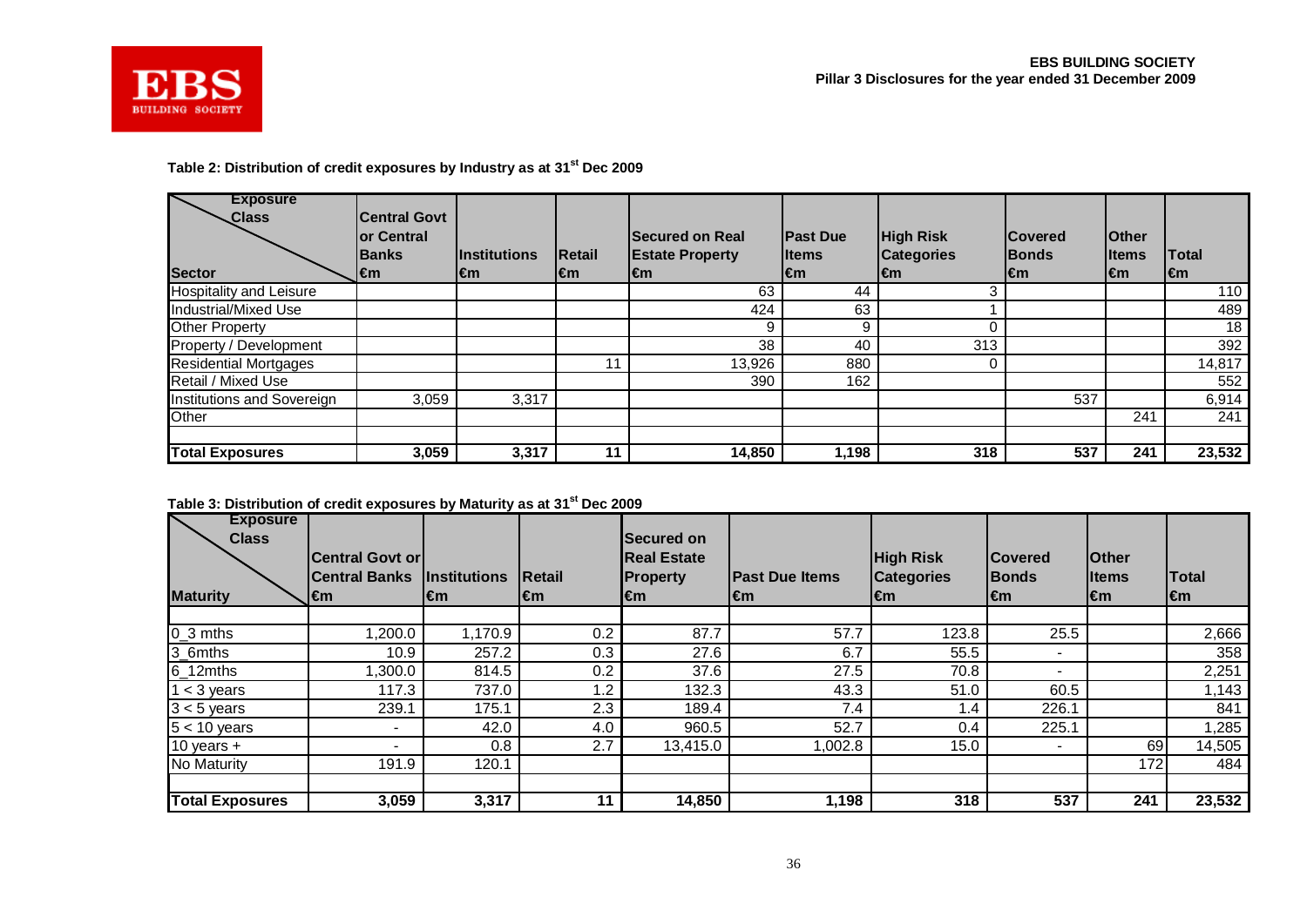



### **Table 4: Distribution of credit exposures by credit quality step as at 31st Dec 2009**

| <b>Exposure</b><br><b>Class</b> | <b>Central Govt</b> |                     |        | <b>Secured on</b>  |                          |                          |                |              |        |
|---------------------------------|---------------------|---------------------|--------|--------------------|--------------------------|--------------------------|----------------|--------------|--------|
|                                 | <b>or Central</b>   |                     |        | <b>Real Estate</b> | <b>IPast Due</b>         | <b>High Risk</b>         | <b>Covered</b> | <b>Other</b> |        |
| <b>Credit Quality</b>           | <b>Banks</b>        | <b>Institutions</b> | Retail | <b>Property</b>    | <b>I</b> tems            | <b>Categories</b>        | <b>Bonds</b>   | lltems       | Total  |
| assessment Steps                | l€m                 | €m                  | l€m    | l€m                | $\mathbf{m}$             | $\mathbf{m}$             | l€m            | $\mathbf{m}$ | l€m    |
|                                 |                     |                     |        |                    |                          |                          |                |              |        |
| Step 1                          | 3,059               | 1,130               |        |                    |                          |                          | 537            |              | 4,726  |
| Step 2                          |                     | .938                |        |                    |                          |                          |                |              |        |
| Step 3                          |                     | 213                 |        |                    |                          |                          |                |              |        |
| Step 4                          |                     |                     |        |                    |                          |                          |                |              |        |
| Step 5                          |                     |                     |        |                    |                          |                          |                |              |        |
| Step 6                          |                     |                     |        |                    |                          |                          |                |              |        |
| <b>Total Rated</b>              | 3,059               | 3,281               |        |                    | $\overline{\phantom{0}}$ | $\overline{\phantom{a}}$ | 537            |              | 4,726  |
| Unrated                         |                     | 36                  | 11     | 14,850             | 1,198                    | 318                      |                | 241          |        |
| <b>Total Exposures</b>          | 3,059               | 3,317               | 11     | 14,850             | 1,198                    | 318                      | 537            | 241          | 23,532 |

**Table 4.b: Distribution of credit exposures after credit risk mitigation by credit quality step as at 31st Dec 2009**

| <b>Exposure</b><br><b>Class</b>           | <b>Central Govt</b>                |                     |        | <b>Secured on</b>     |                              |                                   |                                |                        |              |
|-------------------------------------------|------------------------------------|---------------------|--------|-----------------------|------------------------------|-----------------------------------|--------------------------------|------------------------|--------------|
|                                           | <b>lor Central</b><br><b>Banks</b> | <b>Institutions</b> | Retail | <b>Real Estate</b>    | <b>IPast Due</b>             | <b>High Risk</b>                  | <b>Covered</b><br><b>Bonds</b> | <b>Other</b><br>lltems | Total        |
| <b>Credit Quality</b><br>assessment Steps | l€m                                | €m                  | l€m    | <b>Property</b><br>€m | <b>Items</b><br>$\mathbf{m}$ | <b>Categories</b><br>$\epsilon$ m | €m                             | l€m                    | $\mathbf{m}$ |
|                                           |                                    |                     |        |                       |                              |                                   |                                |                        |              |
| Step 1                                    | 5,038                              | 1,130               |        |                       |                              |                                   | 388                            |                        | 6,556        |
| Step 2                                    |                                    | 315                 |        |                       |                              |                                   |                                |                        |              |
| Step 3                                    |                                    | 6                   |        |                       |                              |                                   |                                |                        |              |
| Step 4                                    |                                    |                     |        |                       |                              |                                   |                                |                        |              |
| Step 5                                    |                                    |                     |        |                       |                              |                                   |                                |                        |              |
| Step 6                                    |                                    |                     |        |                       |                              |                                   |                                |                        | -            |
| <b>Total Rated</b>                        | 5,038                              | 1,451               | ۰      |                       | $\overline{\phantom{a}}$     | ۰                                 | 388                            |                        | 6,556        |
| Unrated                                   |                                    | 36                  | 1      | 14,850                | ,198                         | 318                               |                                | 241                    |              |
| <b>Total Exposures</b>                    | 5,038                              | 1,487               | 11     | 14,850                | 1,198                        | 318                               | 388                            | 241                    | 23,532       |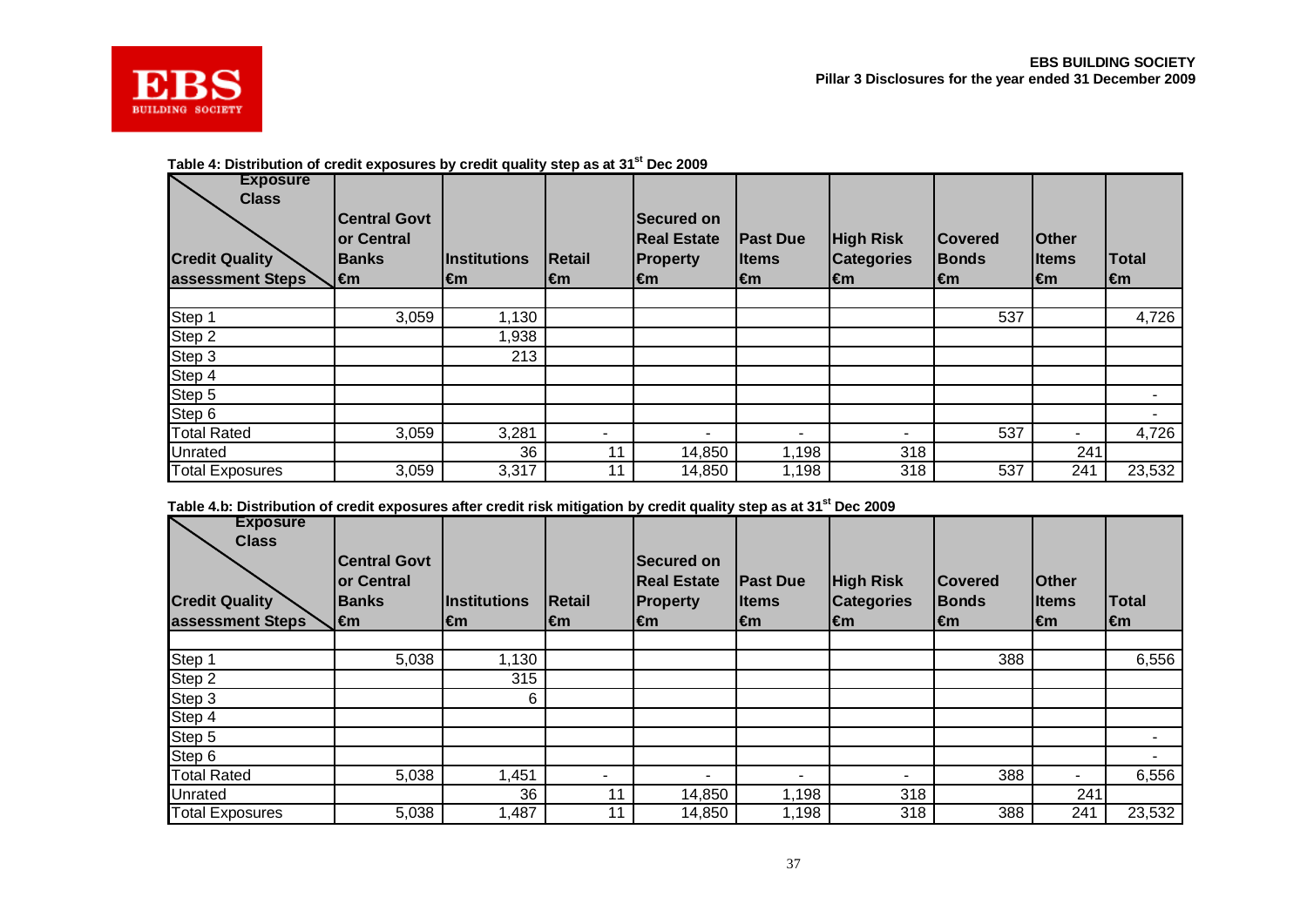

# **8. Disclosures for Securitisations**

# *8.1. Securitisations*

In this section the Group sets out its disclosure information in respect of securitisation.

Securitisation risk is the risk of loss associated with buying or selling asset-backed securities. It occurs when issuing mortgage backed securities as a risk transfer or funding device. Securitisation risk is minimised through the use of 'standard' (as opposed to exotic) securitisation structures, and the use of only high quality counterparties to perform the structuring, where oversight and governance are provided by appropriately qualified experienced external and internal parties.

The securitisations involve selling pools of mortgages to special purpose entities which issue mortgage backed floating notes ('notes') to fund the purchase of these mortgage pools.

Under the terms of these securitisations, the rights of the providers of the related funds are limited to the mortgage loans in the securitised portfolios and any related income generated by the portfolios, without recourse to EBS Building Society. EBS Building Society is not obliged to support any losses in respect of the mortgages subject to non-recourse funding and does not intend to do so.

Monitoring of securitisation risk within the group principally occurs through three processes:

- 1. A review of the mortgage pool to be used in the securitisation including checking the pool is appropriately homogeneous by reference to time in arrears and loan-to-value (LTV) amongst other parameters.
- 2. A review of the internal securitisation process following the execution of a transaction allowing the process to be improved in terms of efficiency and risk reduction
- 3. Monthly monitoring of the underlying mortgage pool performance following the transaction.

The accounting policy of the securitised assets is disclosed in the Annual Report and Accounts.

The ECAI's used for rating securitisations are Moody's and Fitch. The exposure type is Residential Mortgages.

## *8.2. Emerald securitisations*

At 31 December 2009 the Group and Society had advances secured on residential property subject to nonrecourse funding. These loans, which have not been de-recognised, are shown within loans and advances to customers, and the non-recourse funding is shown within debt securities in issue within the Group. In the Society the non recourse funding, in the form of loan notes, is shown in customer accounts.

The total carrying amount of the original residential property transferred by the Society to Emerald Mortgages No.4 plc ("Emerald 4") and Emerald Mortgages No.5 unlimited ("Emerald 5") as part of the securitisation amounts to €4,000m (2008: €4,000m). The amount of transferred secured loans that the Group continues to recognise at 31December 2009 is €3,184.4m (2008: €3,397.3m). The carrying amount of the bonds issued by Emerald 4 to third party investors amounts to €953.0m (2008: €1,108.1m). The carrying amount of the loan note in the Society issued to Emerald 4 amounts to €1,025.6 (2008: €1,095.4m). These companies issued bonds to finance the purchase of the loans in the securitised pools.

EBS has retained a first loss position of €16.5m in Emerald 4 and calculates a risk-weighted exposure amount for this position using the Standardised Approach.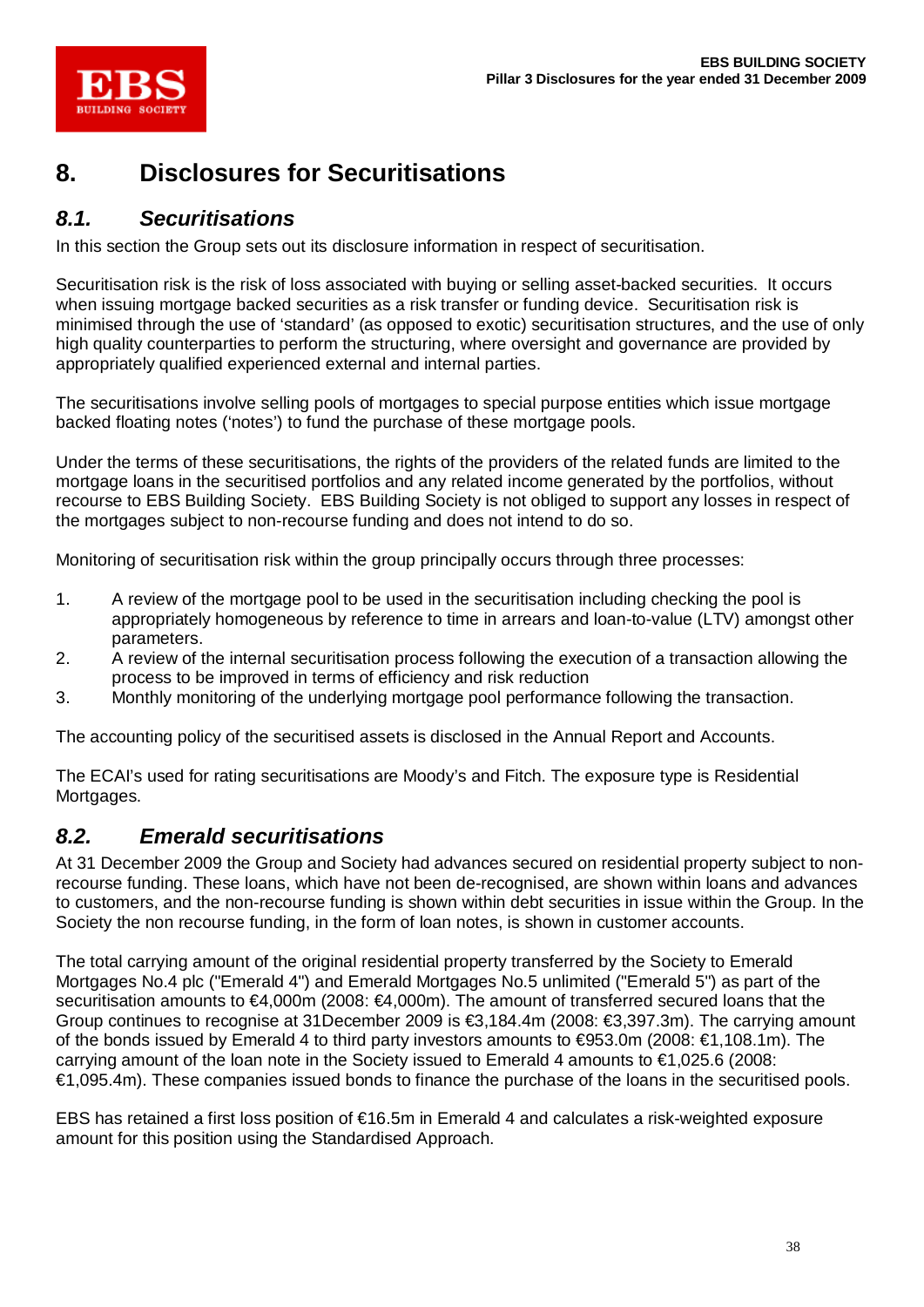

| Table 5: Amount of Exposures Securitised as at 31 <sup>st</sup> Dec 2009 |  |  |
|--------------------------------------------------------------------------|--|--|
|--------------------------------------------------------------------------|--|--|

|                              |                         | <b>Balance of</b> |                 |                |                  |               |
|------------------------------|-------------------------|-------------------|-----------------|----------------|------------------|---------------|
|                              | <b>Securitisation</b>   | Securitised       |                 |                | <b>Impaired</b>  | <b>Losses</b> |
| <b>Exposure Type</b>         | $T$ <sub>VDe</sub>      | <b>Mortgages</b>  | <b>Past Due</b> | <b>Default</b> | <b>Exposures</b> | Recognised    |
| <b>Residential Mortgages</b> | raditional <sup>-</sup> | €1.002ml          | €81.3m          | €30.3m         | €ΟΙ              | €0            |

### *8.3. Securitised positions originated and retained by the Group*

The below table provides details on the securitised positions retained by the Group (Emerald Mortgages No. 5).

There are outstanding bonds issued by Emerald 5 but are not shown on the statement of financial position as these bonds were issued by Emerald 5 to the Society as a retained deal. These are netted against each other in 2009 and 2008.

### **Table 6: Securitised Positions Retained as at 31st Dec 2009**

| <b>Exposure Type</b>         | <b>Risk Weight</b> | <b>Retained Balances (€m)</b> |
|------------------------------|--------------------|-------------------------------|
| <b>Residential Mortgages</b> | 35%                | 1,685.1                       |
| <b>Residential Mortgages</b> | 75%                | 372.0                         |
| <b>Residential Mortgages</b> | 100%               | 90.4                          |
| <b>Residential Mortgages</b> | 150%               | 5.9                           |
|                              |                    |                               |
| Total                        |                    | 2,153.4                       |